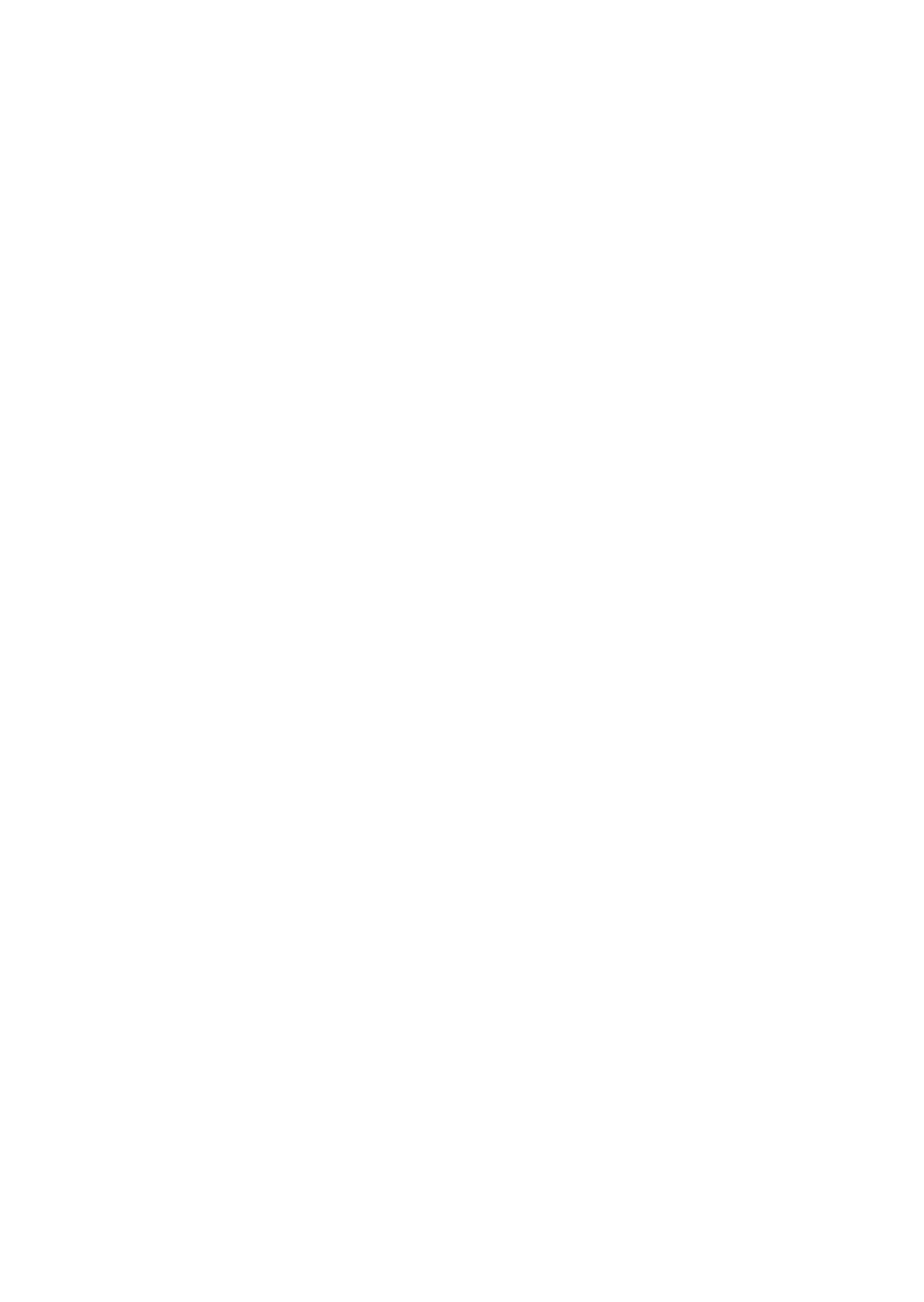# **IMPORTANT SAFETY INSTRUCTIONS**

- 1. SAVE THESE INSTRUCTIONS This manual contains important safety and operating instructions for Blue Smart Charger models.
- 2. Use of an attachment not recommended or sold by Victron Energy may result in a risk of fire, electric shock, or injury to persons.
- 3. To reduce risk of damage to electric plug and cord, pull by plug rather than cord when disconnecting charger.
- 4. An extension cord should not be used unless absolutely necessary. Use of an improper extension cord could result in a risk of fire and electric shock. If extension cord must be used, make sure:
	- a) That pins on plug of extension cord are the same number, size, and shape as those of plug on charger;
	- b) that extension cord is properly wired and in good electrical condition; and
	- c) that wire size is large enough for ac ampère rating of charger as specified in "Technical Specifications"
- 5. Do not operate the charger with damaged cord or plug; contact your service agent or the manufacturer.
- 6. Do not operate the charger if it has received a sharp blow, been dropped, or otherwise damaged in any way; contact your service agent or the manufacturer.
- 7. Do not disassemble the charger; contact your service agent or the manufacturer when service or repair is required. Incorrect reassembly may result in a risk of electric shock or fire.
- 8. To reduce risk of electric shock, unplug charger from outlet before attempting any maintenance or cleaning. Turning off controls will not reduce this risk.
- 9. WARNING RISK OF EXPLOSIVE GASES.
	- a) BATTERIES GENERATE EXPLOSIVE GASES DURING NORMAL BATTERY OPERATION. FOR THIS REASON, IT IS OF UTMOST IMPORTANCE THAT EACH TIME BEFORE USING YOUR CHARGER, YOU READ THIS MANUAL AND FOLLOW THE INSTRUCTIONS EXACTLY.

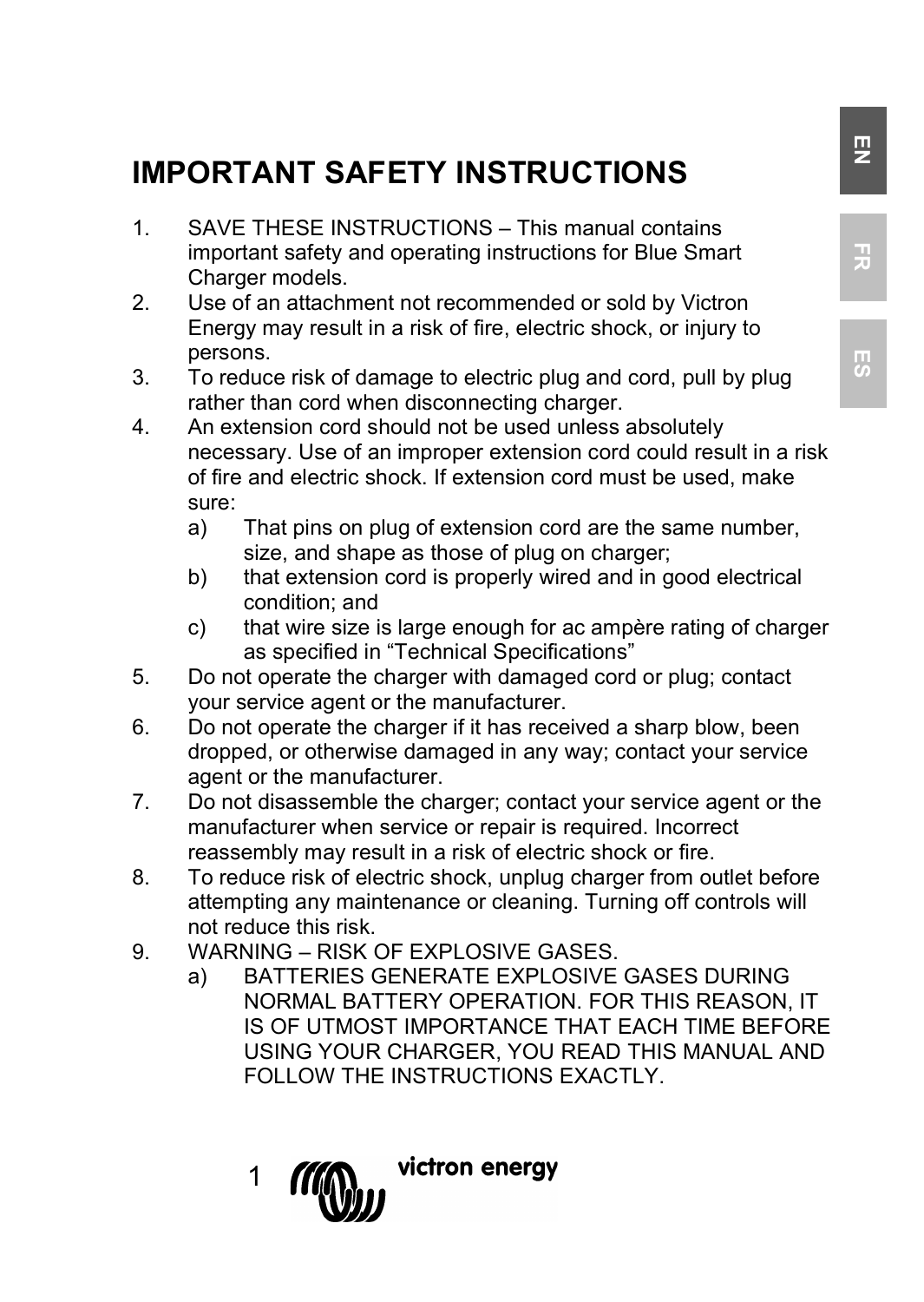- b) Follow these instructions and those published by the battery manufacturer and manufacturer of any equipment you intend to use in vicinity of the battery.
- 10. PERSONAL PRECAUTIONS
	- a) Consider having someone close enough by to your aid when you work near a lead-acid battery.
	- b) Have plenty of fresh water and soap nearby in case battery acid contacts skin, clothing, or eyes.
	- c) Wear complete eye protection and clothing protection. Avoid touching eyes while working near a battery.
	- d) If battery acid contacts skin or clothing, wash immediately with soap and water. If acid enters eye, immediately flood eye with running cold water for at least 10 minutes and get medical attention immediately.
	- e) NEVER smoke or allow a spark or flame in vicinity of a battery or engine.
	- f) Be extra cautious to reduce risk of dropping a metal tool onto battery. It might spark or short-circuit the battery or an other electrical part that may cause explosion.
	- g) Remove personal metal items such as rings, bracelets, necklaces, and watches when working with a lead-acid battery. A lead-acid battery can produce a short-circuit current high enough to weld a ring or the like to metal, causing a severe burn.
	- h) Do not use the battery charger for charging dry-cell batteries that are commonly used with home appliances. These batteries may burst and cause injury to persons and damage to property.
	- i) NEVER charge a frozen battery.
- 11. PREPARING TO CHARGE
	- a) If it is necessary to remove the battery from a vehicle prior to charging, always remove the grounded terminal from the battery first. Make sure all accessories in the vehicle are off, so as not to cause an arc.
	- b) Be sure that the area around the battery is well ventilated while the battery is being charged.
	- c) Clean battery terminals. Be careful to keep corrosion from coming in contact with eyes.



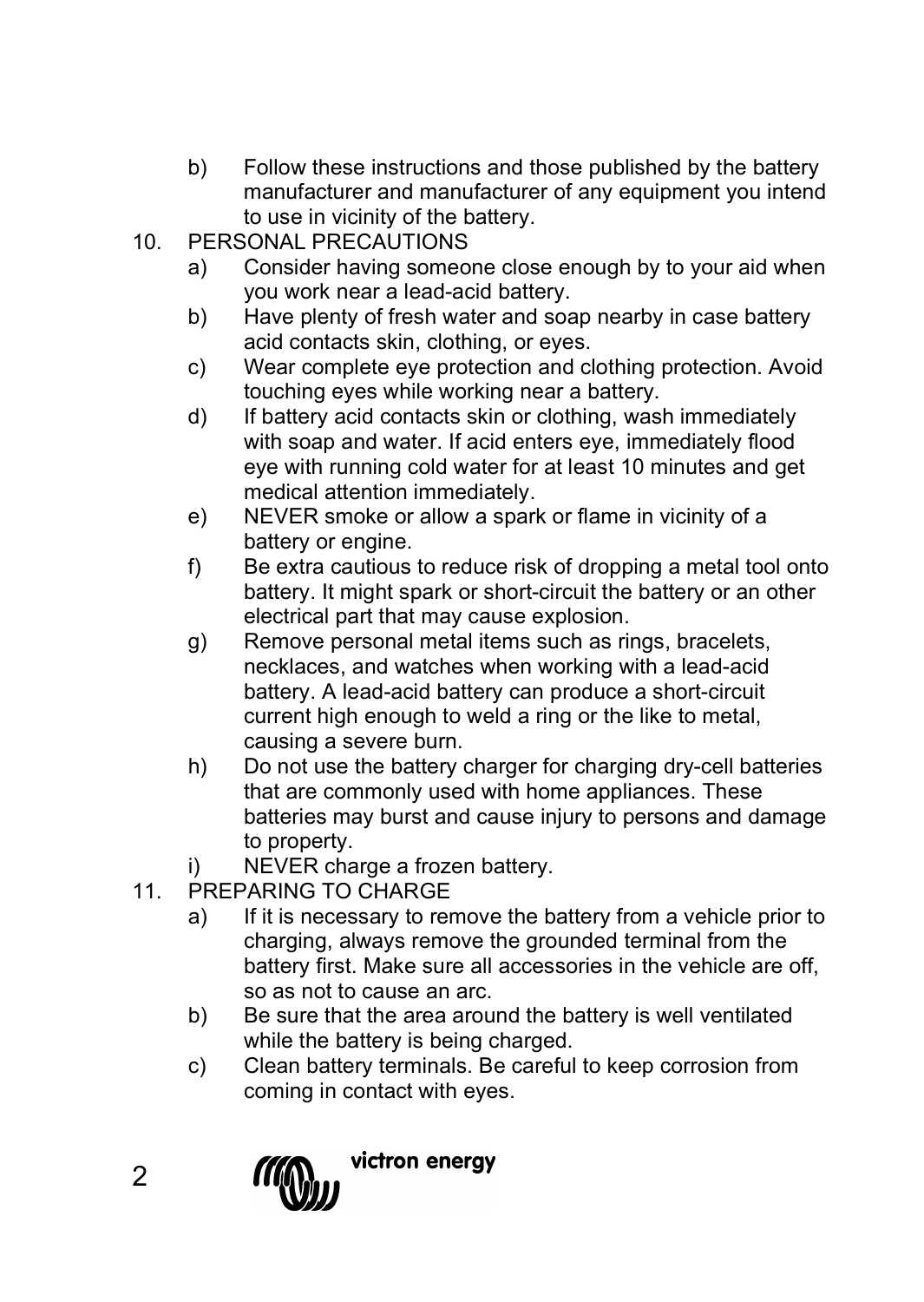- d) Add distilled water in each cell until battery acid reaches level specified by battery manufacturer. Do not overfill. For a battery without cell caps, such as valve regulated lead acid batteries, carefully follow the charging instructions of the manufacturer.
- e) Study all battery manufacturer's specific precautions while charging and recommended rates of charge.
- f) Determine the nominal voltage of the battery by referring to the owner's manual of the vehicle and make sure it matches the output rating of the battery charger.
- 12. CHARGER LOCATION<br>a) Locate the charge
	- Locate the charger as far away from the battery as DC cables permit.
	- b) Never place charger directly above battery being charged; gases from battery will corrode and damage the charger.
	- c) Never allow battery acid to drip on the charger when reading gravity or filling the battery.
	- d) Do not operate the charger in a closed-in area or restrict ventilation in any way.
	- e) Do not set a battery on top of the charger.
- 13. DC CONNECTION PRECAUTIONS
	- a) Connect and disconnect the DC output terminals only after removing the AC cord from the electric outlet. Never allow terminals to touch each other.
	- b) Attach terminals to battery and chassis as indicated in 14(e), 14(f), 15(b), and 15(d).
- 14. FOLLOW THE FOLLOWING STEPS WHEN THE BATTERY IS INSTALLED IN A VEHICLE. A SPARK NEAR THE BATTERY MAY CAUSE A BATTERY EXPLOSION. TO REDUCE RISK OF A SPARK NEAR BATTERY:
	- a) Position AC and DC cords to reduce risk of damage by hood, door, or moving engine part.
	- b) Stay clear of fan blades, belts, pulleys, and other parts that can cause injury to persons.
	- c) Check polarity of battery posts. POSITIVE (POS, P, +) battery post usually has larger diameter than NEGATIVE (NEG, N,–) post.
	- d) Determine which post of battery is grounded (connected) to the chassis. If the negative post is grounded to the chassis
		- victron energy 3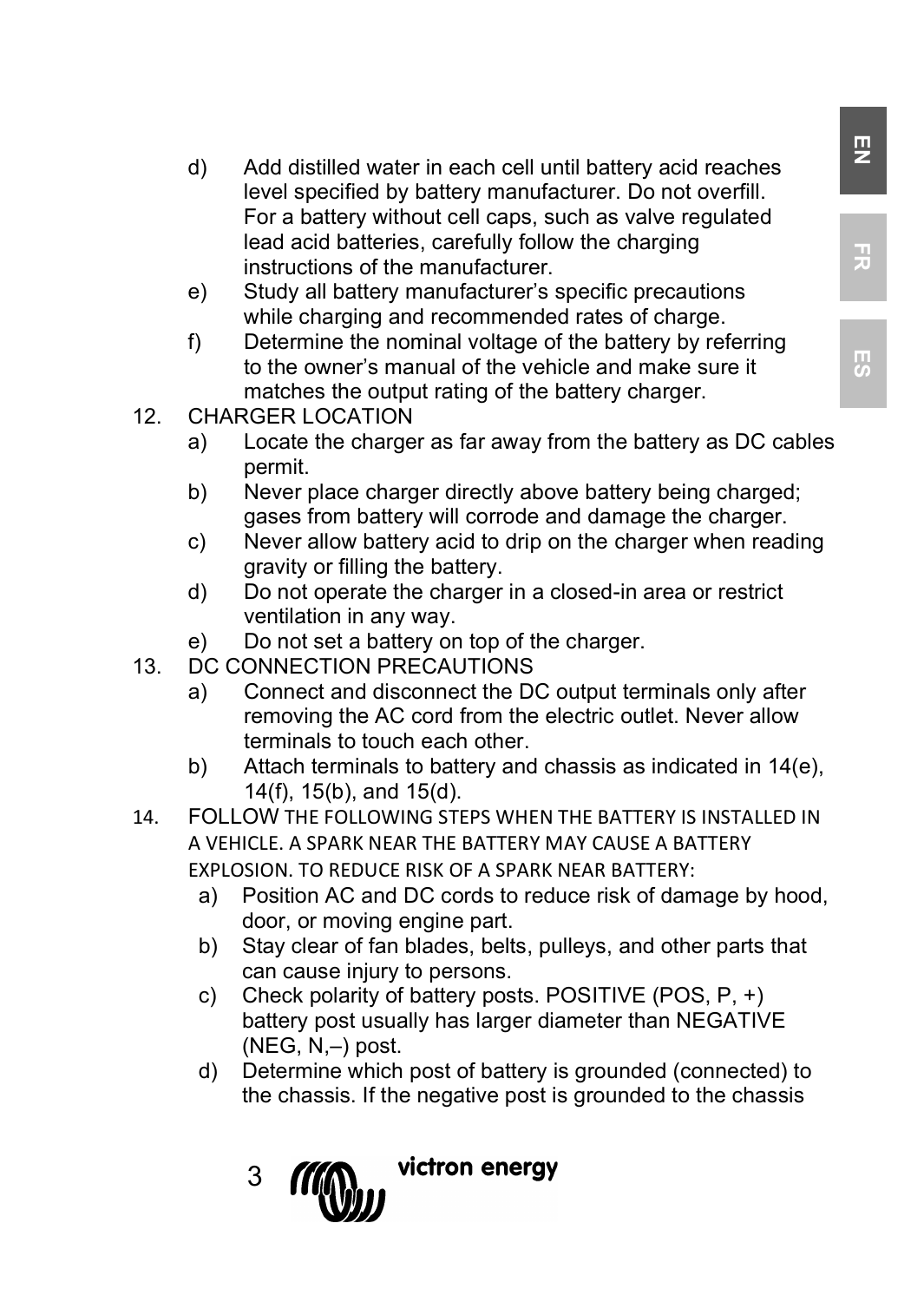(as in most vehicles), see (e). If the positive post is grounded to the chassis, see (f).

- e) In case of a negative-grounded vehicle, connect the POSITIVE (RED) terminal from the battery charger to the POSITIVE (POS, P, +) ungrounded post of the battery. Connect the NEGATIVE (BLACK) terminal to the chassis or engine block of the vehicle, away from battery. Do not connect the terminal to the carburetor, fuel lines, or sheetmetal body parts. Connect to a heavy gage metal part of the frame or the engine block. Connect the AC cord to the socket.
- f) In case of a positive-grounded vehicle, connect the NEGATIVE (BLACK) terminal from the battery charger to the NEGATIVE (NEG, N, –) ungrounded post of the battery. Connect the POSITIVE (RED) terminal to the chassis or engine block of the vehicle, away from the battery. Do not connect the terminal to the carburetor, fuel lines, or sheetmetal body parts. Connect to a heavy gage metal part of the frame or the engine block. Connect the AC cord to the socket.
- g) When disconnecting the charger, disconnect the AC cord, remove the terminal from the chassis of the vehicle, and finally remove the terminal from the battery terminal.

h) See "charge alogorithms" for length of charge information.

15. FOLLOW THESE STEPS WHEN THE BATTERY IS OUTSIDE OF THE VEHICLE. A SPARK NEAR THE BATTERY MAY CAUSE BATTERY EXPLOSION. TO REDUCE RISK OF A SPARK NEAR THE BATTERY:

- a) Check the polarity of the battery posts. The POSITIVE (POS, P, +) battery post usually has a larger diameter than the NEGATIVE (NEG, N, –) post.
- b) Connect the POSITIVE (RED) charger terminal to the POSITIVE (POS, P, +) post of the battery.
- c) Do not face the battery when making the final connection.
- d) When disconnecting the charger, always do so in reverse sequence of the connecting procedure and break the first connection while as far away from battery as practical.

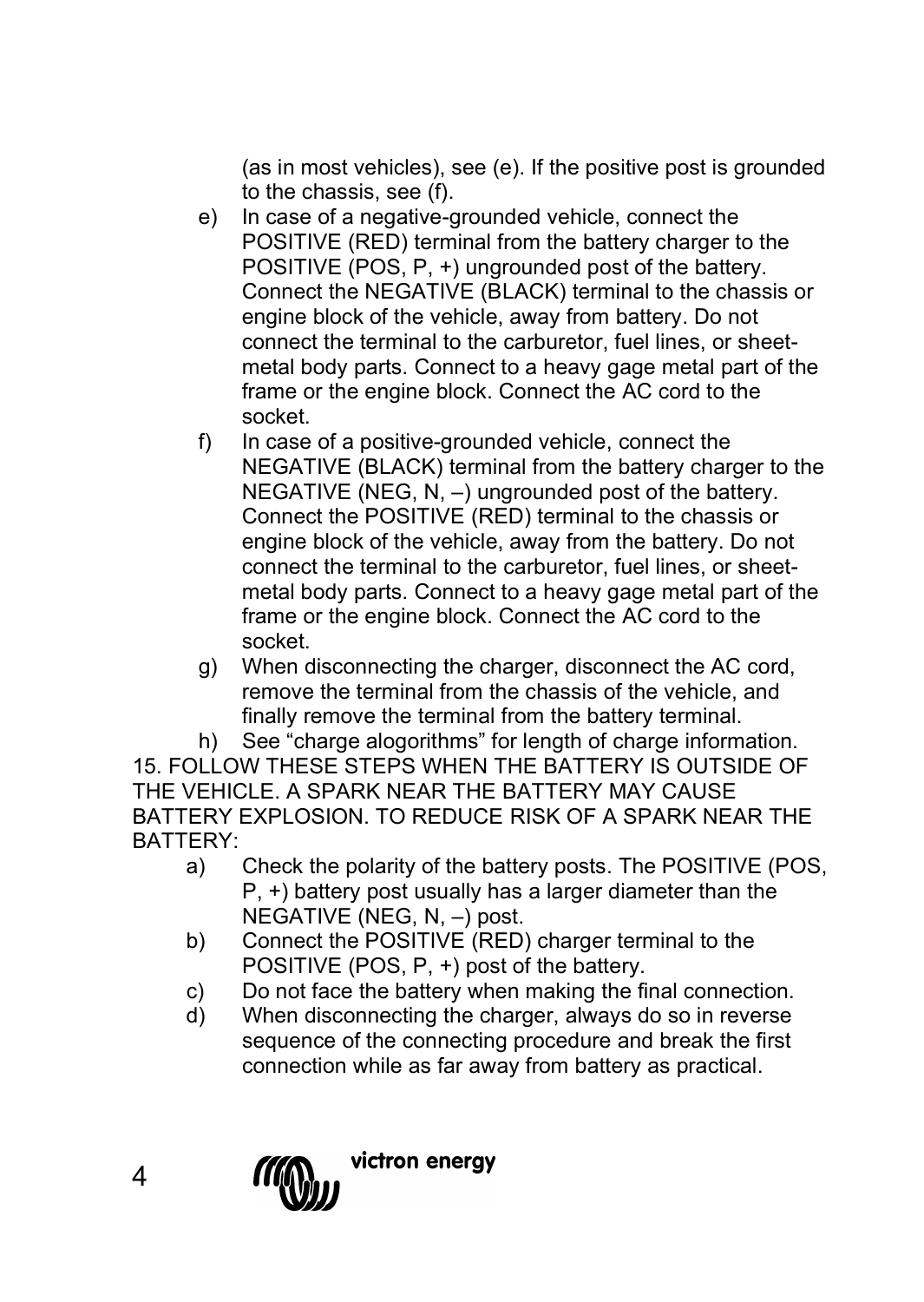e) A marine (boat) battery must be removed and charged on shore. To charge it on board requires equipment specially designed for marine use.

**FR**

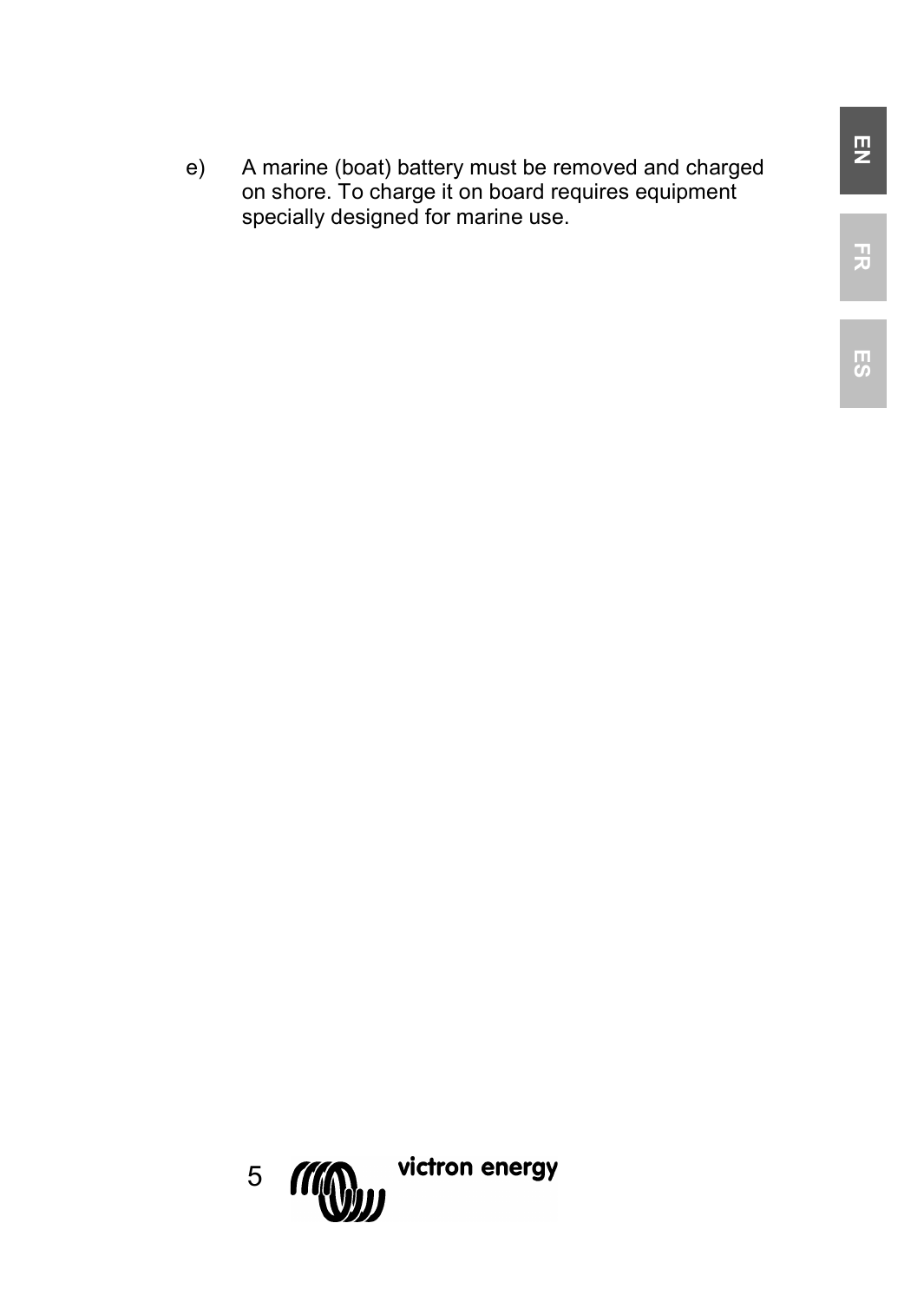# **1. Quick user guide**

The Blue Power IP67 chargers will charge and maintain lead-acid and Liion batteries, and supply users connected to the battery.

In addition, the models with suffix (1+Si) feature a second current limited output which is always powered as long as 110 – 130 VAC is present on the input. This output can for example be used to prevent starting of a vehicle before unplugging the battery charger (start interrupt function).





### **Blue Smart version**

Set-up, monitor and update the charger (add new features when they become available) using Apple and Android smartphones, tablets or other devices with the VictronConnect App.

VictronConnect is available to users of Windows PCs, macOS X, iOS and Android phones, as well as tablets.

https://www.victronenergy.com/support-anddownloads/software#victronconnect-app



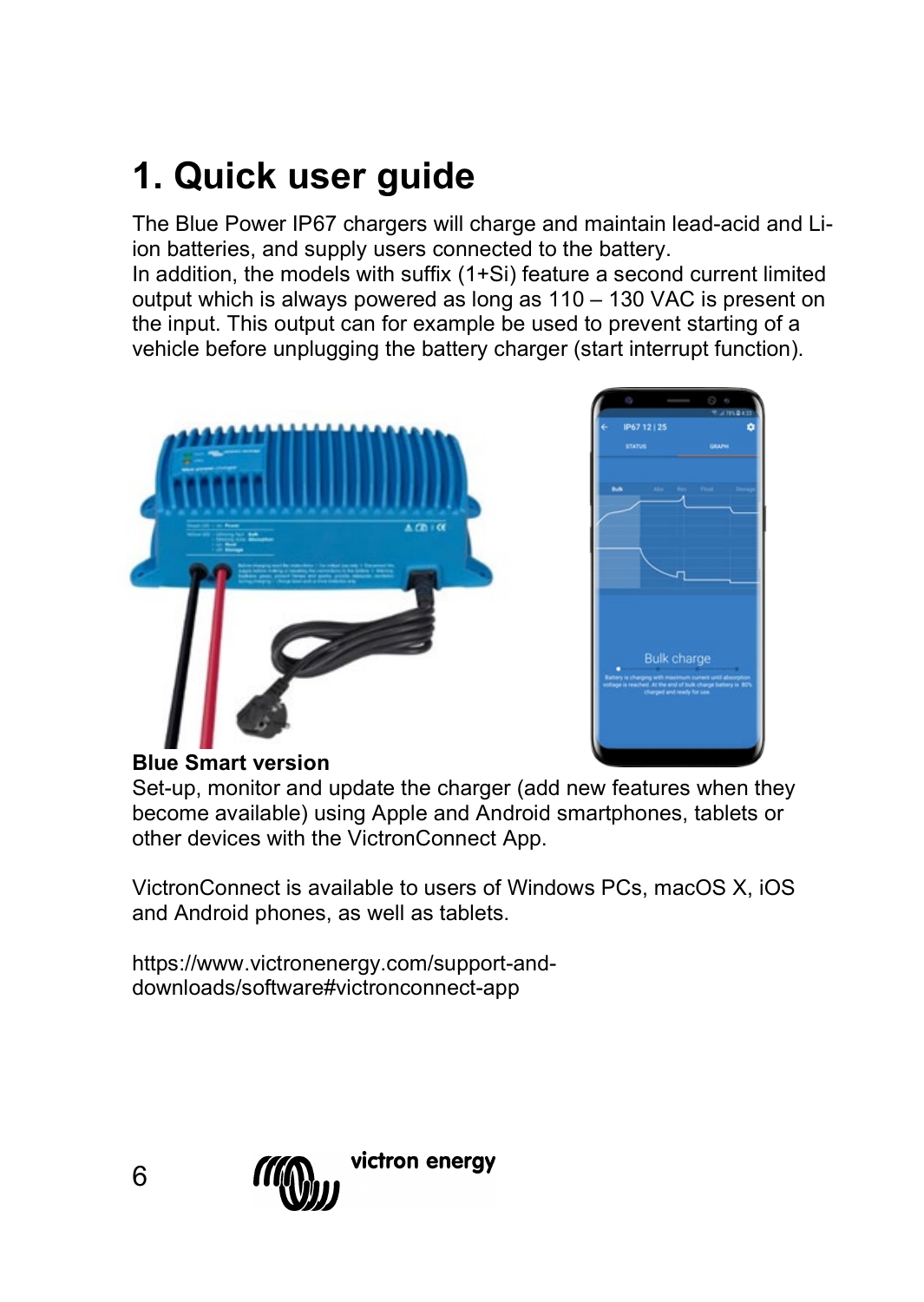#### **VictronConnect: Blue Smart IP67 charger pages**

When the Blue Smart charger is powered-up it will be discoverable using the VictronConnect app on your device.

The 'home' page shows information about the battery voltage, charge current, and where your battery is in the charging-cycle.

To access the Settings button click on the cog icon  $\bullet$  at the top right of the screen. From here you can choose a preset charge algorithm, you can select the charge current; and you can choose to employ the charge algorithm for a Li-ion battery when that is appropriate.

| 12:18 PM<br><b>Settings</b><br>$\overline{\mathsf{x}}$                                                                                                                               | ŧ             |
|--------------------------------------------------------------------------------------------------------------------------------------------------------------------------------------|---------------|
| <b>Recondition selected</b><br>ì<br>Recondition overuse reduces battery life<br>and should be only used if the battery has<br>been left discharged for days or deeply<br>discharged. |               |
| CHARGE PRESET                                                                                                                                                                        |               |
| ◯ Normal                                                                                                                                                                             | 14.4V         |
| Normal + recondition                                                                                                                                                                 | 国<br>14.4V    |
| $\bigcap$ High                                                                                                                                                                       | 14.7V         |
| High + recondition                                                                                                                                                                   | $221 - 14.7V$ |
| $O$ LHon                                                                                                                                                                             |               |
| CHARGE CURRENT                                                                                                                                                                       |               |
| $\bigcap$ 13A                                                                                                                                                                        | $<$ 42Ah      |
| $\odot$ 25A                                                                                                                                                                          | $>42$ Ah      |



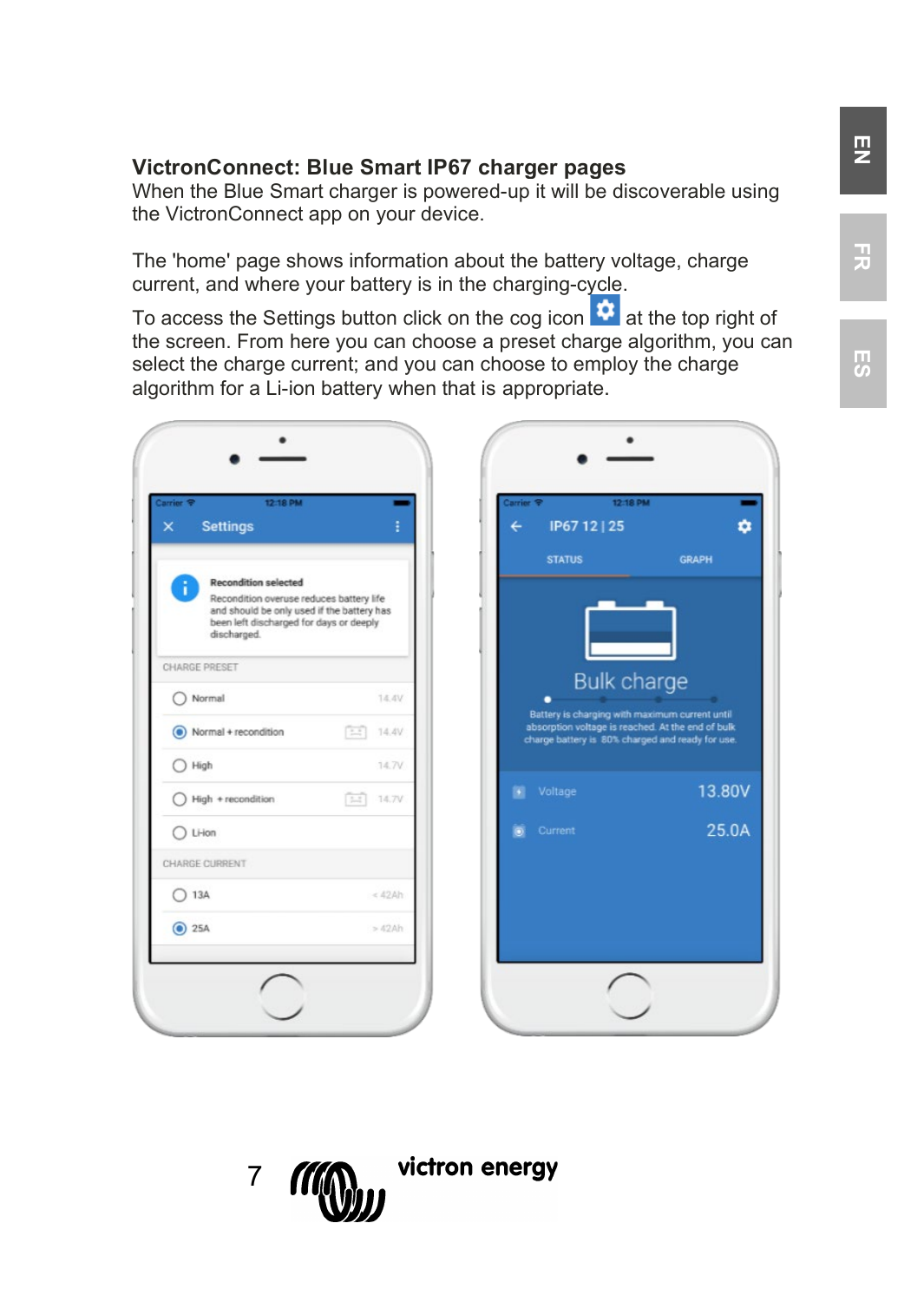# **Installation and instructions for use**

1. The battery charger must be installed in a well-ventilated area close to the battery (but, due to possible corrosive gasses not above the battery!) 2. Connect the ring terminals to the battery: the minus cable (black) to the minus  $(-)$  pole of the battery, the plus cable (red) to the plus  $(+)$  pole of the battery.

3. Plug the AC mains cable into the wall socket. The charge cycle will now start.

# **Two LEDs for status indication**

Yellow LED:bulk charge (blinking fast), absorption (blinking slow), float (solid), storage (off) Green LED: power on

# **Safety regulations and measures**

1. Install the charger according to the stated instructions

2. Connections and safety features must be executed according to the locally applicable regulations.

3. Warning: do not attempt to charge non-rechargeable batteries.

4. Warning: a BMS (Battery Management System) may be required to charge a Li-ion battery.

5. This appliance is not intended for use by persons with reduced physical, sensory or mental capabilities, or lack of experience and knowledge, unless they have been given supervision or instruction concerning use of the appliance by a person responsible for their safety. Children should be supervised to ensure that they do not play with the appliance.

6. The charger is designed for lead-acid and Li-ion batteries 14-225Ah. Do not use for any other purpose.

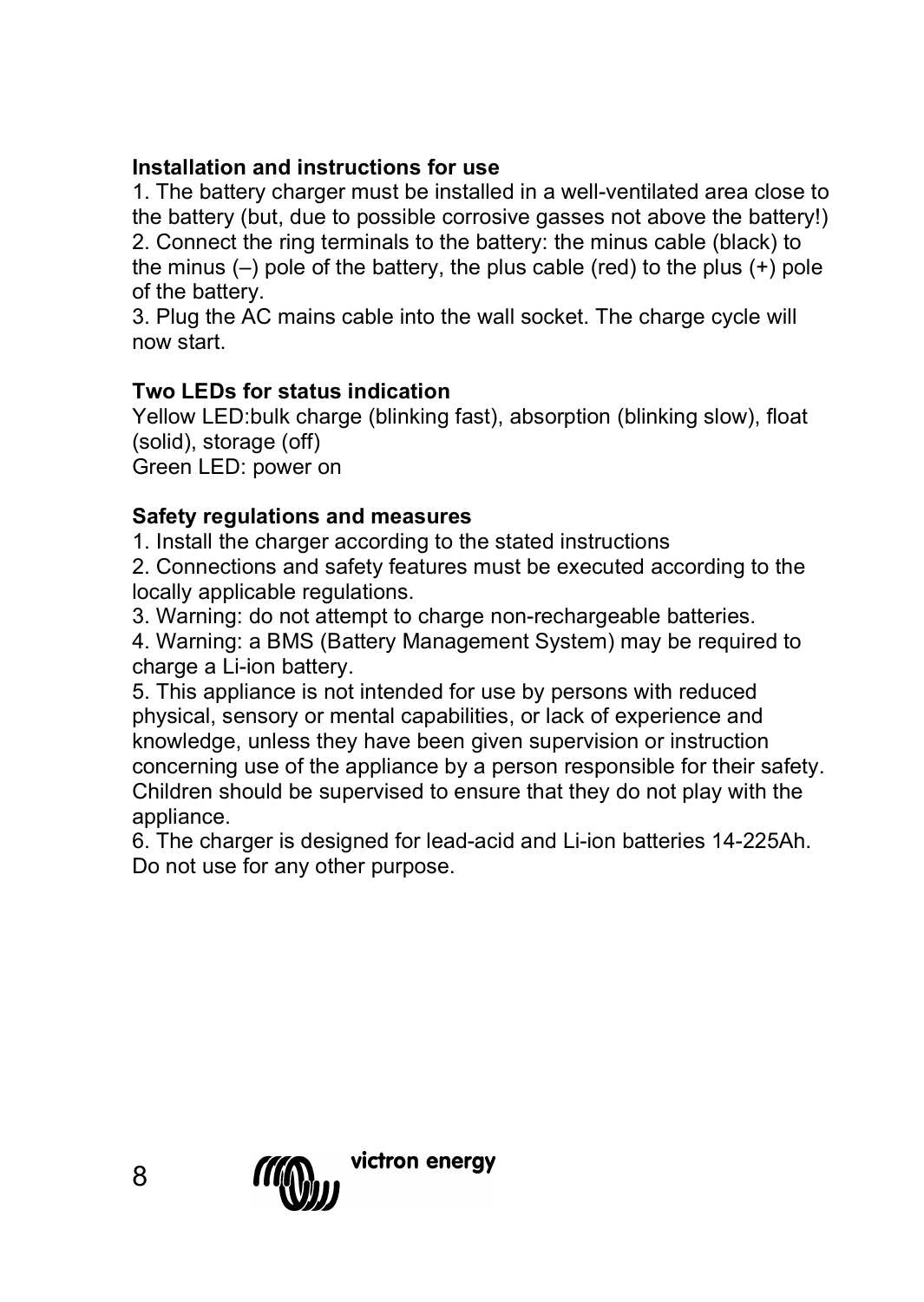# **2. 'Must know' features and facts**

# **2.1 Ultra high efficiency "green" battery charger**

With up to 95% efficiency, these chargers generate up to four times less heat when compared to the industry standard.

And once the battery is fully charged, power consumption reduces to 0.5 Watt, some five to ten times better than the industry standard.

#### **2.2 Durable, safe and silent**

- Low thermal stress on the electronic components.
- Protection against ingress of dust, water and chemicals.
- Protection against overheating: the output current will reduce as temperature increases up to 60°C (140°F), but the charger will not fail.
- The chargers are totally silent: no cooling fan or any other moving parts.

#### **2.3 Reverse polarity protected**

In case of wrong polarity connection, the external ATO blade fuse will blow. Check the polarity of the cable and check the correct value before replacing the fuse.

#### **2.4 Recovery function for fully discharged batteries**

Most reverse polarity protected chargers will not recognize, and therefore not recharge a battery which has been discharged to zero or nearly zero Volts. The *Blue Smart IP67 Charger* however will attempt to recharge a fully discharged battery with low current and resume normal charging once sufficient voltage has developed across the battery terminals.

#### **2.5 Temperature compensated charging**

The optimal charge voltage of a lead-acid battery varies inversely with temperature. The *Blue Smart IP67 Charger* measures ambient temperature during the test phase and compensates for temperature during the charge process. The temperature is measured again when the charger is in low current mode during float or storage. Special settings for a cold or hot environment are therefore not needed.



**ES**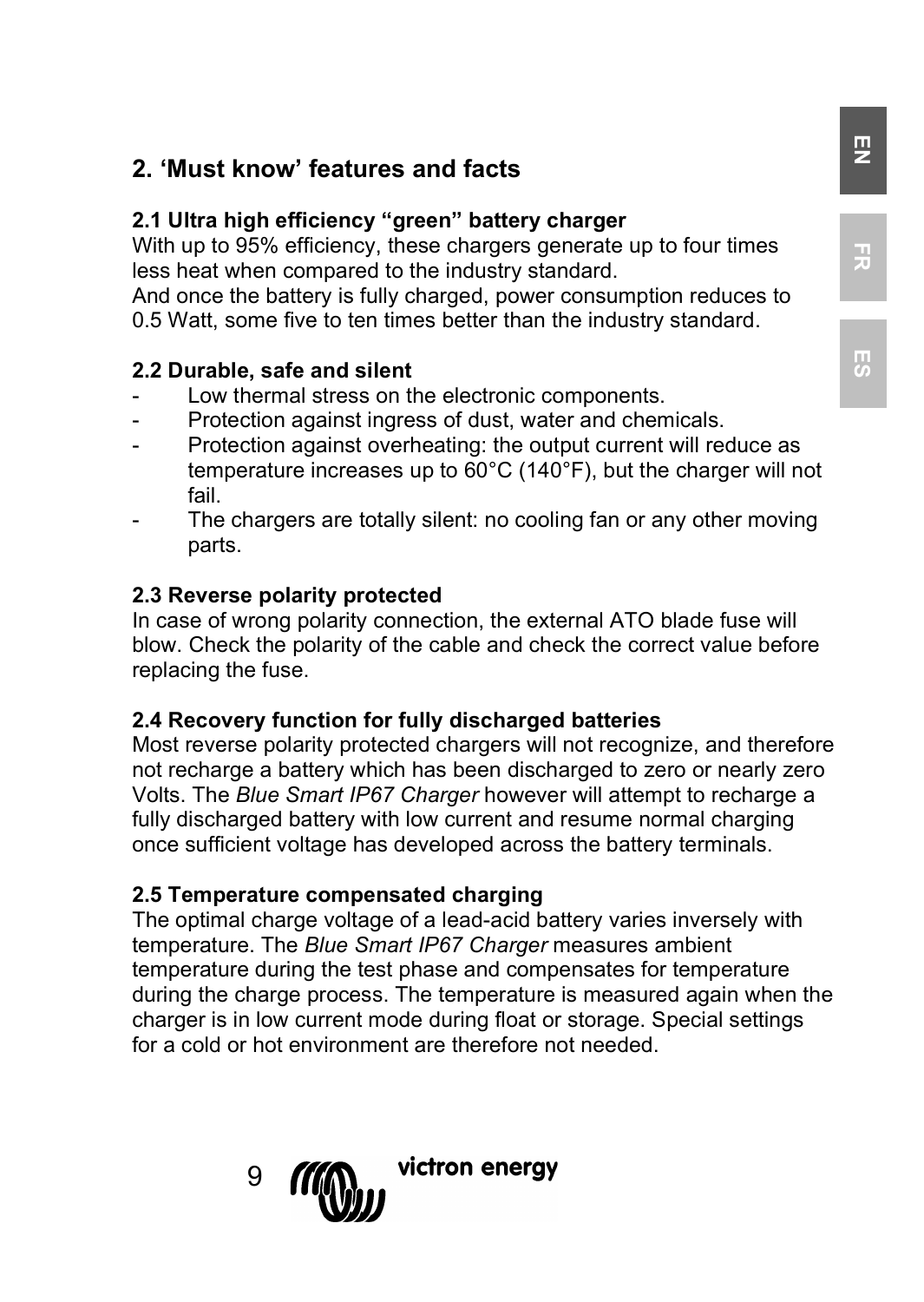# **2.6 Adaptive Battery Management**

Lead-acid batteries should be charged in three stages, which are [1] *bulk or constant-current charge,* [2] *absorption or topping charge* and [3] *float charge.*

Several hours of absorption charge are needed to fully charge the battery and prevent early failure to sulfation<sup>1</sup>.

The relatively high voltage during absorption does however accelerate aging due to grid corrosion on the positive plates.

*Adaptive Battery Management* limits corrosion by reducing absorption time when possible, that is: when charging a battery that is already (nearly) fully charged.

# **2.7 Storage mode: less corrosion of the positive plates**

Even the lower float charge voltage that follows the absorption period will cause grid corrosion. It is therefore essential to reduce the charge voltage even further when the battery remains connected to the charger during more than 48 hours.

# **2.8 Reconditioning**

A lead-acid battery that has been insufficiently charged or has been left discharged during days or weeks will deteriorate due to sulfation<sup>1</sup>. If caught in time, sulfation can sometimes be partially reversed by charging the battery with low current up to a higher voltage. Remarks:

- a) Reconditioning should be applied only occasionally to flat plate VRLA (gel and AGM) batteries because the resulting gassing will dry out the electrolyte.
- b) Cylindrical cell VRLA batteries build more internal pressure before gassing and will therefore lose less water when subjected to reconditioning. Some manufacturers of cylindrical cell batteries therefore recommend the reconditioning setting in case of cyclic application.
- c) Reconditioning can be applied to flooded batteries to "equalise" the cells and to prevent acid stratification.
- d) Some battery charger manufactures recommend pulse charging to reverse sulfation. However, most battery experts agree that there is no conclusive proof that pulse charging works any better than constant voltage charging. This is confirmed by our own tests.

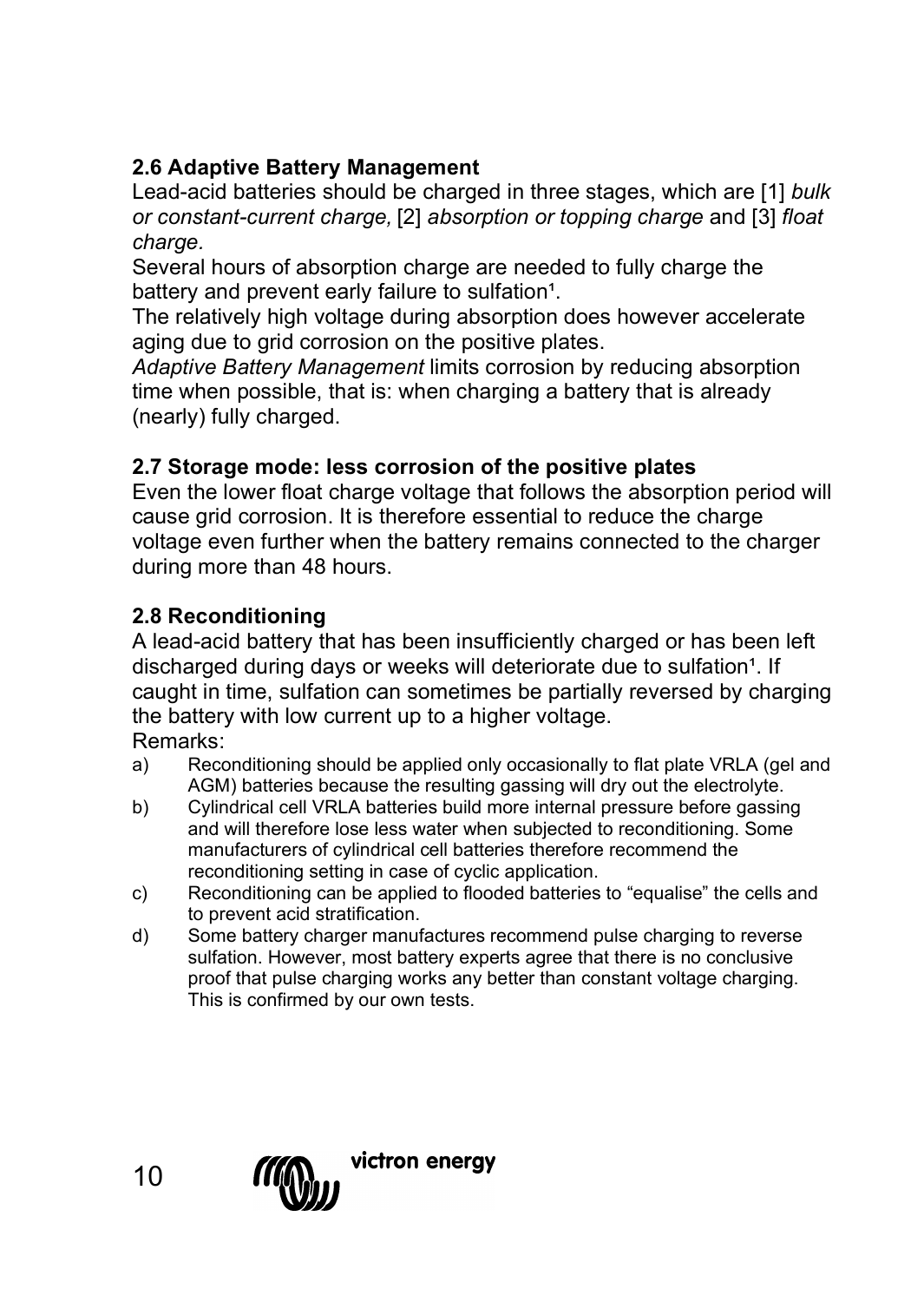# **2.9 Lithium-ion (LiFePO**₄**) batteries**

Li-ion batteries do not suffer from sulfation.

But Li-ion batteries are very sensitive to under voltage or over voltage<sup>2</sup>.

Li-ion batteries therefore often have integrated cell balancing and under voltage protection (UVP) circuitry.

Some reverse polarity protected chargers will not recognize a battery when the UVP has tripped.

The *Blue Smart Charger* will however automatically reset the UVP and start charging.

#### **Important note:**

**NEVER attempt to charge a Li-ion battery when its temperature is below 0°C (32°F).**

### **2.10 Low current mode**

Some lead acid batteries can overheat if charged with a current exceeding 0.3C (C is the capacity in Ah. A 12Ah battery for example should not be charged with a current exceeding  $0.3 \times 12 = 4$ A). The low current mode (charge current limited to 4A or less, see technical specifications) should therefore be used to charge low capacity lead-acid batteries.

<sup>1</sup> For more information about batteries, please refer to our book 'Energy Unlimited' (downloadable fro[m www.victronenergy.com\)](http://www.victronenergy.com/), or [http://batteryuniversity.com/learn/article/sulfation\\_and\\_how\\_to\\_prevent\\_it](http://batteryuniversity.com/learn/article/sulfation_and_how_to_prevent_it)

² For more information about Li-ion batteries please see http://www.victronenergy.com/batteries/lithium-battery-12,8v/



# **EN**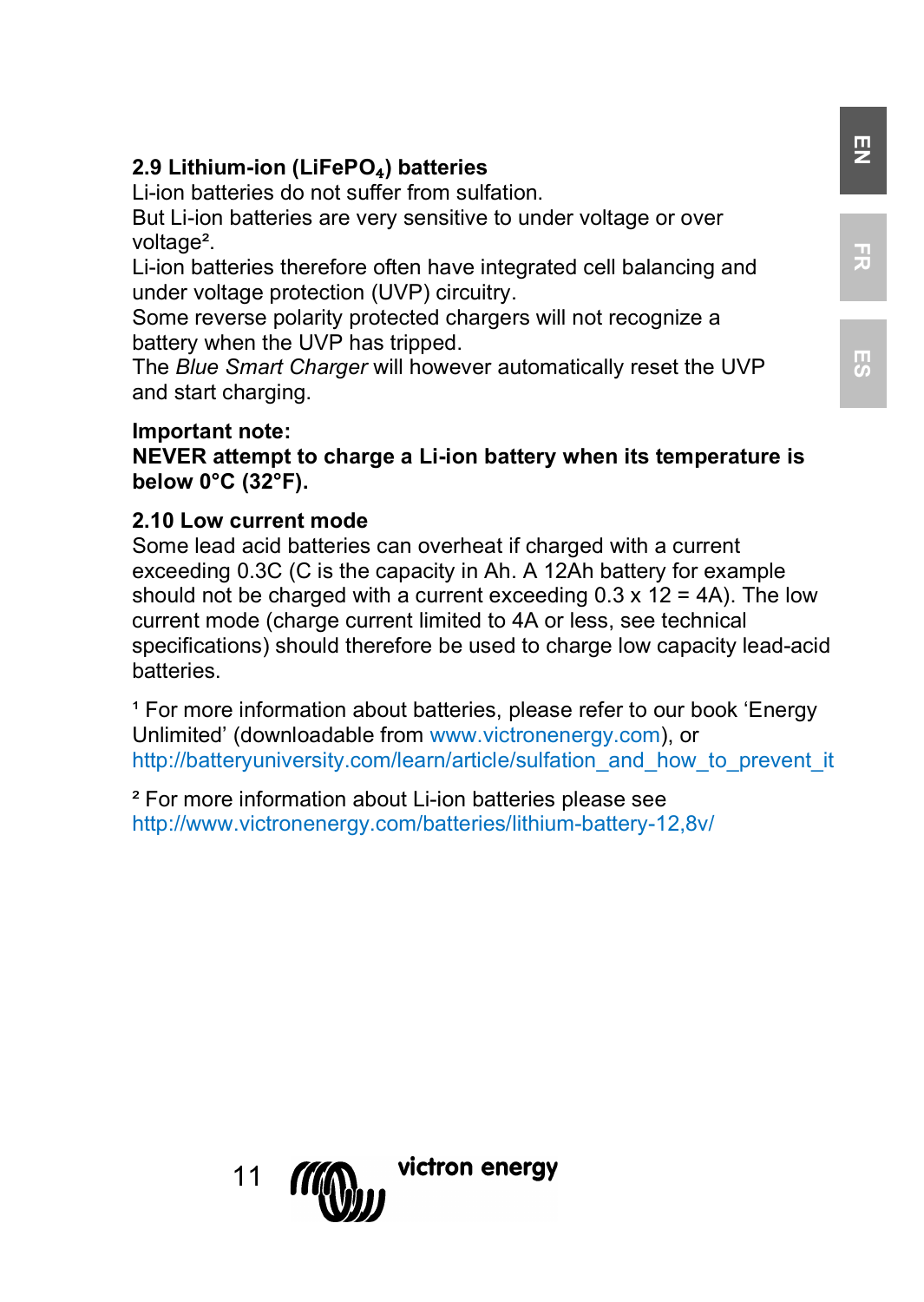# **3. Charge algorithms**

### **3.1 Smart charge algorithm with optional reconditioning for leadacid batteries**

| <b>MODE</b>   | <b>ABS</b> | <b>FLOAT</b> | <b>STORAGE</b> | <b>RECONDITION</b>       |
|---------------|------------|--------------|----------------|--------------------------|
|               |            |              |                | Max $\sqrt{a}\%$ of Inom |
| <b>NORMAL</b> | 14.4       | 13.8         | 13.2           | 16.2@8%, max 1h          |
| <b>HIGH</b>   | 14.7       | 13.8         | 13.2           | 16.5@8%, max 1h          |
| LI-ION        | 14.2       | 13.5         | 13.5           | n. a.                    |

Charge voltages at room temperature:

*For 24V chargers: multiply all voltage values by 2.*

NORMAL (14.4V): recommended for flooded flat plate lead antimony batteries (starter batteries), flat plate gel and AGM batteries. HIGH (14.7V): recommended for flooded lead calcium batteries, Optima spiral cell batteries and Odyssey batteries.

### **State of the art microprocessor controlled charge algorithm**

# **Adaptive 5-stage charge characteristic: bulk – absorption – recondition - float – storage**

The Blue Smart IP67 charger features a microprocessor controlled 'adaptive' battery management system. The 'adaptive' feature will automatically optimise the process relative to the way the battery is being used.

# **1. BULK**

Charges the battery with maximum current until absorption voltage is reached. The battery will then be about 80% charged and is ready for use.

# **2. ABS - Absorption**

Charges the battery at constant voltage and with decreasing current until it is fully charged.

See table above for absorption voltage at room temperature. *Adaptive battery management:*

*The absorption time is short (minimum 30 minutes) if the battery* 

12

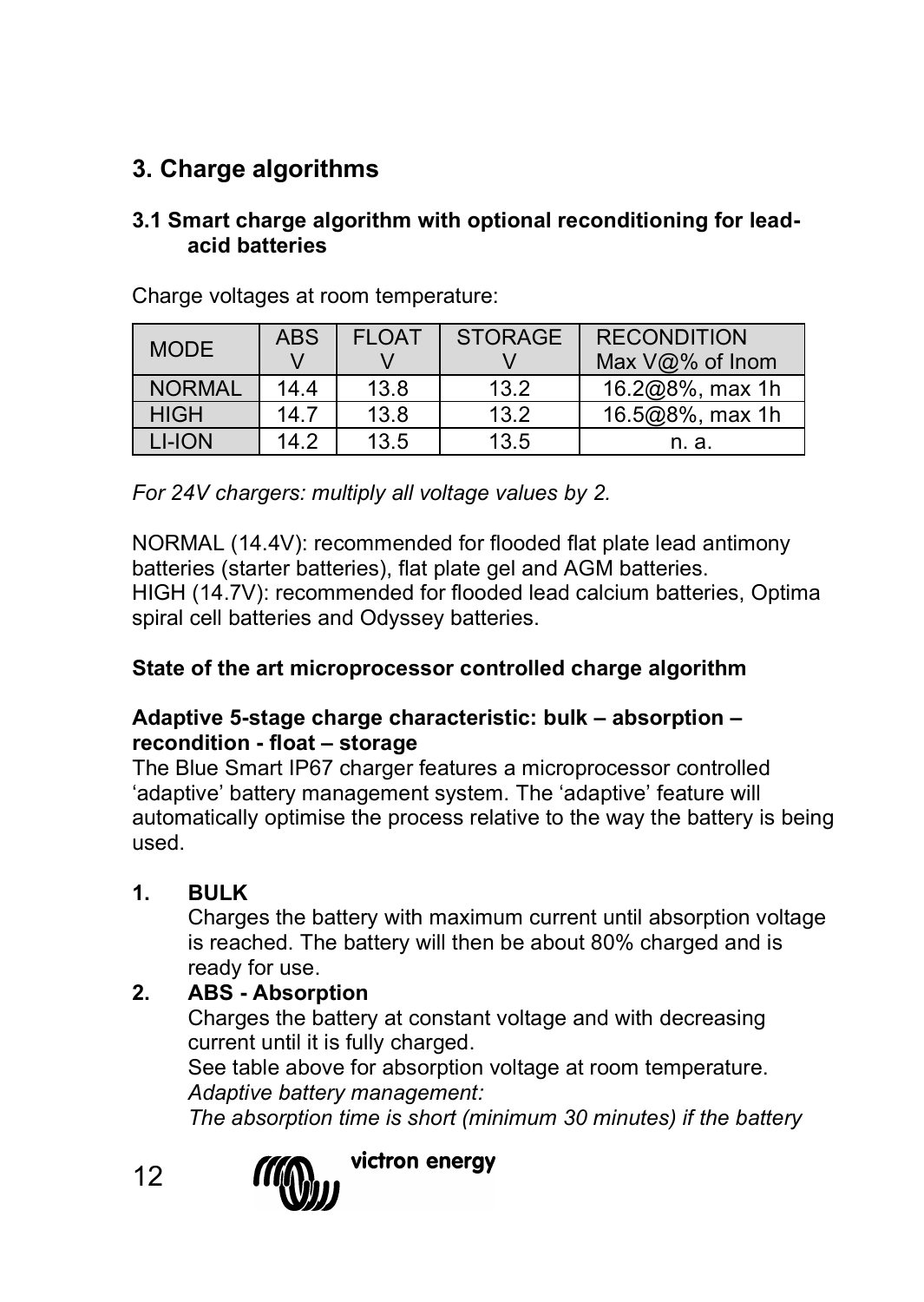*was (nearly) fully charged and increases to 8 hours in case of a deeply discharged battery.*

# **3. RECONDITION**

Optional reconditioning for deeply discharged lead-acid batteries.

Reconditioning is applicable to the charge algorithms NORMAL and HIGH and can be selected with the App on your smartphone.

When in RECONDITION mode the battery will be charged with low current up to a higher voltage at the end of the absorption phase.

During reconditioning the maximum current is equal to 8% of the nominal current until the maximum voltage is reached.

Reconditioning is terminated after one hour or when the maximum voltage is reached, whichever comes first. *See table.*

*Example:*

*For a 12/7 charger: the recondition current is 7 x 0.08 = 0.56A*

# **4. FLOAT**

Keeps the battery at constant voltage and fully charged.

# **5. STORAGE**

Keeps the battery at reduced constant voltage to limit gassing and corrosion of the positive plates.

Slow self-discharge is prevented by an automatic weekly refresh of the battery with a short absorption charge.

# **3.2 Lithium-ion (LiFePO**₄**) batteries**

When charging a Lithium-ion battery, the *Blue Smart IP67 Charger* uses a specific charging algorithm for Lithium-ion batteries, to ensure optimum performance. *Select LI-ION with the app on your smart phone.*

# **3.3 When a load is connected to the battery**

A load can be applied to the battery while charging, as long as the current draw is much lower than the rated output of the battery charger. Reconditioning is not possible when a load is connected to the battery.

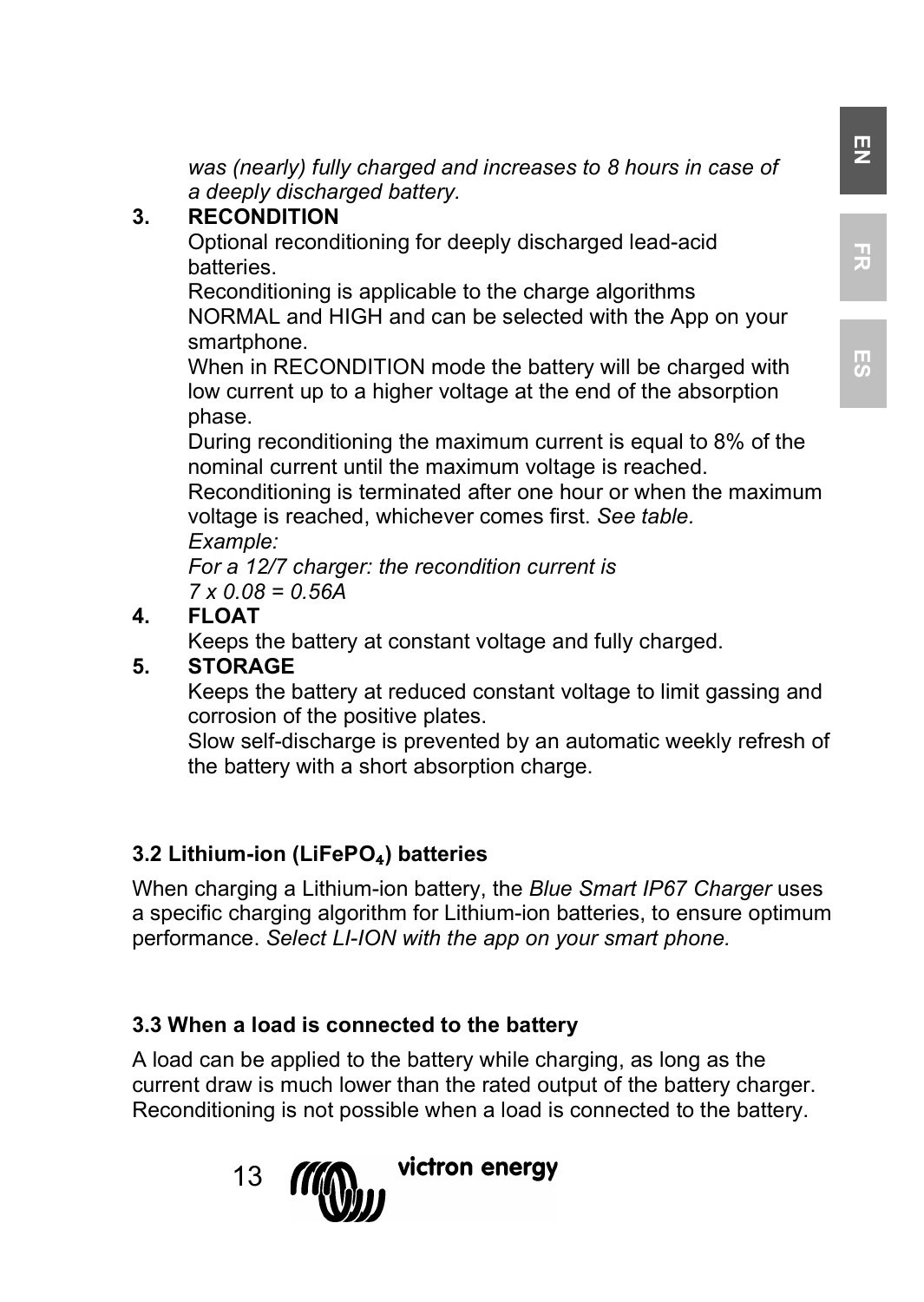Remarks:

- a) Disconnect all loads before attempting to recharge a very weak or fully discharged lead-acid battery. Loads may be reconnected once the bulk phase has started.
- b) Disconnect all loads before attempting to recharge a Li-ion battery when the under voltage protection (UVP) of the Li-ion battery has tripped. Loads may be reconnected once the bulk phase has started.

# **3.4 Triggering a new charge cycle**

A new charge cycle will start when:

- a) The charger has reached float or storage, and, due to a load, current increases up to maximum current during more than four seconds.
- b) The AC supply has been disconnected and reconnected.

# **3.5 Estimating charge time**

A lead-acid battery is about 80% charged at the beginning of the absorption period.

The time **T** to 80% charged can be calculated as follows:

 $T = Ah / I$ 

Where:

**I** is the charge current (= charger output minus load current).

**Ah** is the amount of Ah to be charged.

A full absorption period of up to 8 hours is needed to charge the battery to 100%.

Example:

Charge time to 80% of a fully discharged 100Ah battery when charged with a 10A *Blue Power Charger: T = 100 / 10 = 10 hours*

Charge time to 100%: *10 + 8 = 18 hours.*

A Li-ion battery is more than 95% charged at the beginning of the absorption period, and reaches 100% charge after approximately 30 minutes absorption charge.

# **3.6 High internal resistance**

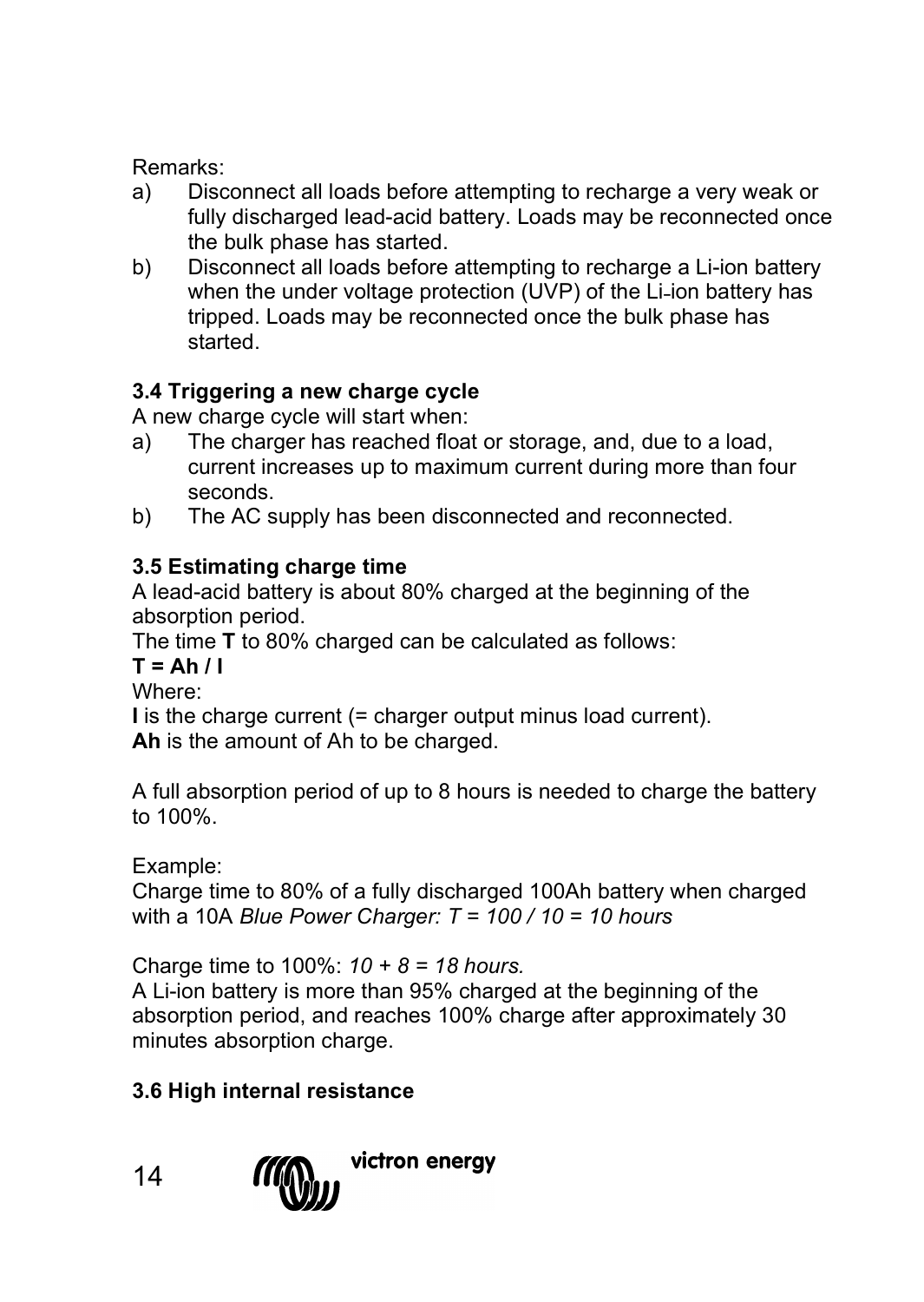When a battery reaches the end of its cycle- or float life, or when it dies prematurely due to sulfation or corrosion, capacity will dramatically drop and internal resistance will increase. The charger will not recognise such a battery during the test phase (it could as well be a nearly fully charged battery).

A very short bulk phase when charging a supposedly discharged battery does however indicate that the battery has reached the end of its useful life.

Remark: sulfation can sometimes be partially reversed by repeated application of the RECONDITION MODE.

#### **3.7 Can be used as a power supply**

The charger will supply DC loads when no battery is connected.



**EN**

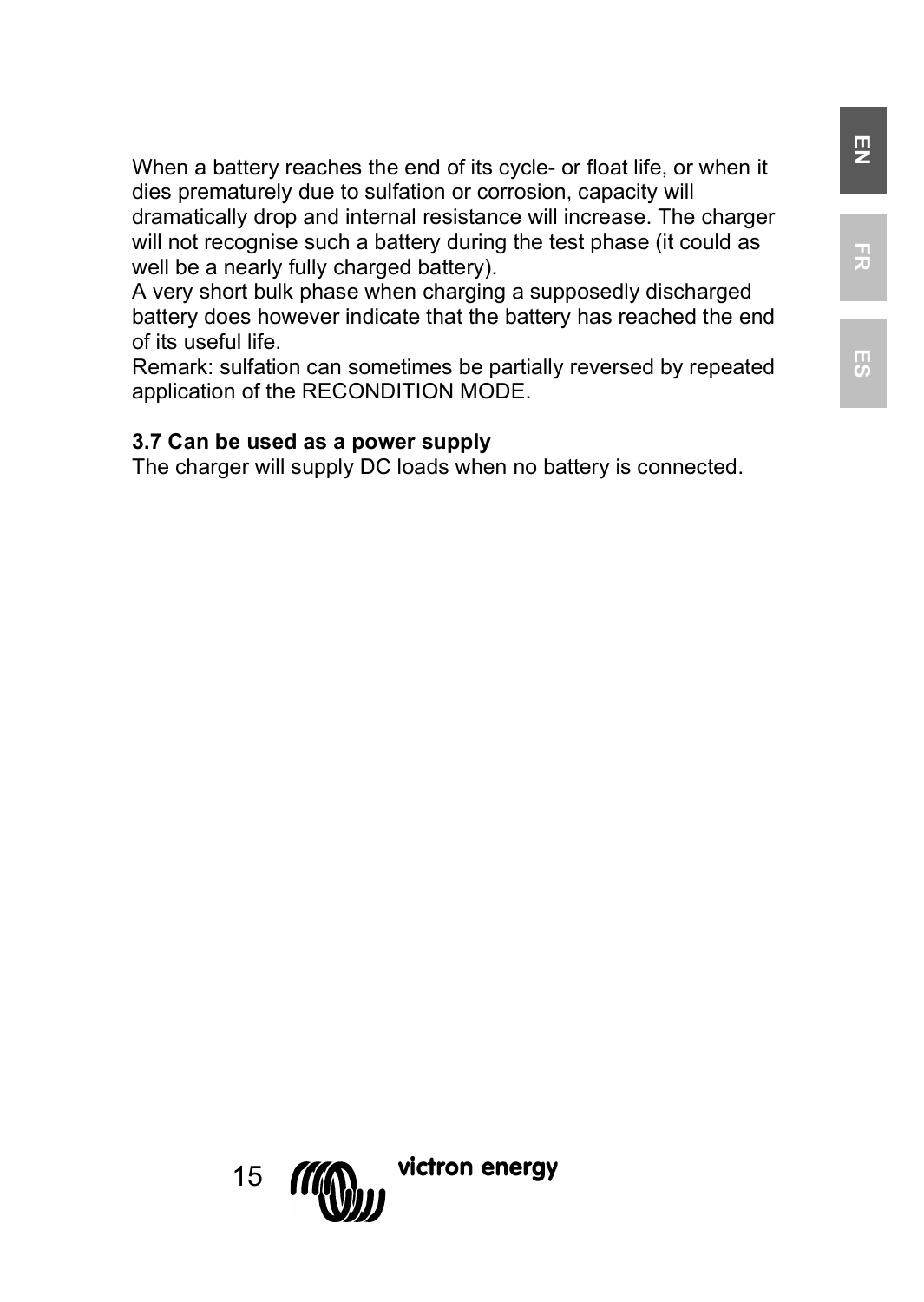# **4. Technical specifications**

| Blue Smart IP67 Charger 120V                           | 12V 7/13/17/25 A                                                                                                                    | 24V 5/8/12 A                                         |  |
|--------------------------------------------------------|-------------------------------------------------------------------------------------------------------------------------------------|------------------------------------------------------|--|
| Input voltage range and frequency                      | 100-130 VAC (2-6A) 45 -65Hz                                                                                                         |                                                      |  |
| Standby power consumption                              | 0.5W                                                                                                                                |                                                      |  |
| Charge voltage 'absorption'                            | Normal: 14.4 V, High: 14.7 V<br>Lithium-ion: 14.2 V                                                                                 | Normal: 28,8 V, High: 29.4 V<br>Lithium-ion: 28.4 V  |  |
| Charge voltage 'float'                                 | Normal: 13.8 V. High: 13.8 V<br>Lithium-ion: 13.5 V                                                                                 | Normal: 27.6 V. High: 27.4 V<br>I ithium-ion: 27.0 V |  |
| Charge voltage 'storage'                               | Normal: 13.2 V, High: 13.2 V<br>Lithium-ion: 13.5 V                                                                                 | Normal: 26.4 V, High: 26.4 V<br>I ithium-ion: 27.0 V |  |
| Charge current                                         | 7/13/17/25A                                                                                                                         | 5/8/12A                                              |  |
| Charge current in low current mode                     | 2/4/6/10A                                                                                                                           | 2/3/4A                                               |  |
| Charge characteristic                                  | 5-stage adaptive                                                                                                                    |                                                      |  |
| Temperature compensation<br>(lead-acid batteries only) | 16 mV/°C (9mV/°F)                                                                                                                   | 32 mV/°C (18mV/°F)                                   |  |
| Can be used as power supply                            | Yes                                                                                                                                 |                                                      |  |
| Protection                                             | Reverse reverse polarity (fuse), Output short circuit   Over temperature                                                            |                                                      |  |
| DC fuse, internal and not replaceable                  | n.a / n.a. / 25 / 35 A                                                                                                              | n.a. / 15 / 20 A                                     |  |
| DC fuse in DC cable - ATO blade (A)                    | 20 A (12/25: no fuse)                                                                                                               | 20/10/15A                                            |  |
| Operating temp. range                                  | -20 to +60°C (full rated output up to 40°C), 0 to + 140°F (full rated output up<br>to 90°F)                                         |                                                      |  |
| Humidity                                               | Up to 100%                                                                                                                          |                                                      |  |
| Start interrupt option (Si)                            | Short cicuit proof, current limit 0.5A, Output voltage: max one volt lower than main<br>output                                      |                                                      |  |
|                                                        | <b>ENCLOSURE</b>                                                                                                                    |                                                      |  |
| Material & Colour                                      | Aluminium (blue RAL 5012)                                                                                                           |                                                      |  |
| Battery-connection                                     | Black and red cable with M8 ring terminal 1.8 meter (6 feet)<br>12/7, 12/13, 24/5 -12 AWG<br>12/17, 12/25, 24/8, 24/12 - 9 AWG      |                                                      |  |
| 120 V AC-connection                                    | Cable of 1.8 meter (6 feet) with US NEMA 5-15 plug                                                                                  |                                                      |  |
| Protection category                                    | <b>IP67</b>                                                                                                                         |                                                      |  |
| Weight                                                 | 12/7, 12/13, 24/5:<br>1.8kg (4lbs)<br>12/17, 12/25, 24/8, 24/12: 2.4kg (5.3lbs)                                                     |                                                      |  |
| Dimensions (h x w x d)                                 | 12/7, 12/13, 24/5:<br>85 x 211 x 60 mm 3.4 x 8.3 x 2.4 inches<br>12/17, 12/25, 24/8, 24/12: 99 x 219 x 65 mm 3.9 x 8.6 x 2.6 inches |                                                      |  |
|                                                        | <b>STANDARDS</b>                                                                                                                    |                                                      |  |
| Safety                                                 | EN 60335-1, EN 60335-2-29 (UL1236 / CSA C22.2)                                                                                      |                                                      |  |
| <b>Emission</b>                                        | EN 55014-1, EN 61000-3-2                                                                                                            |                                                      |  |
| Immunity                                               | FN 55014-2. FN 61000-3-3                                                                                                            |                                                      |  |

16

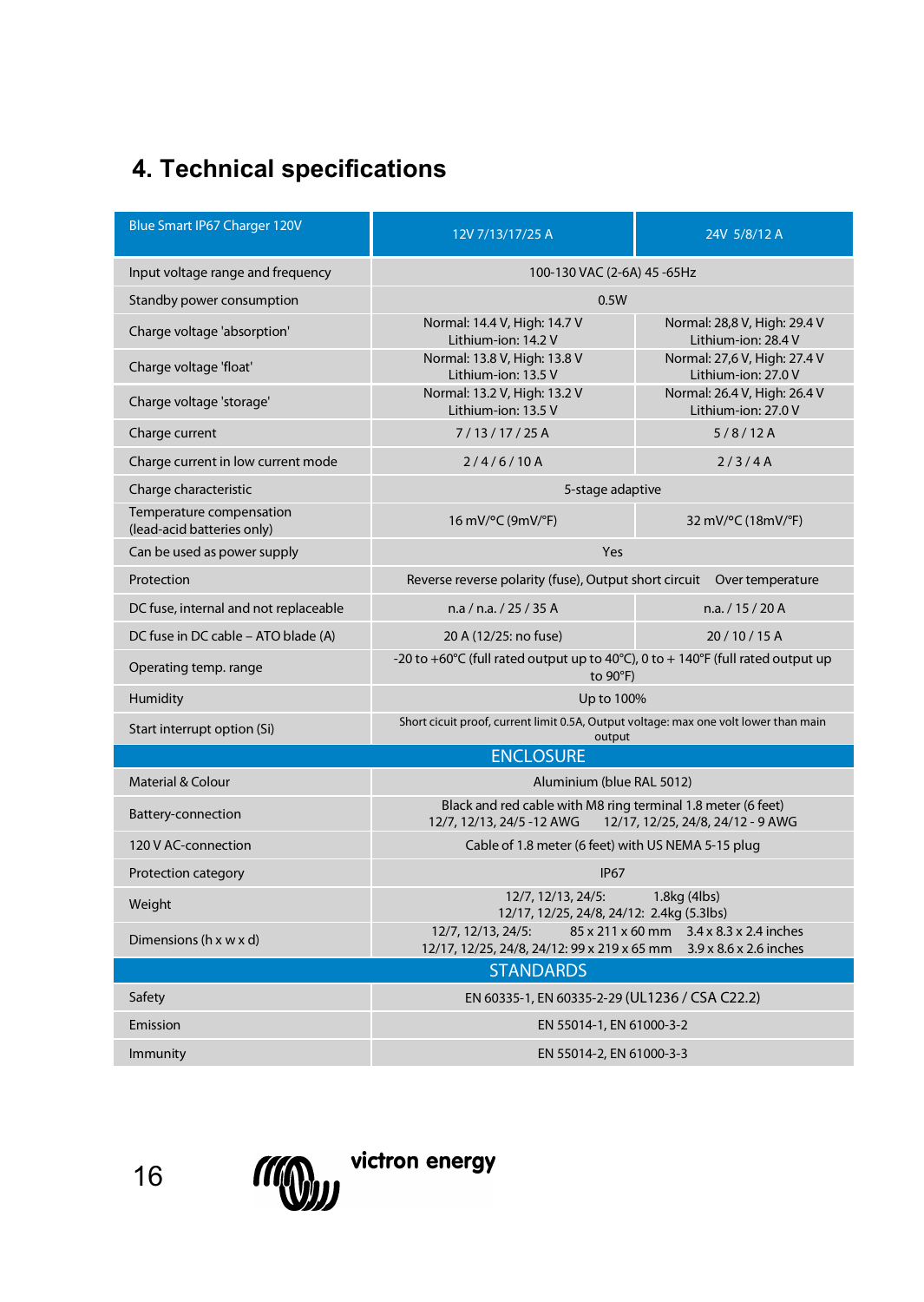# **Compliance Statement**

This device complies with part 15 of the FCC rules. Operation is subject to the following two conditions.

(1) This device may not cause harmful interference.

(2) This device must accept any interference received, including interference that may cause undesired operation."

This device complies with Industry Canada license exempt RSS Standard(s). Operation is subject to the following two conditions. (1) This device may not cause harmful interference.

(2) This device must accept any interference received, including interference that may cause undesired operation.

| Contain FCC ID:  | SH6MDBT40       |
|------------------|-----------------|
| Contain IC ID:   | 8017A MDBT40    |
| Frequency range: | 2402 - 2480 MHz |
| Transmit power:  | -4dBm           |

# **Maintenance**

The Blue Smart Charger is maintenance free.

When cleaning the charger remove the plug from the power socket. Then use a damp cloth to clean the exterior.

# **Five year limited warranty**

This limited warranty covers defects in materials and workmanship in this product, and lasts for five years from the date of original purchase of this product. The customer must return the product together with the receipt of purchase to the point of purchase.

This limited warranty does not cover damage, deterioration or malfunction resulting from alteration, modification, improper or unreasonable use or misuse, neglect, exposure to excess moisture, fire, improper packing, lightning, power surges, or other acts of nature. This limited warranty does not cover damage, deterioration or

malfunction resulting from repairs attempted by anyone unauthorized by Victron Energy to make such repairs.

Victron Energy is not liable for any consequential damages arising from the use of this product.

The maximum liability of Victron Energy under this limited warranty shall not exceed the actual purchase price of the product.



# **ES**

**FR**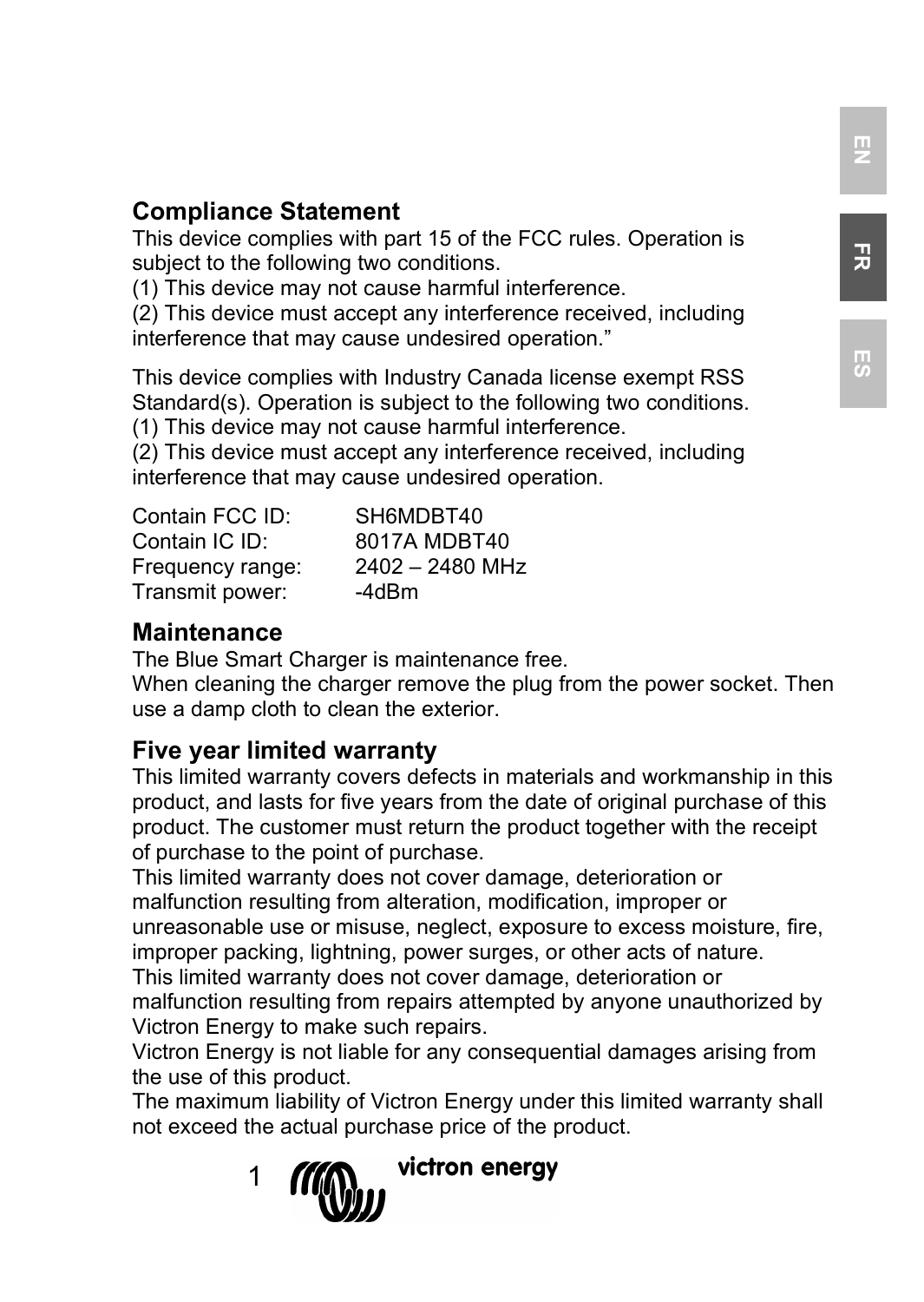# **INSTRUCTIONS DE SÉCURITÉ IMPORTANTES**

- 1. CONSERVER CES INSTRUCTIONS Ce manuel contient des instructions de sécurité et de fonctionnement importantes pour les modèles de Chargeurs Blue Smart.
- 2. L'utilisation d'un accessoire non recommandé ou vendu par Victron Energy peut provoquer un risque d'incendies, de choc électrique ou blesser des personnes.
- 3. Pour réduire le risque de dommages sur les prises et fils électriques, débranchez le chargeur en tirant sur la prise plutôt que sur le fil.
- 4. Utilisez une rallonge que si cela est absolument nécessaire. L'utilisation d'une rallonge inadaptée pourrait provoquer un incendie ou un choc électrique. Si une rallonge doit être utilisée, assurez-vous que :
	- d) les broches sur la prise de la rallonge sont du même nombre, de la même taille et forme que celles de la prise du chargeur :
	- e) que la rallonge est correctement branchée et en bon état ; et que
	- f) la taille du câble est suffisamment large pour la valeur nominale en ampères CA du chargeur, tel que spécifiée dans les « Spécifications techniques ».
- 5. Ne faites pas fonctionner le chargeur avec un fil ou une prise endommagée, contactez votre SAV ou le fabricant.
- 6. Ne faites pas fonctionner le chargeur s'il a reçu un coup net, s'il est tombé, ou s'il a été endommagé d'une manière quelconque. Contactez votre SAV ou le fabricant.
- 7. Ne démontez pas le chargeur, contactez votre SAV ou le fabricant si une révision ou une réparation est nécessaire. Un réassemblage peut entrainer un risque de choc électrique ou d'incendie.
- 8. Pour réduire le risque d'un choc électrique, débranchez le chargeur de la prise avant toute activité de maintenance ou de nettoyage. L'extinction des contrôles ne réduira pas ce risque.
- 9. AVERTISSEMENT RISQUE DE GAZ EXPLOSIFS.
	- a) LES BATTERIES PRODUISENT DES GAZ EXPLOSIFS DURANT LEUR FONCTIONNEMENT NORMAL : POUR CETTE RAISON, IL EST EXTRÊMEMENT IMPORTANT
- $\mathfrak{p}$

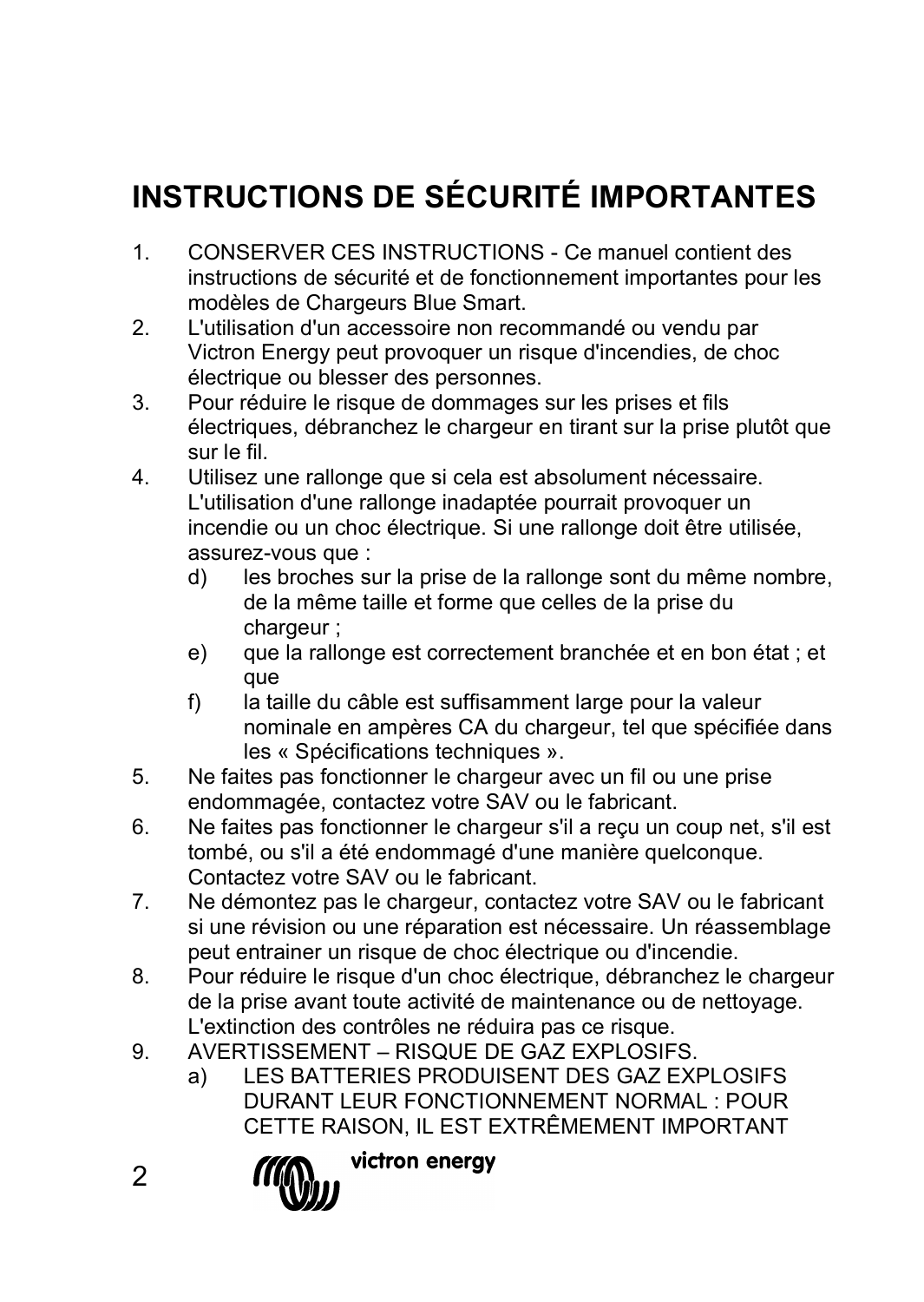#### QU'AVANT CHAQUE UTILISATION DE VOTRE CHARGEUR, VOUS LISIEZ CE MANUEL ET SUIVIEZ À LA LETTRE LES INSTRUCTIONS.

- b) Suivez ces instructions et celles publiées par le fabricant de la batterie et le fabricant de tous les équipements que vous pensez utiliser à proximité de la batterie.
- 10. PRÉCAUTIONS À PRENDRE QUANT AU PERSONNEL
	- Envisagez la présence d'une autre personne à vos côtés pour vous aider lorsque vous travaillez à proximité d'une batterie au plomb.
	- b) Ayez toujours à proximité de grandes quantités d'eau et de savon en cas de contact de la peau, des vêtements ou des yeux avec l'acide de la batterie
	- c) Portez des vêtements et des lunettes de protection. Évitez de vous toucher les yeux lorsque vous travaillez à proximité d'une batterie.
	- d) En cas de contact entre l'électrolyte et la peau ou les vêtements, lavez immédiatement avec du savon et de l'eau. En cas de contact avec l'œil, rincez tout de suite abondamment à l'eau claire pendant au moins 10 minutes et consultez immédiatement un médecin.
	- e) Ne fumez JAMAIS et ne permettez aucune étincelle ou flamme à proximité d'une batterie ou d'un moteur.
	- f) Soyez extrêmement prudent afin de réduire le risque de faire tomber un outil métallique sur la batterie. Il pourrait provoquer des étincelles ou court-circuiter la batterie ou toute autre pièce électrique pouvant causer une explosion.
	- g) Retirez tout objet personnel en métal tel que bague, bracelet, collier, et montre pour toute intervention avec une batterie au plomb. Une batterie au plomb peut produire un courant de court-circuit assez élevé pour faire fondre une bague ou un objet similaire et pour provoquer de graves brûlures.
	- h) N'utilisez pas le chargeur de la batterie pour recharger les batteries sèches qui sont généralement utilisées avec des appareils électroménagers. Ces batteries peuvent éclater et causer des blessures aux personnes et endommager des biens.
	- i) Ne jamais charger une batterie gelée.
- 11. PRÉPARATION DU PROCESSUS DE CHARGE
	- victron energy 3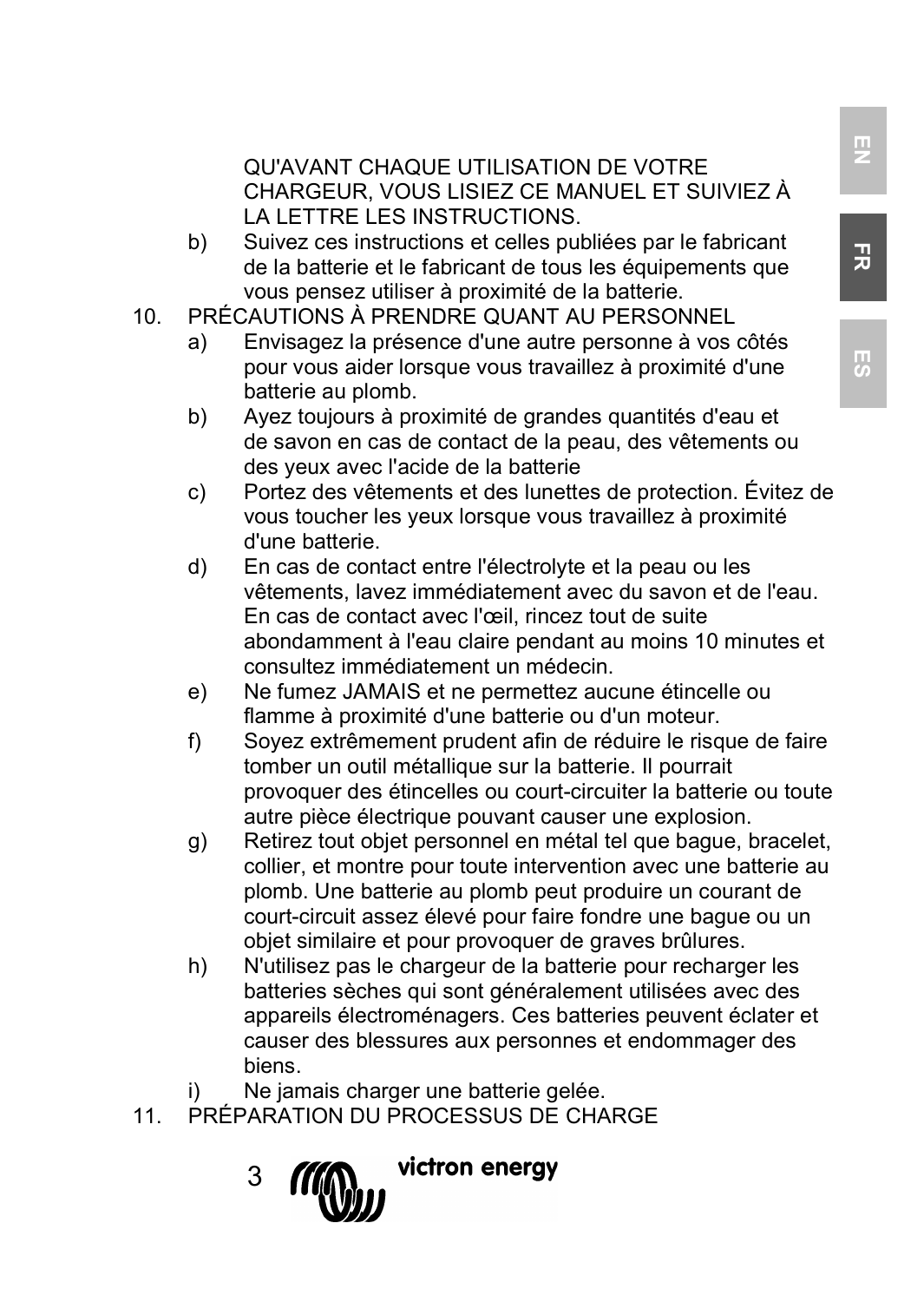- a) Si la batterie doit être retirée d'un véhicule avant d'être rechargée, débranchez toujours la borne de mise à la terre en premier. Assurez-vous que tous les accessoires à l'intérieur du véhicule sont éteints afin de ne pas provoquer un arc électrique.
- b) Assurez-vous que la zone autour de la batterie est bien ventilée pendant le processus de charge.
- c) Nettoyez les bornes de la batterie. Évitez que la corrosion n'entre en contact avec les yeux.
- d) Ajoutez de l'eau distillée dans chaque cellule jusqu'à ce que l'acide de la batterie atteigne le niveau spécifié par le fabricant de la batterie. Ne pas trop remplir. Pour une batterie sans bouchons de cellule, telle que les batteries au plomb réglées par soupape, suivez soigneusement les instructions de charge du fabricant.
- e) Étudiez attentivement toutes les précautions à prendre durant le processus de charge qui sont indiquées par le fabricant de la batterie, ainsi que les taux de charge recommandés.
- f) Déterminez la tension nominale de la batterie en vous référant au manuel du véhicule du propriétaire, et assurezvous qu'elle corresponde à la valeur de sortie nominale du chargeur de batterie.
- 12. EMPLACEMENT DU CHARGEUR
	- f) Placez le chargeur le plus loin possible de la batterie, autant que le permet le câble CC.
	- g) Ne jamais placer le chargeur directement sur la batterie en cours de charge, car les dégagements gazeux provenant de la batterie pourraient corroder et endommager le chargeur.
	- h) Ne laissez jamais couler de l'acide de batterie sur le chargeur durant la lecture de la gravité ou le remplissage de la batterie.
	- i) Ne faites pas fonctionner le chargeur dans un endroit fermé ou avec une ventilation restreinte.
	- j) Ne poser pas de batterie sur le chargeur.

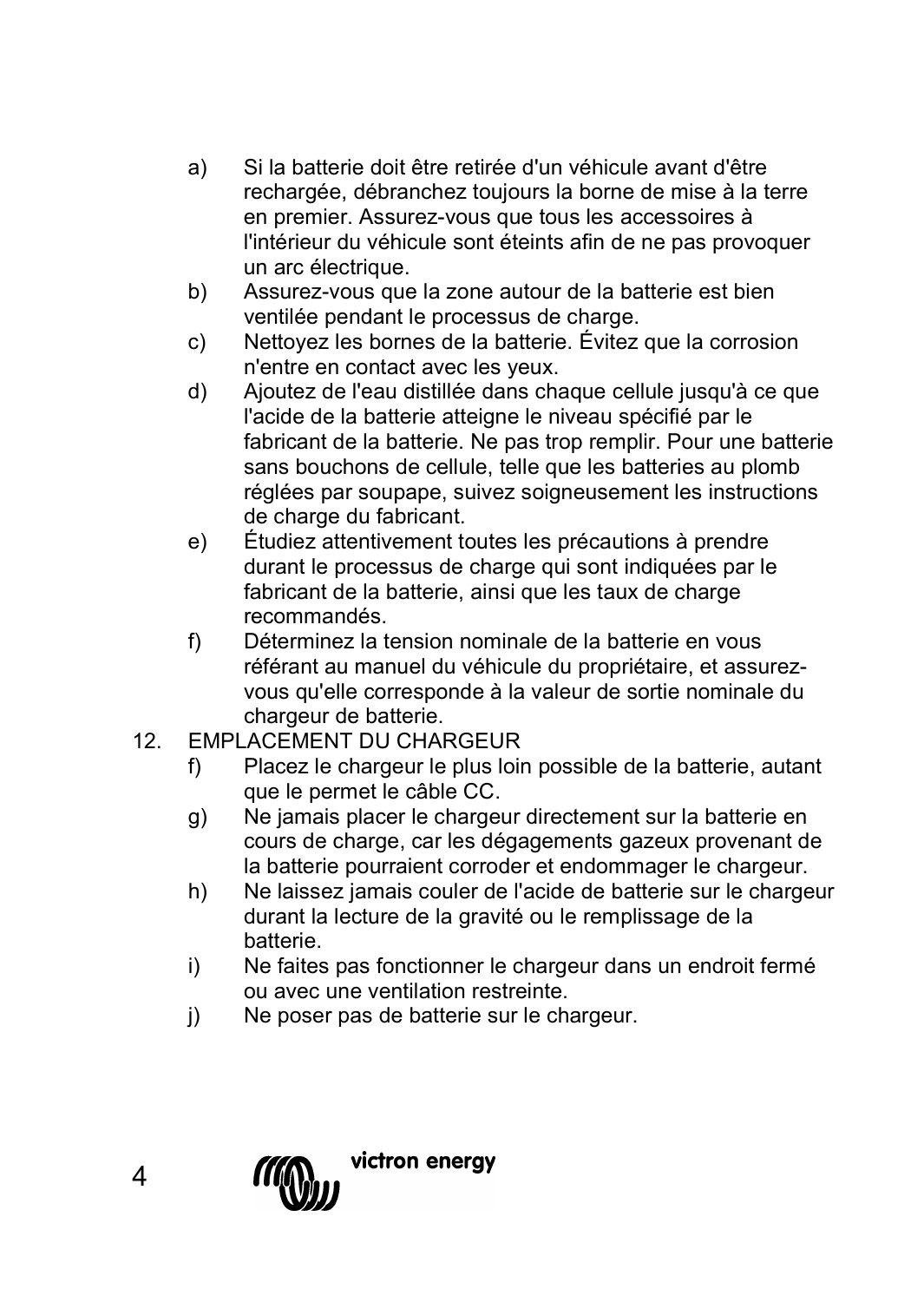- 13. PRÉCAUTIONS À PRENDRE QUANT À LA CONNEXION CC
	- c) Connectez et déconnectez les bornes de sortie CC, uniquement après avoir retiré le câble CA de la prise de courant. Ne mettez pas les bornes en contact les unes avec les autres.
	- d) Fixez les bornes à la batterie et aux châssis tel qu'indiqué aux points 14(e), 14(f), 15(b), et 15(d).
- 14. SUIVEZ LES ÉTAPES CI-APRÈS LORSQUE LA BATTERIE EST INSTALLÉE DANS UN VÉHICULE. UNE ÉTINCELLE À PROXIMITÉ DE LA BATTERIE PEUT CAUSER UNE EXPLOSION DE LA BATTERIE. POUR RÉDUIRE LE RISQUE D'ÉTINCELLES À PROXIMITÉ DE LA BATTERIE :
	- a) Positionnez les fils CA et CC afin de réduire le risque de les endommager avec le capot, la porte ou toutes pièces mobiles du moteur.
	- b) Ne vous approchez pas des lames de ventilateur, courroies, poulies et toute autre pièce pouvant blesser des personnes.
	- c) Vérifiez la polarité des bornes de batterie. La borne de batterie POSITIVE (POS, P, +) utilise généralement un diamètre supérieur à la borne NÉGATIVE (NEG, N,–).
	- d) Déterminez quelle borne de batterie est mise à la terre (branchée) au châssis. Si la borne négative est mise à la terre au châssis (comme dans la plupart des véhicules), voir (e). Si la borne positive est mise à la terre au châssis, voir (f).
	- e) Dans le cas d'un véhicule mis à la terre sur la borne négative, branchez la borne POSITIVE (ROUGE) du chargeur de la batterie sur la borne POSITIVE (POS, P, +) non mise à la terre de la batterie. Branchez la borne NÉGATIVE (NOIR) au châssis ou au bloc moteur du véhicule, à distance de la batterie. Ne branchez pas la borne sur le carburateur, les lignes de carburant ou les pièces en tôle. Branchez-la sur une pièce en acier fort du cadran du bloc moteur. Branchez le fil CA à la prise.
	- f) Dans le cas d'un véhicule mis à la terre sur la borne positive, branchez la borne NÉGATIVE (NOIR) du chargeur de batterie sur la borne NÉGATIVE (NEG, N, –) non mise à la terre de la batterie. Branchez la borne POSITIVE (ROUGE) au châssis ou au bloc moteur du véhicule, à distance de la batterie. Ne branchez pas la borne sur le carburateur, les lignes de carburant ou les pièces en tôle. Branchez-la sur
		- victron energy 5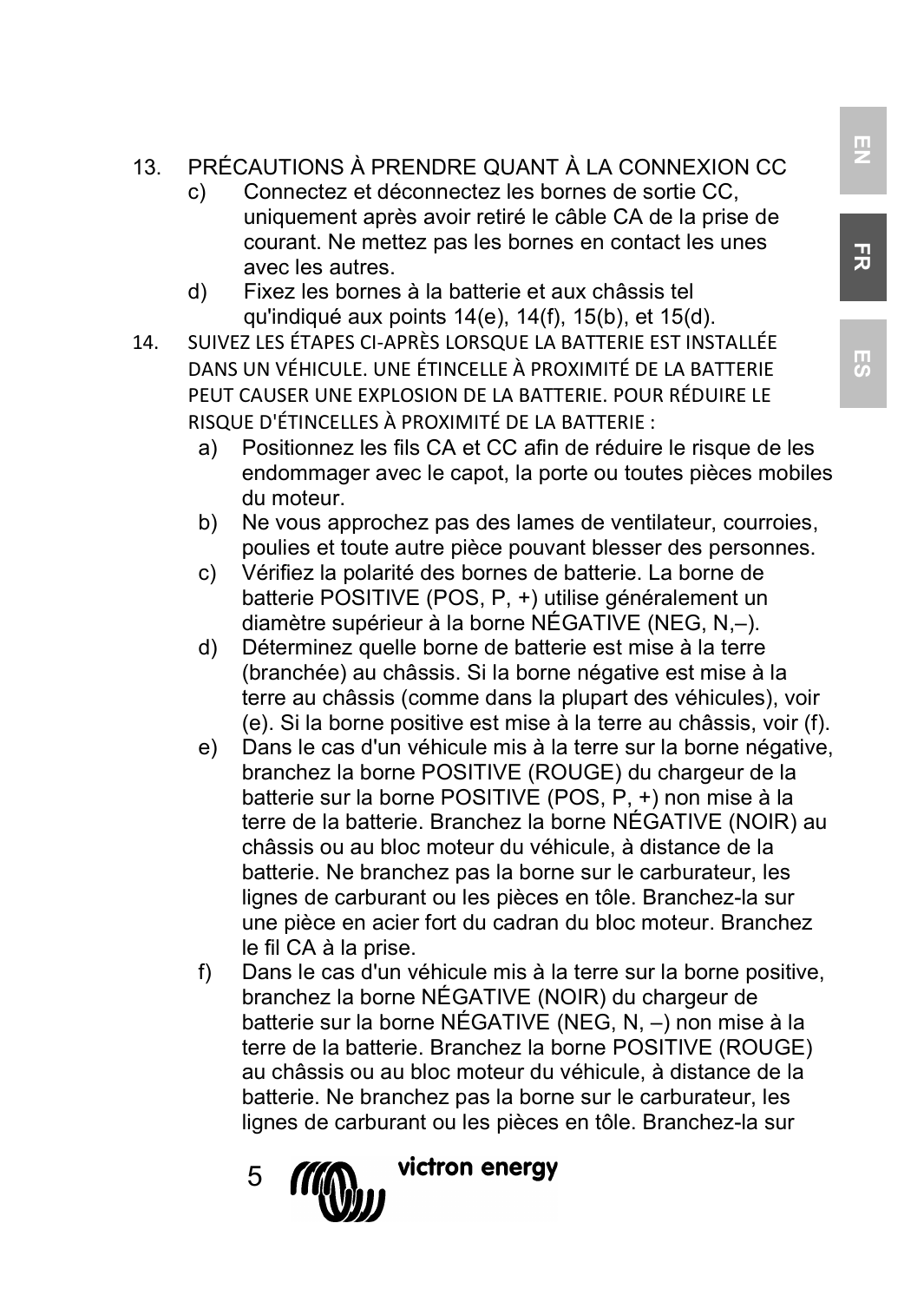une pièce en acier fort du cadran du bloc moteur. Branchez le fil CA à la prise.

- g) En débranchant le chargeur, débranchez le fil CA, retirez la borne du châssis du véhicule, et ensuite, retirez celle de la borne de la batterie.
- h) Consultez la section « Algorithmes de charge » pour davantage de renseignements sur la durée charge.

15. SUIVEZ LES ÉTAPES CI-APRÈS LORSQUE LA BATTERIE EST INSTALLÉE EN DEHORS DU VÉHICULE. UNE ÉTINCELLE À PROXIMITÉ DE LA BATTERIE PEUT CAUSER UNE EXPLOSION DE LA BATTERIE. POUR RÉDUIRE LE RISQUE D'ÉTINCELLES À PROXIMITÉ DE LA BATTERIE :

- a) Vérifiez la polarité des bornes de la batterie. La borne de batterie POSITIVE (POS, P, +) utilise généralement un diamètre supérieur à la borne NÉGATIVE (NEG, N,–).
- b) Branchez la borne POSITIVE (ROUGE) du chargeur à la borne POSITIVE (POS, P, +) de la batterie.
- c) Ne restez pas en face de la batterie lorsque vous faites le branchement final.
- d) Lorsque vous débranchez le chargeur, effectuez toujours les étapes dans le sens inverse aux étapes de branchement, et retirez le premier branchement le plus loin possible de la batterie tout en restant suffisamment pratique.
- e) Une batterie marine (bateau) doit être retirée et chargée sur le quai. Recharger ces batteries directement à bord requiert un équipement spécialement conçu pour être utilisé dans un environnement marin.

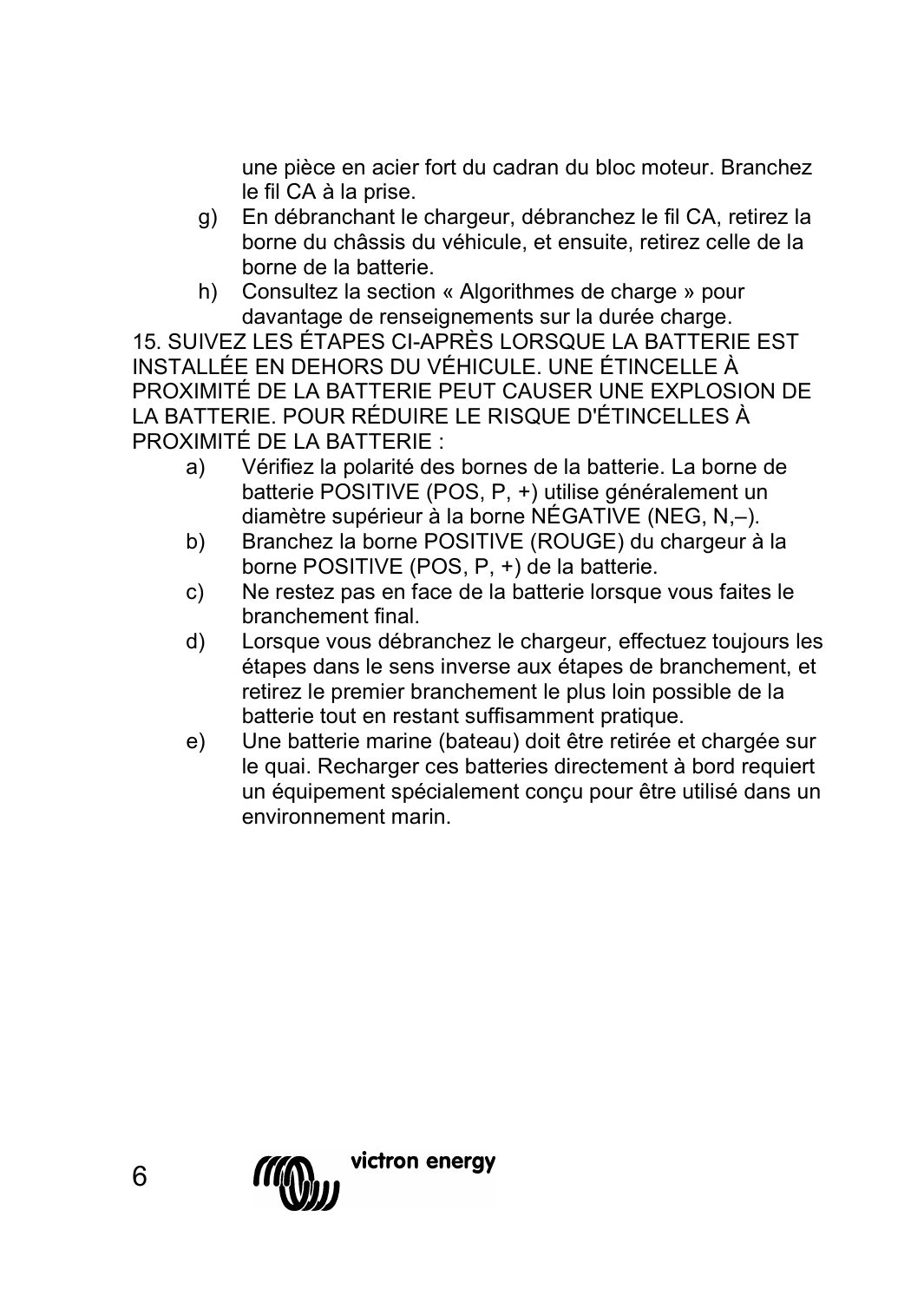# **1. Guide de démarrage rapide**

Les chargeurs de batterie Blue Power IP67 chargent et maintiennent sous tension les batteries plomb-acide et lithium-ion, et alimentent les appareils raccordés à la batterie.

De plus, les modèles avec suffixe (1+Si) présentent une deuxième sortie limitée de courant qui est toujours alimentée tant qu'une tension 110 – 130 VCA est présente sur la sortie. Cette sortie peut, par exemple, être utilisée pour éviter le démarrage d'un véhicule avant le débranchement du

chargeur de batterie (fonction d'interruption de démarrage).





### **Version Blue Smart**

Configurer, surveiller et mettre à jour le chargeur (ajouter de nouvelles fonctions quand elles sont disponibles) en utilisant des tablettes ou des smartphones Apple et Android ou d'autres dispositifs avec l'application VictronConnect.

VictronConnect est disponible pour les utilisateurs de PC sous Windows et MacOS X, ainsi que pour les téléphones et les tablettes iOS et Android.

https://www.victronenergy.com/support-anddownloads/software#victronconnect-app

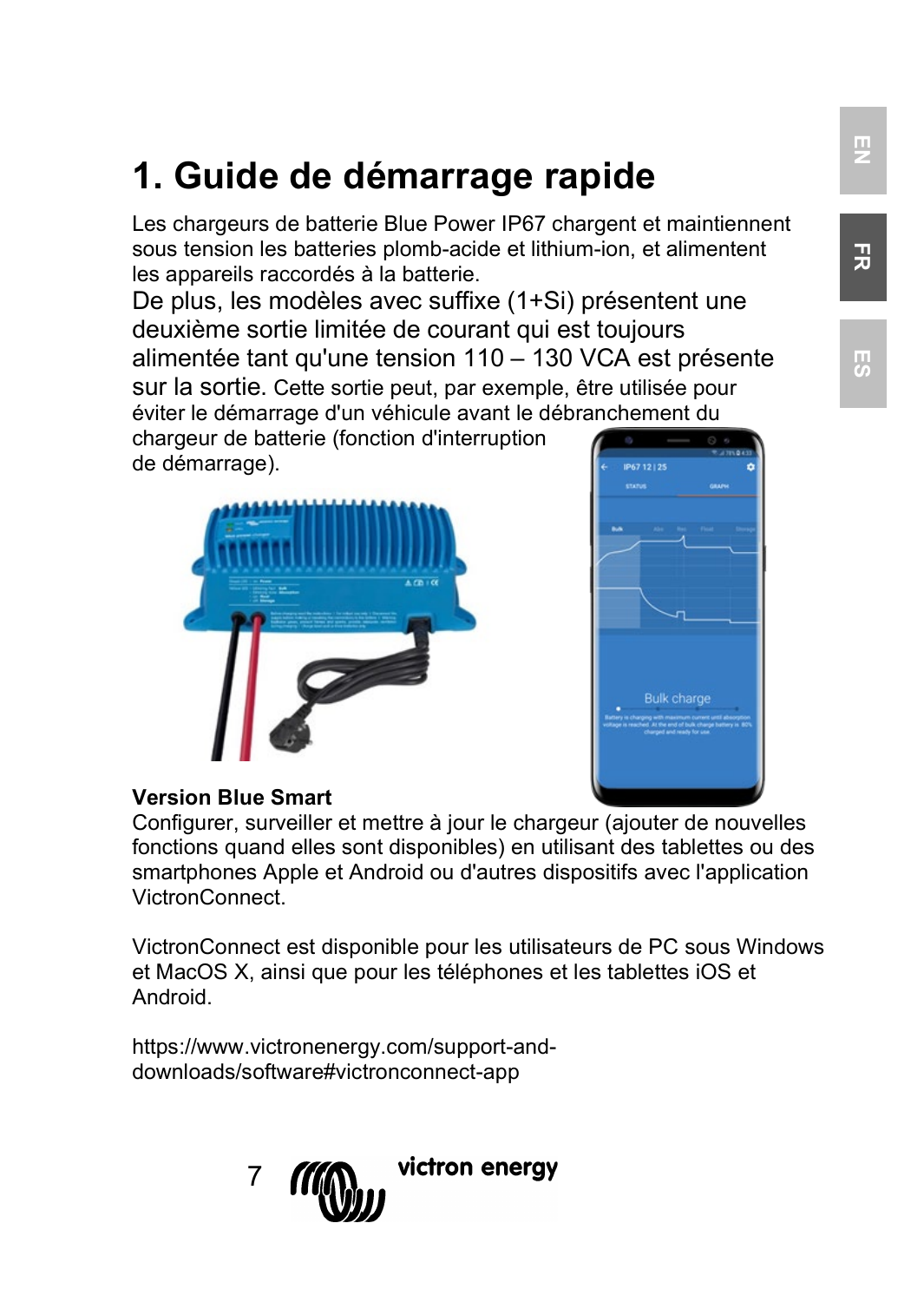# **VictronConnect : Pages Chargeur Blue Smart IP67**

Grâce à l'application VictronConnect, dès que le chargeur Blue Smart s'allumera, il sera visible sur votre dispositif.

La page d'accueil (Home) affiche les données relatives à la tension de batterie, le courant de charge et à quel niveau du cycle de charge se trouve votre batterie.

Pour accéder aux paramètres (Settings), cliquez sur l'icône de la roue dentée

80V 0A

en haut à droite de l'écran. Depuis cet écran, vous pouvez choisir un algorithme de charge prédéterminé, sélectionner le courant de charge, et également choisir d'employer l'algorithme de charge pour une batterie au lithium-ion si cela est nécessaire.

| 12:18 PM<br><b>Settings</b><br>$\overline{\mathsf{x}}$                                                                                                                          |                   | IP67 12   25                                                                                | 12:18 PM           |
|---------------------------------------------------------------------------------------------------------------------------------------------------------------------------------|-------------------|---------------------------------------------------------------------------------------------|--------------------|
| <b>Recondition selected</b><br>Recondition overuse reduces battery life<br>and should be only used if the battery has<br>been left discharged for days or deeply<br>discharged. |                   | <b>STATUS</b>                                                                               | <b>GRAPH</b>       |
| CHARGE PRESET                                                                                                                                                                   |                   |                                                                                             | <b>Bulk charge</b> |
| O Normal                                                                                                                                                                        | 14.4V             | Battery is charging with maximum current u                                                  |                    |
| (a) Normal + recondition                                                                                                                                                        | 国<br>14.4V        | absorption voltage is reached. At the end of<br>charge battery is 80% charged and ready for |                    |
| ○ High                                                                                                                                                                          | 14.7V             |                                                                                             |                    |
| High + recondition                                                                                                                                                              | 岡<br><b>14.7V</b> | Voltage                                                                                     |                    |
| $O$ LHon                                                                                                                                                                        |                   | Current<br>×                                                                                |                    |
| CHARGE CURRENT                                                                                                                                                                  |                   |                                                                                             |                    |
| $O$ 13A                                                                                                                                                                         | $<$ 42Ab          |                                                                                             |                    |
| $\circledcirc$ 25A                                                                                                                                                              | $>42\mathrm{Ah}$  |                                                                                             |                    |

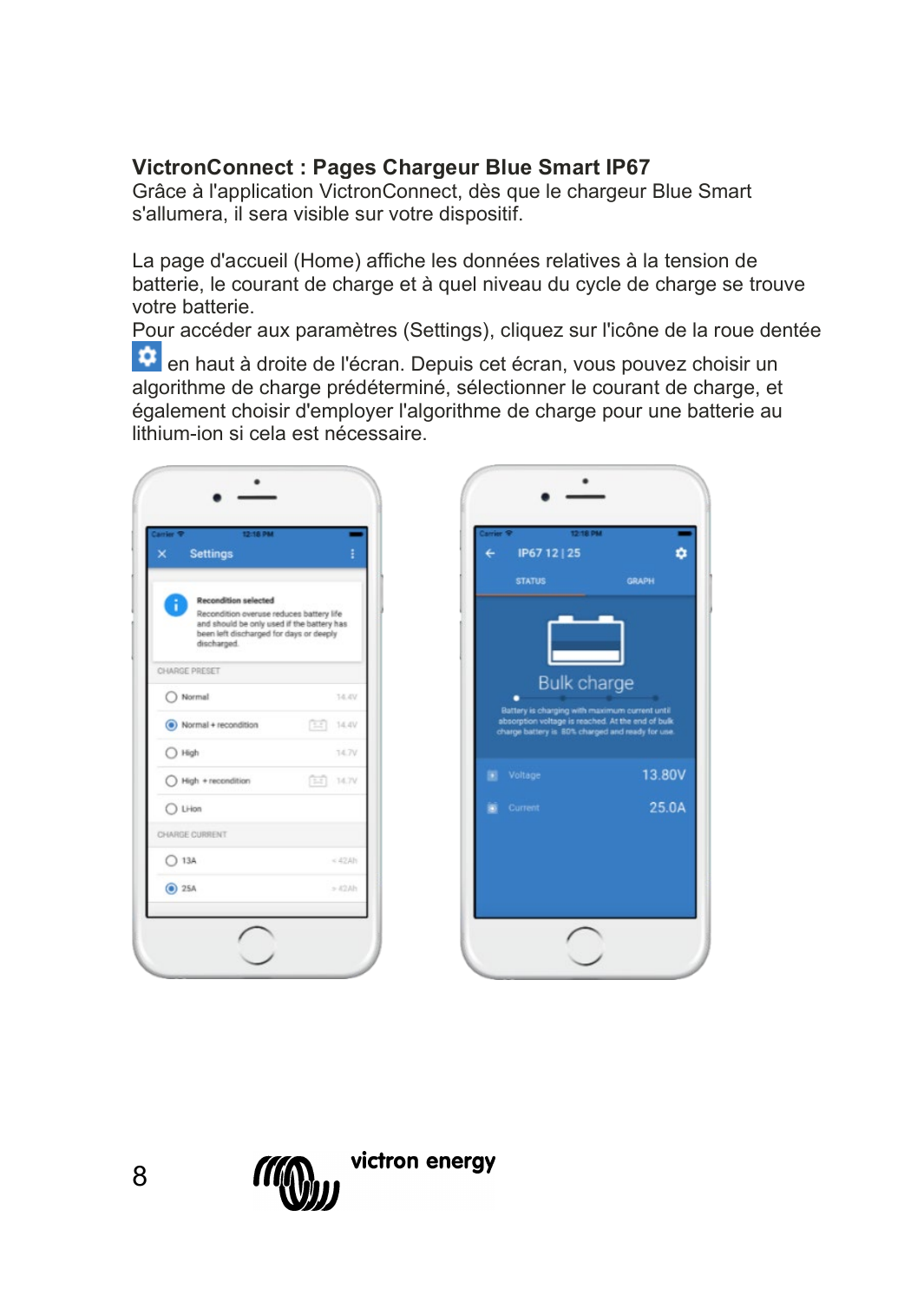### **Installation et mode d'emploi**

1. L'installation du chargeur de batteries doit se faire dans un local bien aéré et à proximité de la batterie, mais jamais au dessus de la batterie en raison d'émanation de gaz corrosifs.

2. Raccordez les cosses à anneaux du câble négatif (noir) sur la borne négative (-) de la batterie, et le câble positif (rouge) sur la borne positive (+) de la batterie

3. Brancher le câble secteur CA dans la prise murale. Le chargeur se met en route et démarre son cycle de charge.

#### **Deux voyants LED pour indication d'état**

Voyant jaune : charge Bulk (clignotement rapide), absorption (clignotement lent). Float (fixe), stockage (off) Voyant LED vert : en marche

#### **Règles et mesures de sécurité**

1. Installez le chargeur conformément aux instructions indiquées.

2. Les raccordements et dispositifs de protection doivent être exécutés conformément à la réglementation locale en vigueur.

3. Attention : n'essayez pas de recharger des batteries non rechargeables.

4. Attention : un BMS (Système de gestion de batterie) peut être nécessaire pour charger une batterie au lithium-ion.

5. Cet appareil n'est pas prévu pour être utilisé par des personnes ayant un handicap physique, sensoriel ou mental, ou un manque d'expérience et de connaissances, sauf si elles se trouvent sous la supervision ou si elles ont reçu des instructions concernant l'utilisation de l'appareil d'une personne responsable de leur sécurité. Les enfants doivent être surveillés pour être sûr qu'ils ne jouent pas avec l'appareil.

6. Le chargeur est conçu pour des batteries au plomb ou au lithium-ion de 14-225 Ah. Ne pas l'utiliser à des fins autres que celles prévues.



**FR**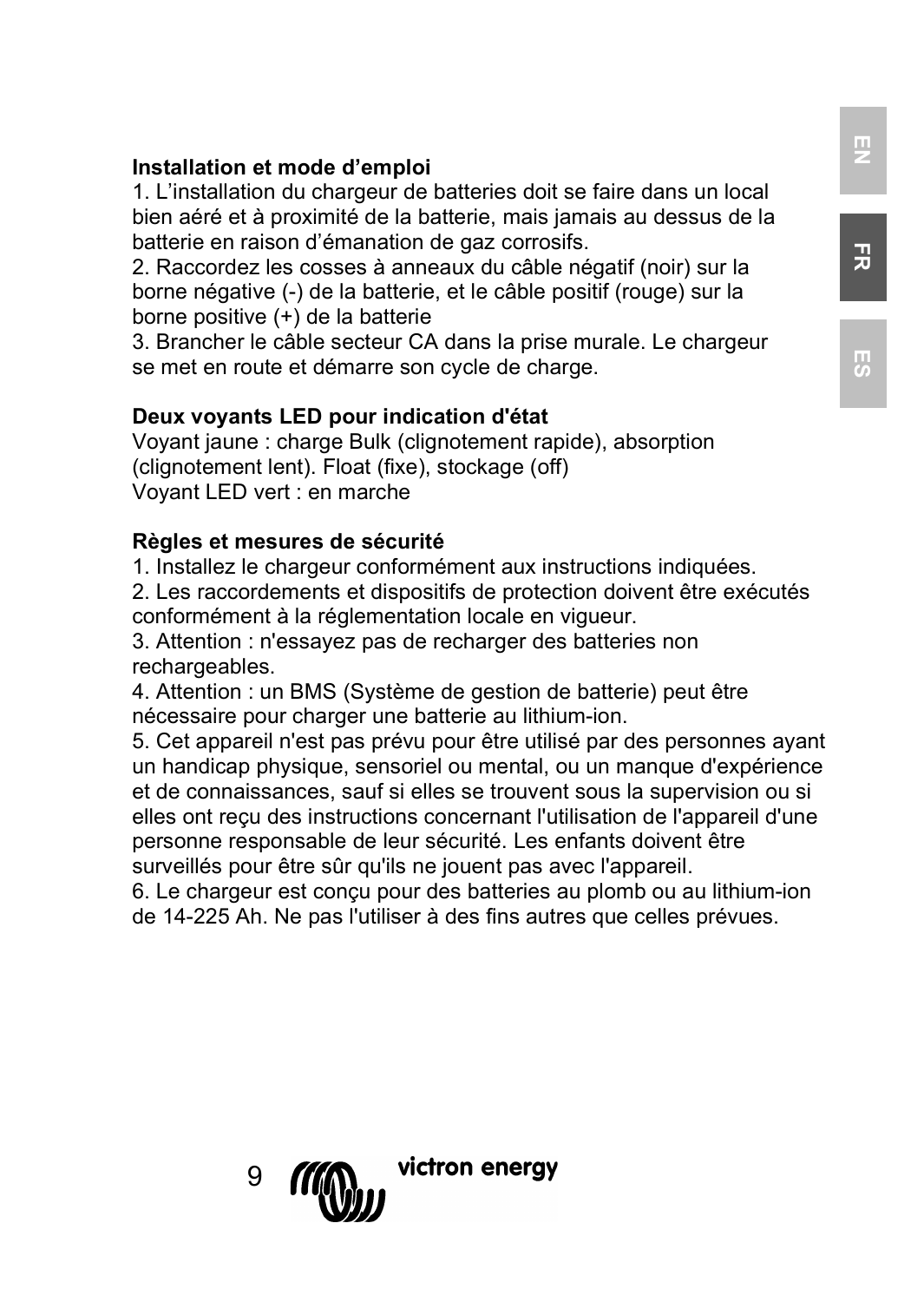# **2. Fonctions et points à connaître**

# **2.1 Chargeur « vert » à très grande efficacité**

Avec une efficacité de jusqu'à 95 %, ces chargeurs génèrent jusqu'à quatre fois moins de chaleur par rapport aux normes industrielles. Et une fois que la batterie est entièrement rechargée, la consommation d'énergie est réduite à 0,5 Watt, près de cinq à dix fois mieux que les normes industrielles.

# **2.2 Durable, sûr et silencieux**

- Contrainte thermique réduite sur les composants électroniques.
- Protection contre l'infiltration de poussière, d'eau ou de produits chimiques.
- Protection contre la surchauffe : le courant de sortie se réduira si la température augmente jusqu'à 60ºC (140 ºF), mais le chargeur ne tombera pas en panne.
- Les chargeurs sont entièrement silencieux : pas de ventilateur ou d'autres pièces en mouvement.

#### **2.3 Protection contre la polarité inversée**

En cas de connexion incorrecte de la polarité, le fusible ATO sautera. Vérifiez la polarité du câble et vérifiez la valeur correcte avant de remplacer le fusible.

#### **2.4 Fonction de restauration pour les batteries entièrement déchargées**

La plupart des chargeurs protégés contre la polarité inversée ne reconnaitront pas, et donc, ne rechargeront pas, une batterie qui a été déchargée à zéro Volts, ou presque. Cependant, le *Chargeur Blue Smart IP67* essayera de recharger une batterie entièrement déchargée avec un courant faible, et il reprendra la charge normale une fois qu'une tension suffisante aura été atteinte à travers les bornes de batterie.

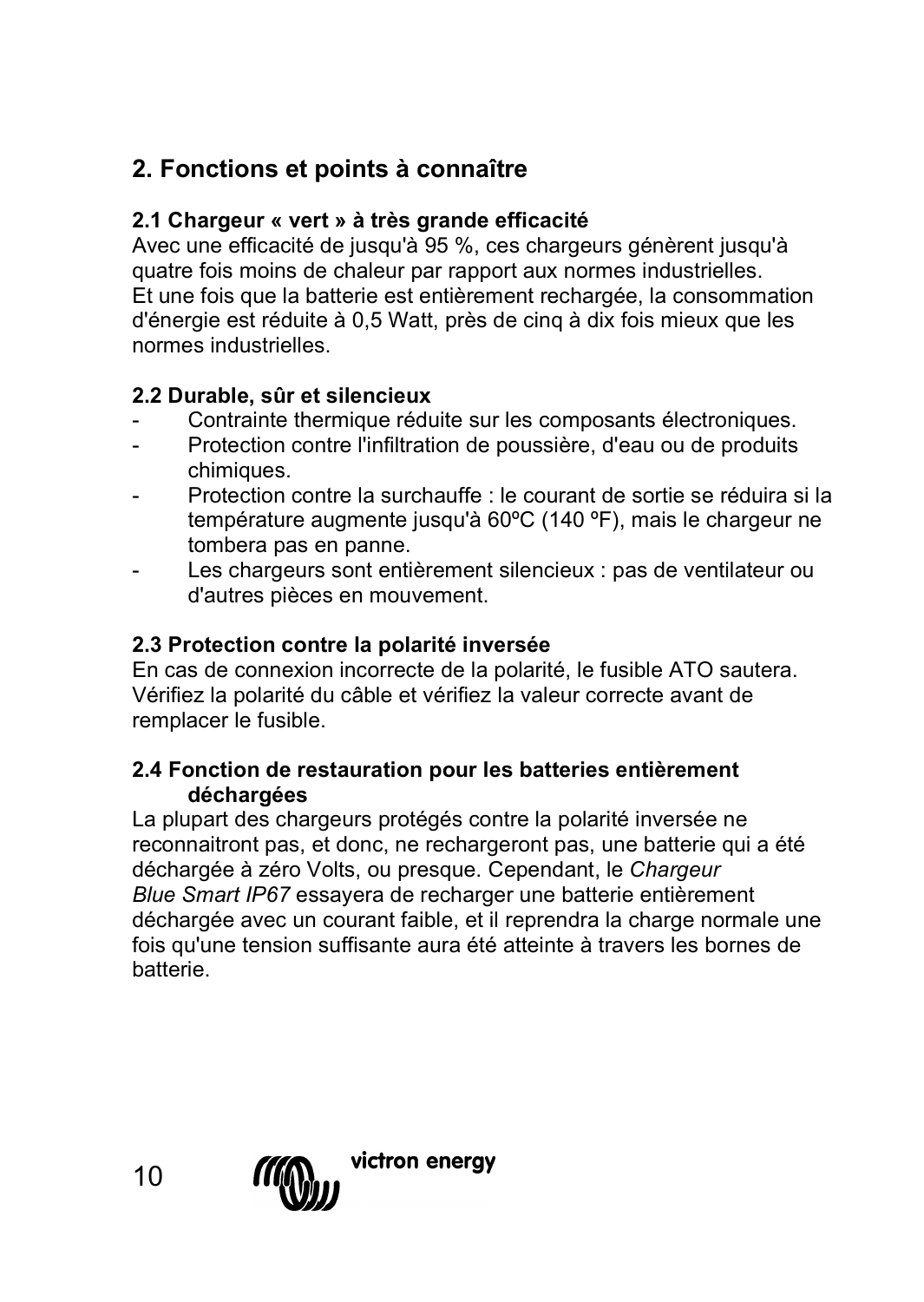# **2.5 Charge de compensation de température**

La tension de charge optimale d'une batterie au plomb varie de façon inversement proportionnelle à la température. Le *Chargeur Blue Smart IP67* mesure la température ambiante durant la phase de test et compense la température durant le processus de charge. La température est également mesurée si le chargeur est en mode de courant faible durant l'étape Float ou veille. Des paramètres spéciaux ne sont donc pas nécessaires pour un environnement froid ou chaud.

### **2.6 Gestion adaptative de batterie**

Les batteries au plomb doivent être chargées en trois étapes : [1] *charge Bulk ou de courant constant,* [2] *charge d'absorption ou de rendement maximal* et [3] *charge Float.*

Plusieurs heures de charge d'absorption sont nécessaires pour charger entièrement la batterie et éviter une défaillance précoce due à la sulfatation<sup>1</sup>

La tension relativement élevée durant l'absorption accélère cependant le vieillissement dû à la corrosion sur les plaques positives.

*La gestion adaptative de la batterie* limite la corrosion en réduisant le temps d'absorption si cela est possible, c'est à dire : lors de la recharge d'une batterie qui est déjà entièrement chargée (ou presque).

### **2.7 Mode veille : moins de corrosion des plaques positives**

Même la tension de charge Float, inférieure et qui suit la période d'absorption, provoquera de la corrosion. Il est donc essentiel de réduire encore plus la tension de charge si la batterie reste connectée au chargeur pendant plus de 48 heures.

#### **2.8 Remise en état**

Une batterie au plomb qui n'a pas été suffisamment chargée ou qui est restée déchargée pendant plusieurs jours ou semaines se détériorera en raison de la sulfatation<sup>1</sup>. Si le problème est pris à temps, la sulfatation peut être partiellement inversée en chargeant la batterie avec un courant faible jusqu'à une tension supérieure.

Remarques :

- a) La remise en état doit être appliquée uniquement de manière occasionnelle aux batteries VLRA à plaques planes (GEL et AGM) car le dégagement gazeux en résultant séchera l'électrolyte.
- b) Les batteries VRLA à cellules cylindriques produisent davantage de pression interne avant le dégagement gazeux, et elles perdront donc moins d'eau si



**FR**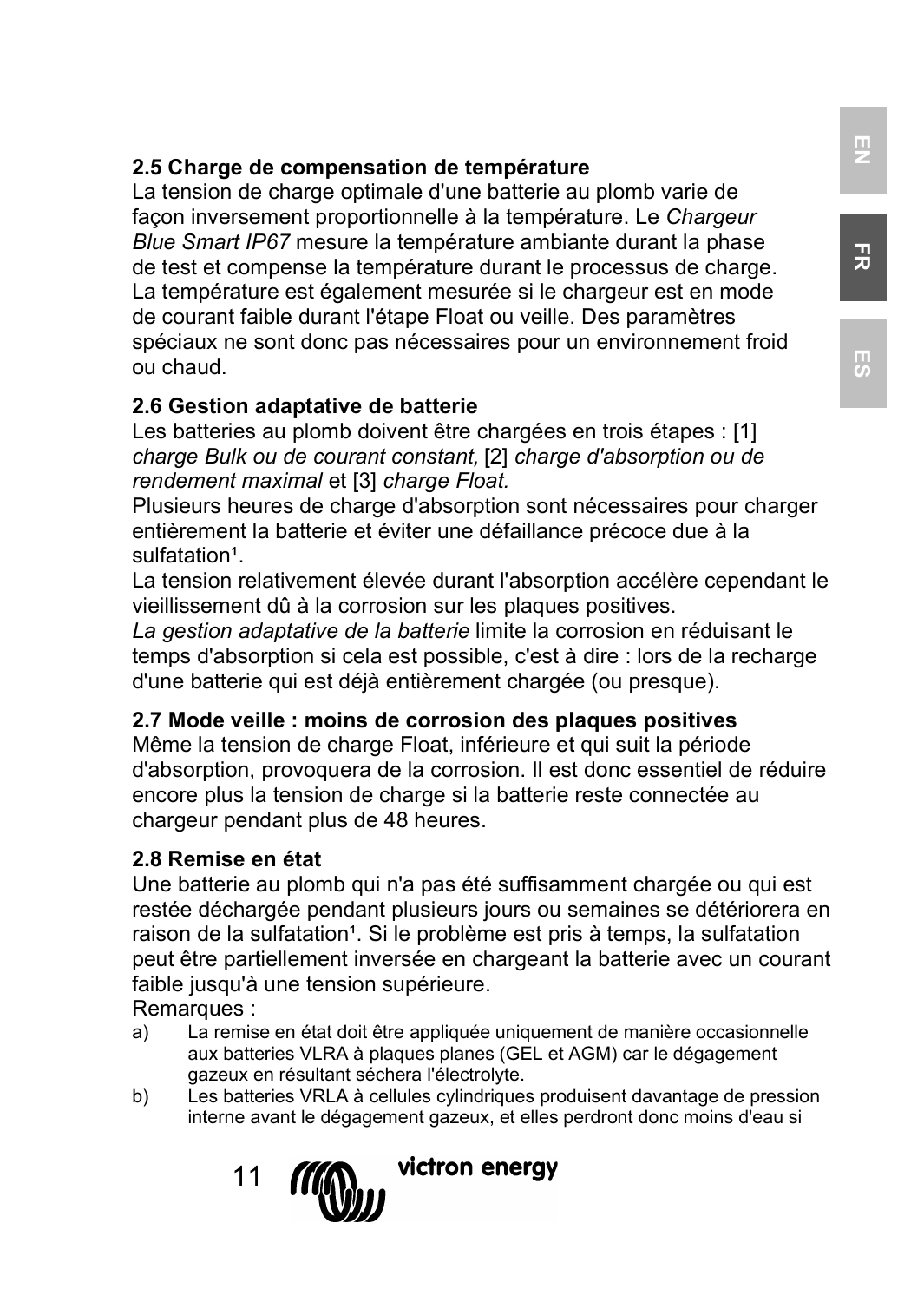elles sont sujettes à une remise en état. Certains fabricants de batteries à cellules cylindriques recommandent donc la remise en état en cas d'application cyclique.

- c) Une remise en état peut s'appliquer aux batteries à électrolyte liquide pour « égaliser » les cellules et pour éviter la stratification de l'acide.
- d) Certains fabricants de chargeurs de batterie recommandent la charge d'impulsion pour inverser la sulfatation. Cependant, de nombreux experts de batteries conviennent du fait qu'il n'y a aucune preuve concluante que la charge par impulsions fonctionne mieux que la charge par tension constante. Ceci est confirmé par nos propres tests.

# **2.9 Batteries au lithium-ion (LiFePO**₄**)**

Les batteries au lithium-ion ne sont pas affectées par la sulfatation. Mais les batteries au lithium-ion sont très sensibles à la sous-tension ou à la surtension².

Les batteries au lithium-ion intègrent donc souvent un équilibrage des cellules et un circuit de protection contre la sous-tension (UVP).

Certains chargeurs protégés contre la polarité inversée ne reconnaitront pas une batterie si le circuit UVP a été activé.

Cependant, le *Chargeur Blue Smart* réinitialisera automatiquement l'UVP et commencera le cycle de charge.

# **Remarque importante :**

**NE JAMAIS essayer de charger une batterie au lithium-ion quand la température est en dessous de 0ºC (32 °F).**

# **2.10 Mode de courant faible**

Certaines batteries au plomb peuvent surchauffer si elles sont chargées avec un courant supérieur à 0,3 C (C étant la capacité en Ah. Par exemple, une batterie de 12 Ah ne devra pas être chargée avec un courant supérieur à 0,3 x 12 = 4 A). Le mode de courant faible (le courant de charge est limité à 4 A ou moins ; voir les spécifications techniques) devra donc être utilisé pour charger des batteries au plomb à faible capacité.

<sup>1</sup> Pour davantage de renseignements concernant les batteries, veuillez consulter notre livre « Énergie Sans Limites » (à télécharger sur notre sit[e www.victronenergy.com\)](http://www.victronenergy.com/), ou [http://batteryuniversity.com/learn/article/sulfation\\_and\\_how\\_to\\_prevent\\_it](http://batteryuniversity.com/learn/article/sulfation_and_how_to_prevent_it)

² Pour davantage d'information concernant les batteries au lithium-ion, consultez http://www.victronenergy.com/batteries/lithium-battery-12,8v/



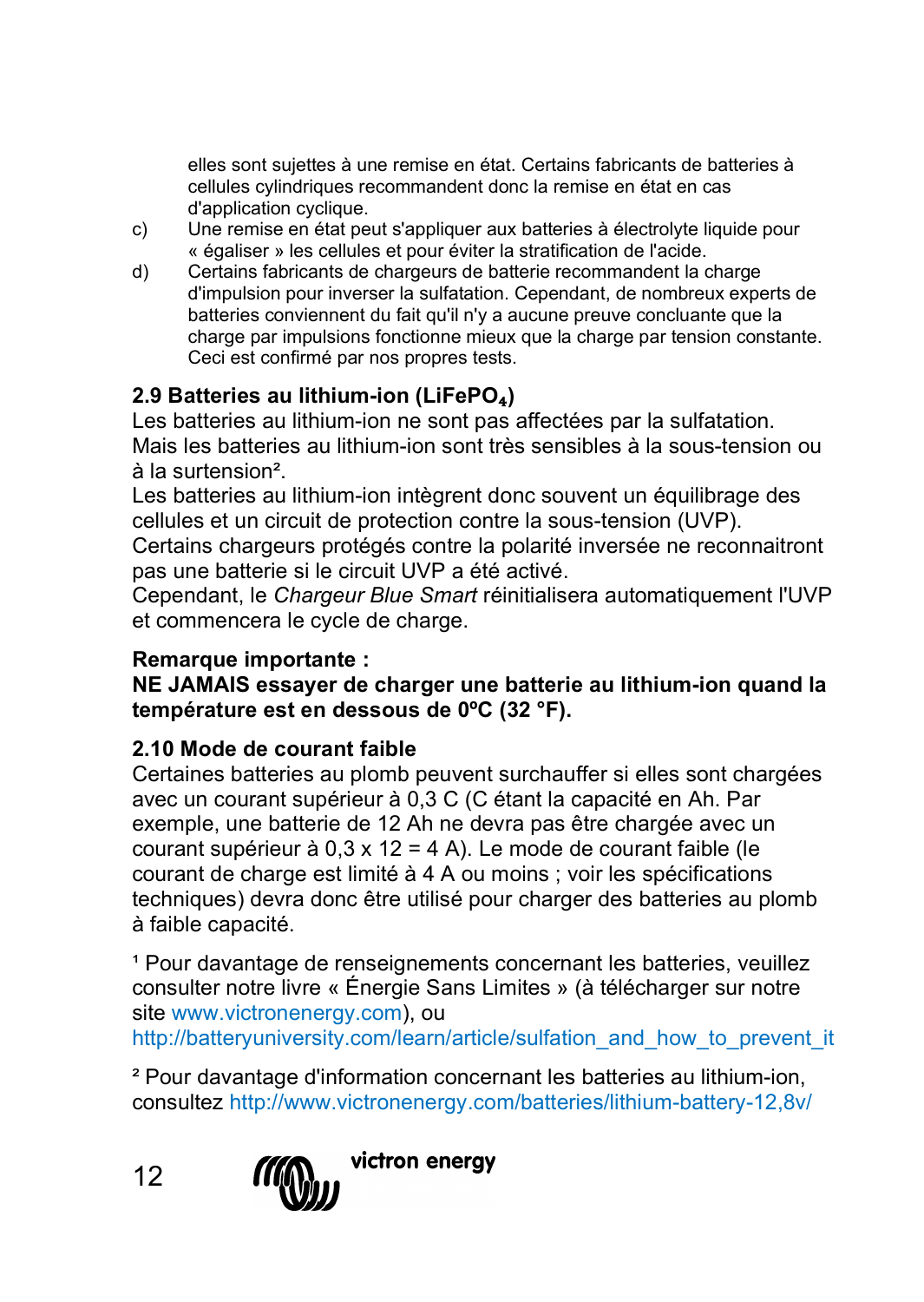# **3. Algorithme de charges**

#### **3.1 Algorithme de charge intelligent avec option de remise en état pour les batteries au plomb**

Tensions de charge à température ambiante :

| <b>MODE</b>     | <b>ABS</b> | <b>FLOAT</b> | <b>STOCKAGE</b> | <b>REMISE EN</b><br>ÉTAT<br>V max $@%$<br>d'Inom |
|-----------------|------------|--------------|-----------------|--------------------------------------------------|
| <b>NORMAL</b>   | 14.4       | 13,8         | 13.2            | 16,2@8 %, maxi.                                  |
| ÉLEVÉ           | 14.7       | 13.8         | 13.2            | 16,5@8 %, maxi.<br>1 h                           |
| Lithium-<br>ion | 14,2       | 13,5         | 13.5            | n.d.                                             |

*Pour des chargeurs de 24 V : multiplier toutes les valeurs de tension par 2.*

NORMAL (14,4 V) : recommandé pour les batteries à électrolyte liquide à plaques planes plomb-antimoine (batteries de démarrage), les batteries à électrolyte gélifié à plaques planes et les batteries AGM. HIGH (élevé) (14,7 V) : recommandé pour les batteries à électrolyte liquide au plomb-calcium, les batteries à cellules en spirale Odyssey et Optima.

# **Système de charge avancé contrôlé par microprocesseur**

#### **Caractéristique de charge adaptative à 5 étapes : Bulk – absorption – remise en état – Float – stockage**

Le Chargeur Blue Smart IP67 comprend un système de gestion de charge « adaptative » contrôlé par un microprocesseur. La fonction « adaptative » optimise automatiquement le processus de charge selon l'utilisation qui en est faite.

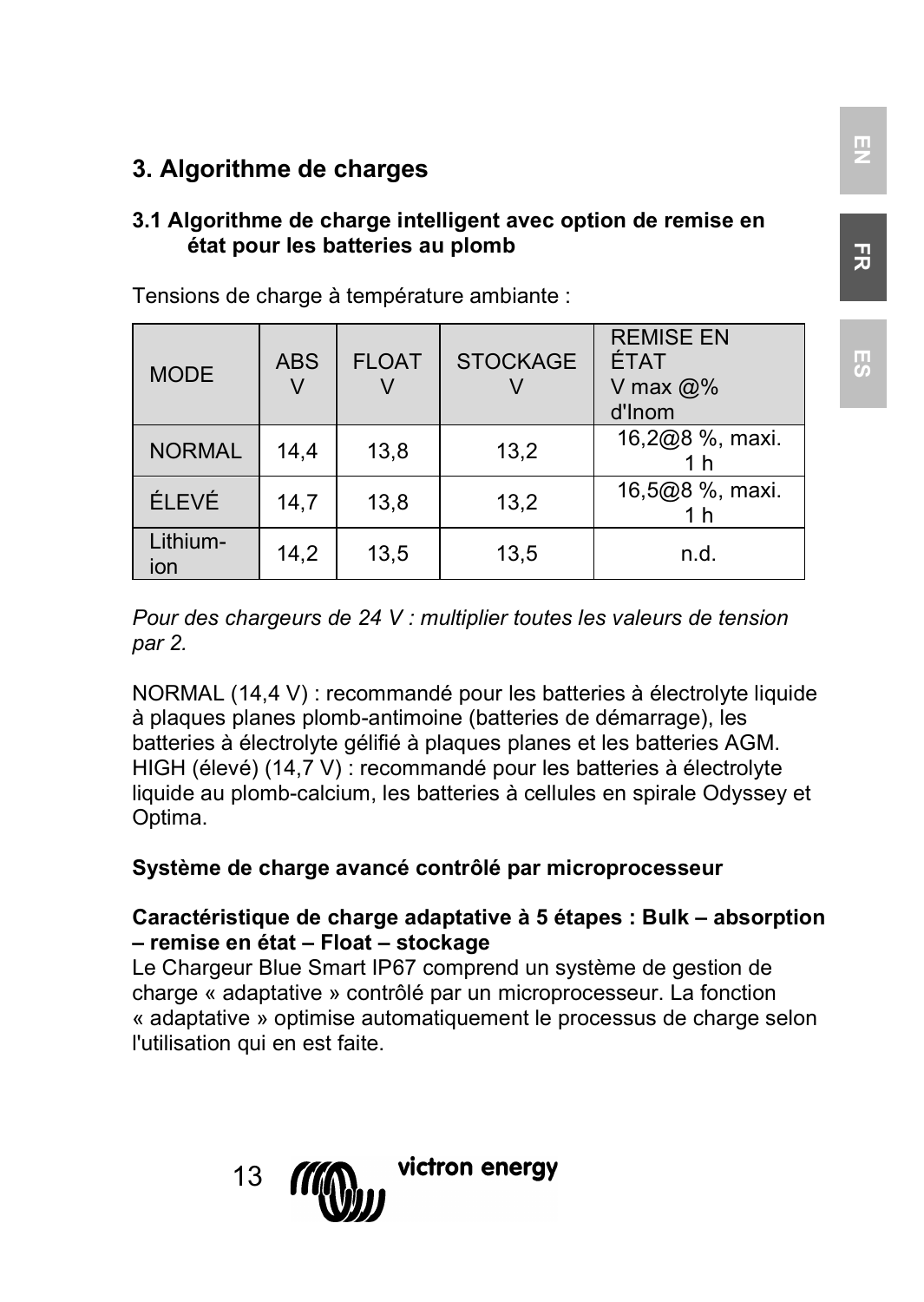# **1. BULK**

Charge la batterie avec un courant maximal jusqu'à atteindre la tension d'absorption. La batterie sera alors chargée à près de 80 % et elle sera prête à l'emploi.

# **2. ABS - Absorption**

Charge la batterie à une tension constante et avec un courant décroissant jusqu'à ce qu'elle soit entièrement chargée. Voir le tableau ci-dessus pour les tensions d'absorption à température ambiante.

*Gestion adaptative de batterie*

*Le temps d'absorption est court (30 minutes minimum) si la batterie était (presque) entièrement chargée et il augmente à 8 heures en cas de batterie profondément déchargée.*

# **3. RECONDITION**

Remise en état en option pour les batteries au plomb profondément déchargées.

La remise en état est applicable aux algorithmes de charge NORMAL et HIGH, et cette fonction peut être sélectionnée dans l'application depuis votre Smartphone.

En mode RECONDITION (remise en état), la batterie sera chargée avec un courant faible jusqu'à une tension supérieure à la fin de la phase d'absorption.

Pendant la remise en état, le courant maximal est égal à 8 % du courant nominal jusqu'à ce que la tension maximale soit atteinte. La remise en état est terminée après une heure ou dès que la tension maximale est atteinte, selon l'évènement qui a lieu en premier. *Voir tableau.*

# *Exemple :*

*Pour un chargeur de 12/7 : le courant de remise en état est de 7 x 0,08 = 0,56 A*

# **4. FLOAT**

Maintient la batterie à une tension constante et entièrement chargée.

# **5. STORAGE**

(Veille) Maintient la batterie à une tension constante réduite pour limiter le dégagement gazeux et la corrosion des plaques positives. Une lente autodécharge est évitée par un rafraichissement hebdomadaire de la batterie avec une courte charge d'absorption.

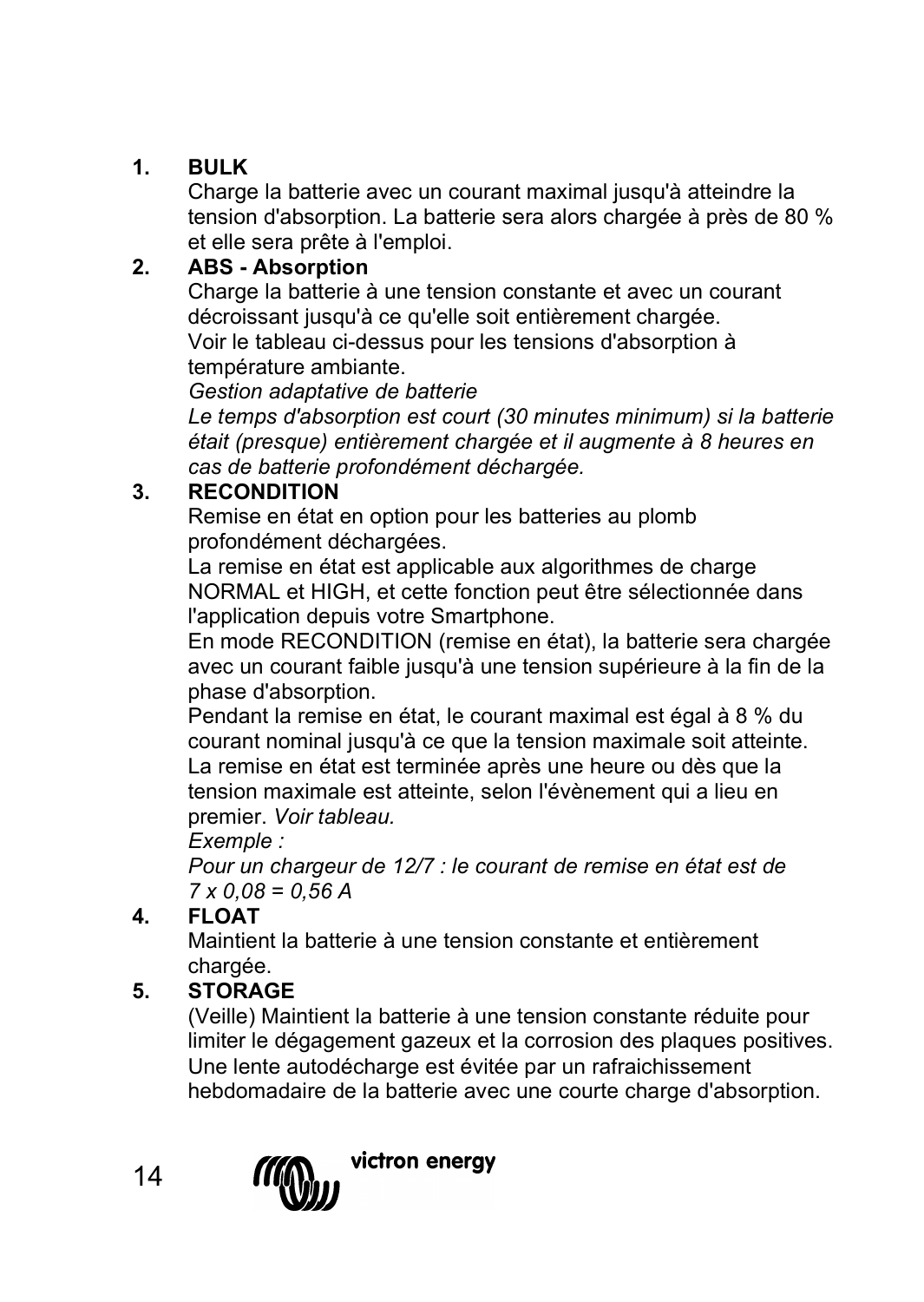# **3.2 Batteries au lithium-ion (LiFePO**₄**)**

En chargeant une batterie au lithium-ion, le *Chargeur Blue Smart IP67* utilise un algorithme de charge spécifique pour les batteries au lithium-ion afin de garantir une performance optimale. *Sélectionnez LI-ION (LITHIUM-ION) depuis l'application sur votre Smartphone.*

# **3.3 Quand une charge est connectée à la batterie**

Une charge peut être appliquée à la batterie pendant la période de charge tant que le courant tiré est bien inférieur à la sortie nominale du chargeur de batterie.

Le mode de remise en état n'est pas possible si une charge est connectée à la batterie.

Remarques :<br>a) Déconr

- Déconnectez toutes les charges avant d'essayer de recharger une batterie au plomb très faible ou entièrement déchargée. Les charges peuvent être connectées de nouveau une fois que la phase Bulk a démarré.
- b) Déconnectez toutes les charges avant d'essayer de recharger une batterie au lithium-ion si la protection contre la sous-tension (UVP) de cette batterie est activée. Les charges peuvent être connectées de nouveau une fois que la phase Bulk a démarré.

### **3.4 Déclencher un nouveau cycle de charge**

Un nouveau cycle de charge commencera quand :

- a) Le chargeur aura atteint le niveau Float ou veille, et, si en raison d'une charge, le courant augmente jusqu'au courant maximal pendant plus de quatre secondes.
- b) L'alimentation CA a été déconnectée et connectée de nouveau.

#### **3.5 Estimation du temps de charge**

Une batterie au plomb est chargée à près de 80 % au début de la période d'absorption.

Le temps **T** à 80 % de charge peut être calculé comme suit :

 $T = Ah / I$ 

Ou :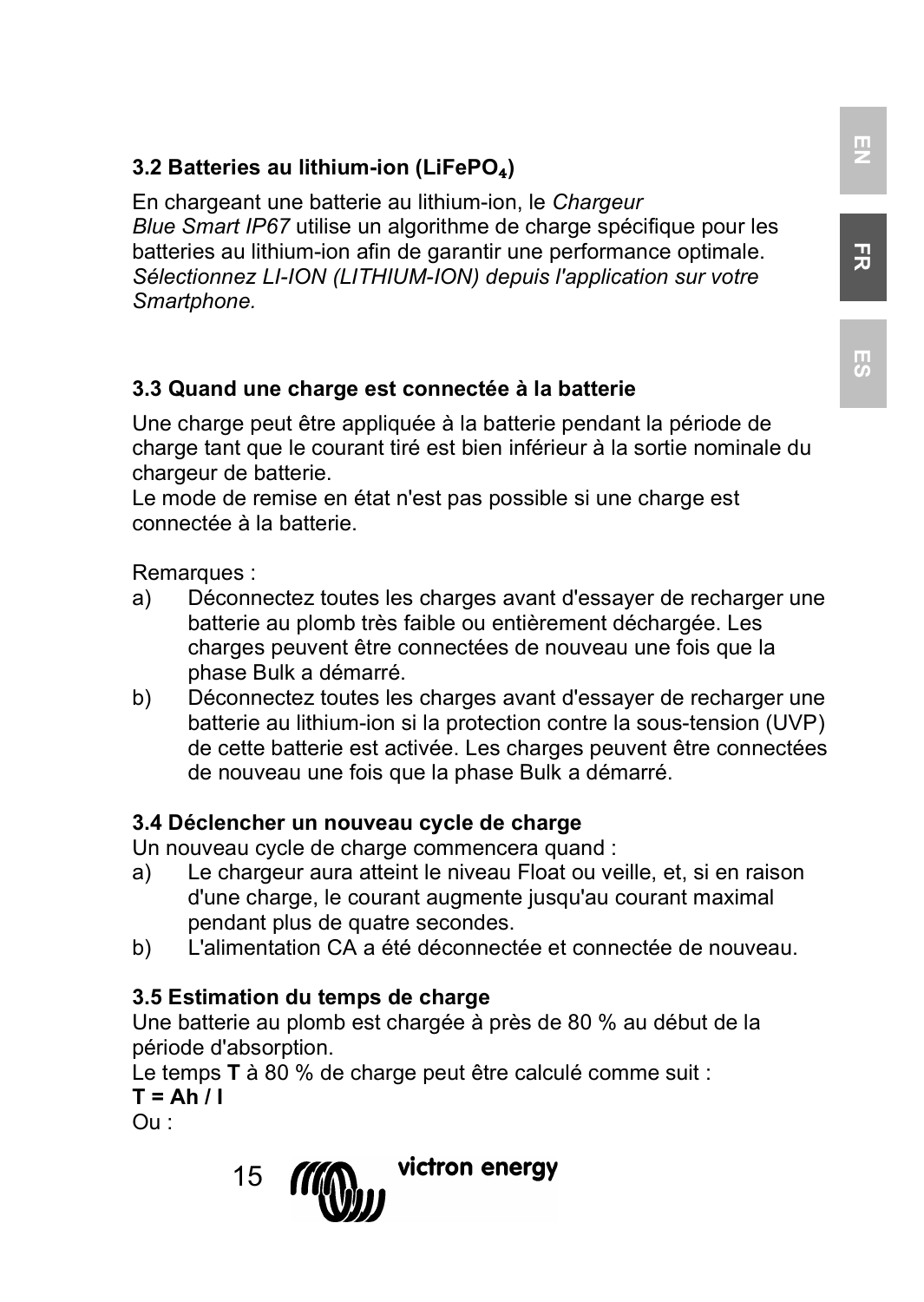**I** est le courant de charge (= sortie du chargeur moins courant de charge).

**Ah** est le montant d'Ah qui doit être chargé.

Une période d'absorption complète de jusqu'à 8 heures est nécessaire pour charger la batterie à 100 %.

Exemple :

Temps de charge à 80 % d'une batterie de 100 Ah entièrement déchargée si elle est rechargée avec un *Chargeur Blue Power* de 10 A : *T = 100/10 = 10 heures*

Temps de charge à 100 % : *10 + 8 = 18 heures* Une batterie au lithium-ion est chargée à plus de 95 % au début de la période d'absorption, et elle atteint 100 % de charge après environ 30 minutes de charge d'absorption.

### **3.6 Résistance interne élevée**

Quand une batterie atteint la fin de son cycle - ou vie Float, ou si elle cesse de fonctionner de manière prématurée à cause de la sulfatation ou de la corrosion, sa capacité va chuter de façon significative et sa résistance interne va augmenter. Le chargeur ne reconnaîtra pas une telle batterie pendant la phase de test (il peut s'agir d'une batterie presque entièrement chargée).

Une phase Bulk très courte lors de la charge d'une batterie soi-disant déchargée indique donc que la batterie a atteint la fin de sa vie utile. Remarque : la sulfatation peut parfois être partiellement inversée en appliquant plusieurs fois le MODE RECONDITION.

### **3.7 Utilisable comme alimentation**

Le chargeur peut alimenter les charges CC si aucune batterie n'est connectée.

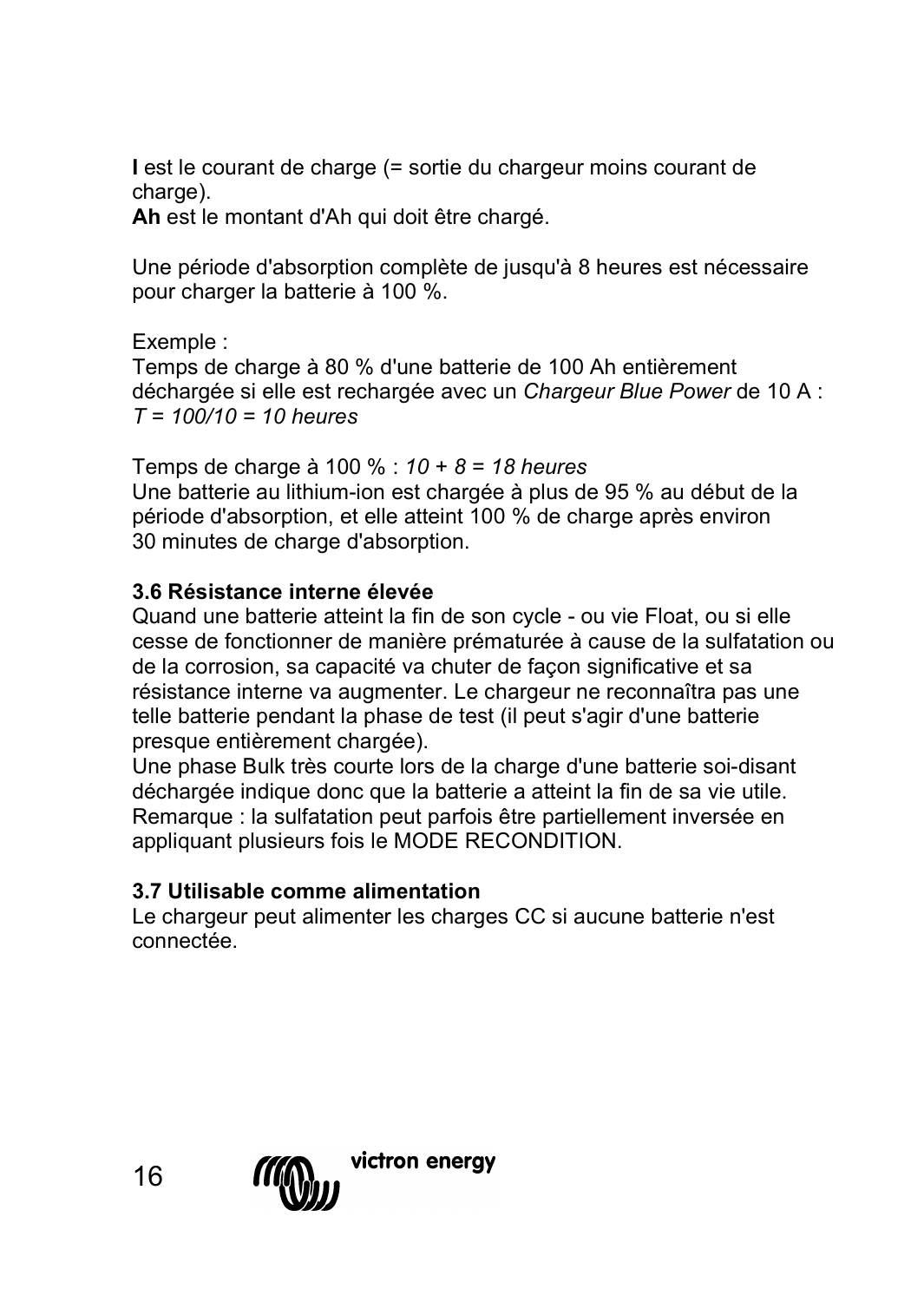# **4. Spécifications techniques**

| Chargeur Blue Smart IP67 de 120 V                                  | 12 V 7/13/17/25 A                                                                                                                            | 24 V 5/8/12 A                                             |  |
|--------------------------------------------------------------------|----------------------------------------------------------------------------------------------------------------------------------------------|-----------------------------------------------------------|--|
| Plage de tension d'entrée et fréquence                             | 100-130 VCA (2-6 A) 45 -65 Hz                                                                                                                |                                                           |  |
| Consommation d'énergie en mode veille                              | 0.5W                                                                                                                                         |                                                           |  |
| Tension de charge « d'absorption »                                 | Normale: 14.4 V Élevée: 14.7 V<br>Lithium-ion: 14.2 V                                                                                        | Normale: 28.8 V Élevée :<br>29.4 V<br>Lithium-ion: 28.4 V |  |
| Tension de charge « Float »                                        | Normale: 13.8 V Élevée: 13.8 V<br>Lithium-ion: 13.5 V                                                                                        | Normale: 27.6 V Élevée :<br>27.4 V<br>Lithium-ion: 27.0 V |  |
| Tension de charge « veille »                                       | Normale: 13,2 V Élevée: 13,2 V<br>Lithium-ion: 13.5 V                                                                                        | Normale: 26.4 V Élevée :<br>26.4 V<br>Lithium-ion: 27.0 V |  |
| Courant de charge                                                  | 7/13/17/25A                                                                                                                                  | 5/8/12A                                                   |  |
| Courant de charge en mode courant<br>faible                        | 2/4/6/10A                                                                                                                                    | 2/3/4A                                                    |  |
| Caractéristique de charge                                          | Adaptative à 5 étapes                                                                                                                        |                                                           |  |
| Compensation de température<br>(uniquement les batteries au plomb) | 16 mV/ °C (9 mV/ °F)                                                                                                                         | 32 mV/ °C (18 mV/ °F)                                     |  |
| Utilisable comme alimentation                                      | Oui                                                                                                                                          |                                                           |  |
| Protection                                                         | Polarité inversée de batterie (fusible), Court-circuit de sortie<br>Surchauffe                                                               |                                                           |  |
| Fusible CC, interne et non remplaçable                             | n.d / n.d. / 25 / 35 A                                                                                                                       | n.d. / 15 / 20 A                                          |  |
| Fusible CC sur câble CC - fusible ATO (A)                          | 20 A (12/25 : pas de fusible)                                                                                                                | 20/10/15A                                                 |  |
| Plage de température d'exploitation                                | -20 à +60 °C (puissance nominale en sortie jusqu'à 40 °C), 0 à<br>+140 °F (puissance nominale en sortie jusqu'à 90 °F)                       |                                                           |  |
| Humidité                                                           | Jusau'à 100 %                                                                                                                                |                                                           |  |
| Option d'interruption de démarrage (Si)                            | Protection contre les courts-circuits, limite de courant de 0,5 A, Tension<br>de sortie : au maximum 1 V en dessous de la sortie principale. |                                                           |  |
|                                                                    | <b>BOITIER</b>                                                                                                                               |                                                           |  |
| Matériau et couleur                                                | Aluminium (bleu RAL 5012)                                                                                                                    |                                                           |  |
| <b>Raccordement batterie</b>                                       | Câble noir et rouge avec cosses à anneau M8. Longueur 1,8 m<br>(6 pieds)                                                                     |                                                           |  |
| Connexion 120 VCA                                                  | 12/7, 12/13, 24/5 -12 AWG<br>12/17, 12/25, 24/8, 24/12 - 9 AWG<br>Câble de 1,8 mètres (6 pieds) avec une prise US NEMA 5/-15                 |                                                           |  |
| Degré de protection                                                | <b>IP67</b>                                                                                                                                  |                                                           |  |
|                                                                    | 12/7, 12/13, 24/5:                                                                                                                           | 1,8 kg (4 livres)                                         |  |
| Poids                                                              | 12/17, 12/25, 24/8, 24/12: 2,4 kg (5,3 livres)                                                                                               |                                                           |  |
|                                                                    | 12/7, 12/13, 24/5:                                                                                                                           | 85 x 211 x 60 mm                                          |  |
| Dimensions (h x l x p)                                             | $3.4 \times 8.3 \times 2.4$ pouces<br>12/17, 12/25, 24/8, 24/12: 99 x 219 x 65 mm                                                            |                                                           |  |
|                                                                    | 3.9 x 8.6 x 2.6 pouces                                                                                                                       |                                                           |  |
|                                                                    | <b>NORMES</b>                                                                                                                                |                                                           |  |
| Sécurité                                                           | EN 60335-1, EN 60335-2-29 (UL1236 / CSA C22.2)                                                                                               |                                                           |  |
| Émission                                                           | EN 55014-1, EN 61000-3-2                                                                                                                     |                                                           |  |
| Immunité                                                           | EN 55014-2, EN 61000-3-3                                                                                                                     |                                                           |  |

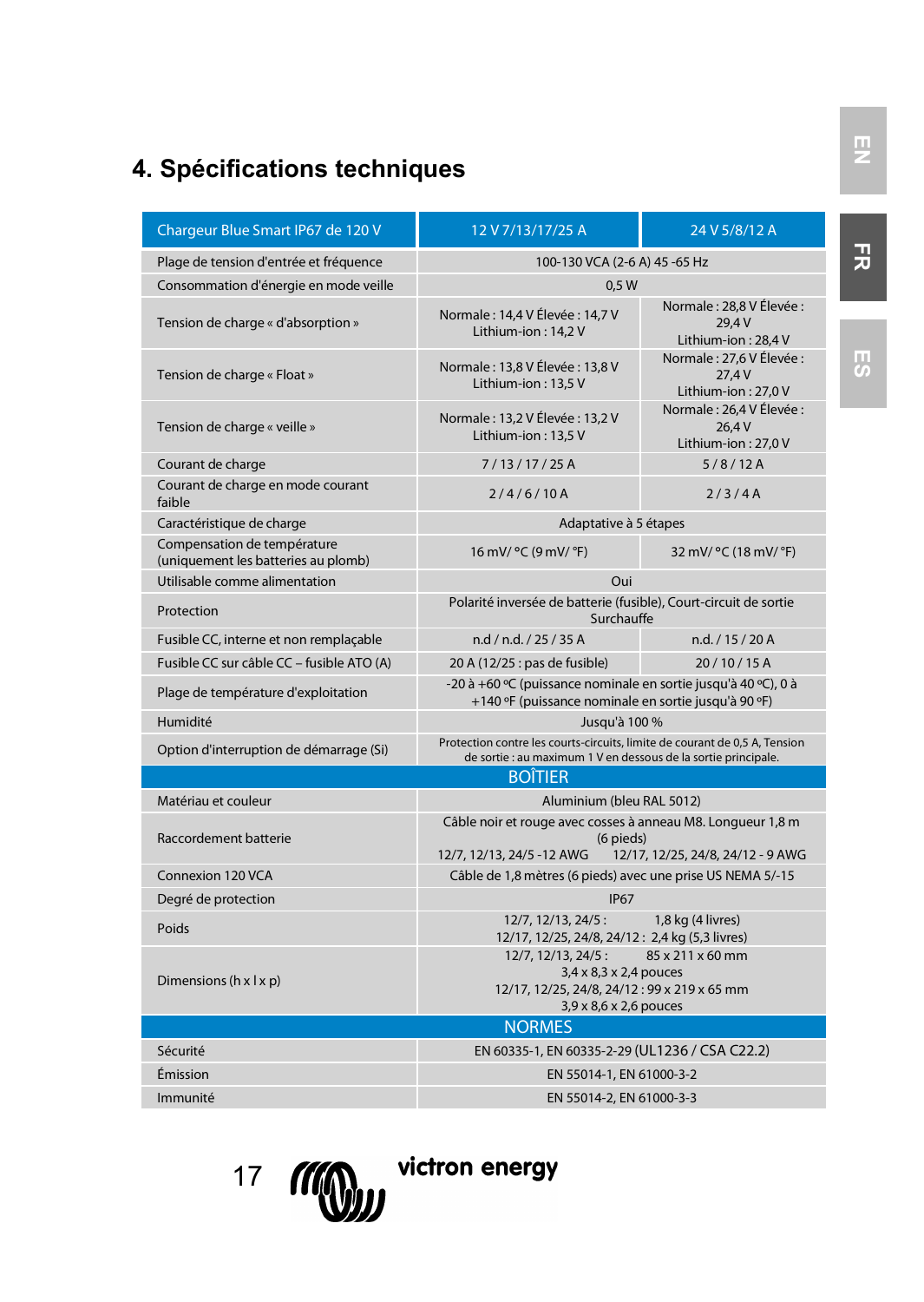# **Déclaration de conformité**

Cet appareil respecte la section 15 des règles de la FCC. L'exploitation de cet appareil est soumise aux deux conditions suivantes :

(1) Il ne doit pas causer de brouillage nocifs.

(2) Il doit accepter n'importe quel brouillage reçu même s'il peut compromettre son fonctionnement.

Le présent appareil est conforme aux dispositions standards d'Industrie Canada applicables aux appareils radio exempts de licence.L'exploitation est autorisée aux deux conditions suivantes:

(1) l'appareil ne doit pas produire de brouillage, et

(2) l'utilisateur de l'appareil doit accepter tout brouillage radioélectrique subi, même si le brouillage est susceptible d'en compromettre le fonctionnement."

Contenu ID FCC : SH6MDBT40<br>Contenu IC ID : 8017A MDBT 8017A MDBT40 Plage de fréquence : 2402 – 2480 MHz Puissance de transmission : -4 dBm

# **Maintenance**

le chargeur Blue Smart est un appareil sans entretien. Lors du nettoyage du chargeur, retirez la prise de la prise secteur. Puis utilisez un chiffon humide pour nettoyer la surface extérieure.

# **Garantie limitée de cinq ans**

Cette garantie limitée couvre les défauts de matériels et de qualité d'exécution de ce produit, et elle court sur cinq années à partir de la date d'acquisition d'origine de ce produit. Le client doit renvoyer le produit avec le justificatif de l'achat au point de vente.

Cette garantie limitée ne couvre pas les dégâts, la détérioration ou le défaut de fonctionnement résultant de la transformation, la modification ou l'utilisation incorrecte ou excessive, ou le mauvais usage, la négligence, l'exposition à une humidité excessive, au feu, l'emballage incorrect, la foudre, la surtension, ou toute autre catastrophe naturelle. La garantie limitée ne couvre pas les dégâts, la détérioration ou le défaut de fonctionnement découlant de réparations réalisées par des personnes non autorisées par Victron Energy.



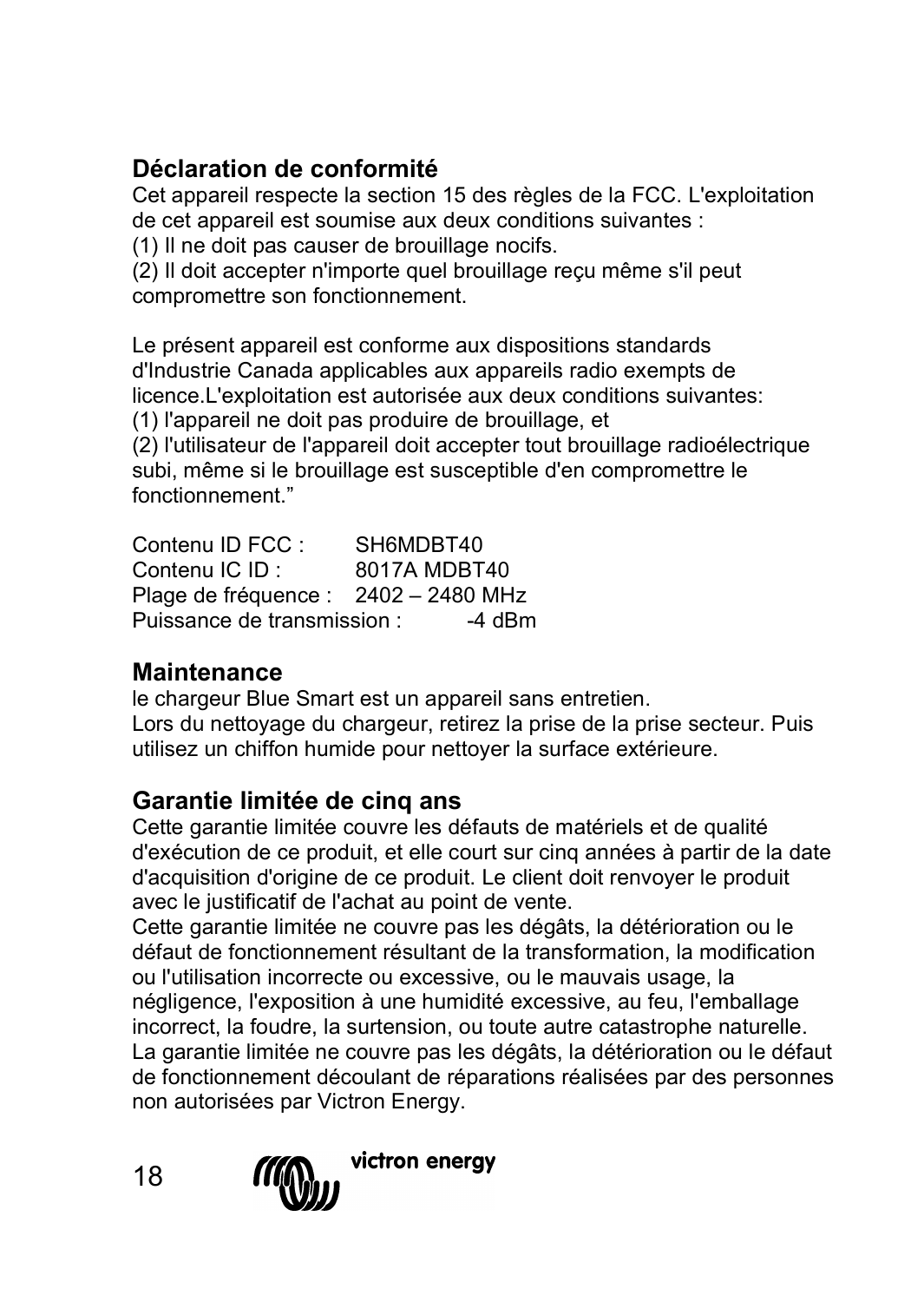Victron Energy ne sera pas responsable des dommages collatéraux survenant de l'utilisation de ce produit.

Aux termes de cette garantie limitée, la responsabilité maximale de Victron Energy ne doit pas dépasser le prix d'acquisition actuel du produit.

**FR**

**EN**

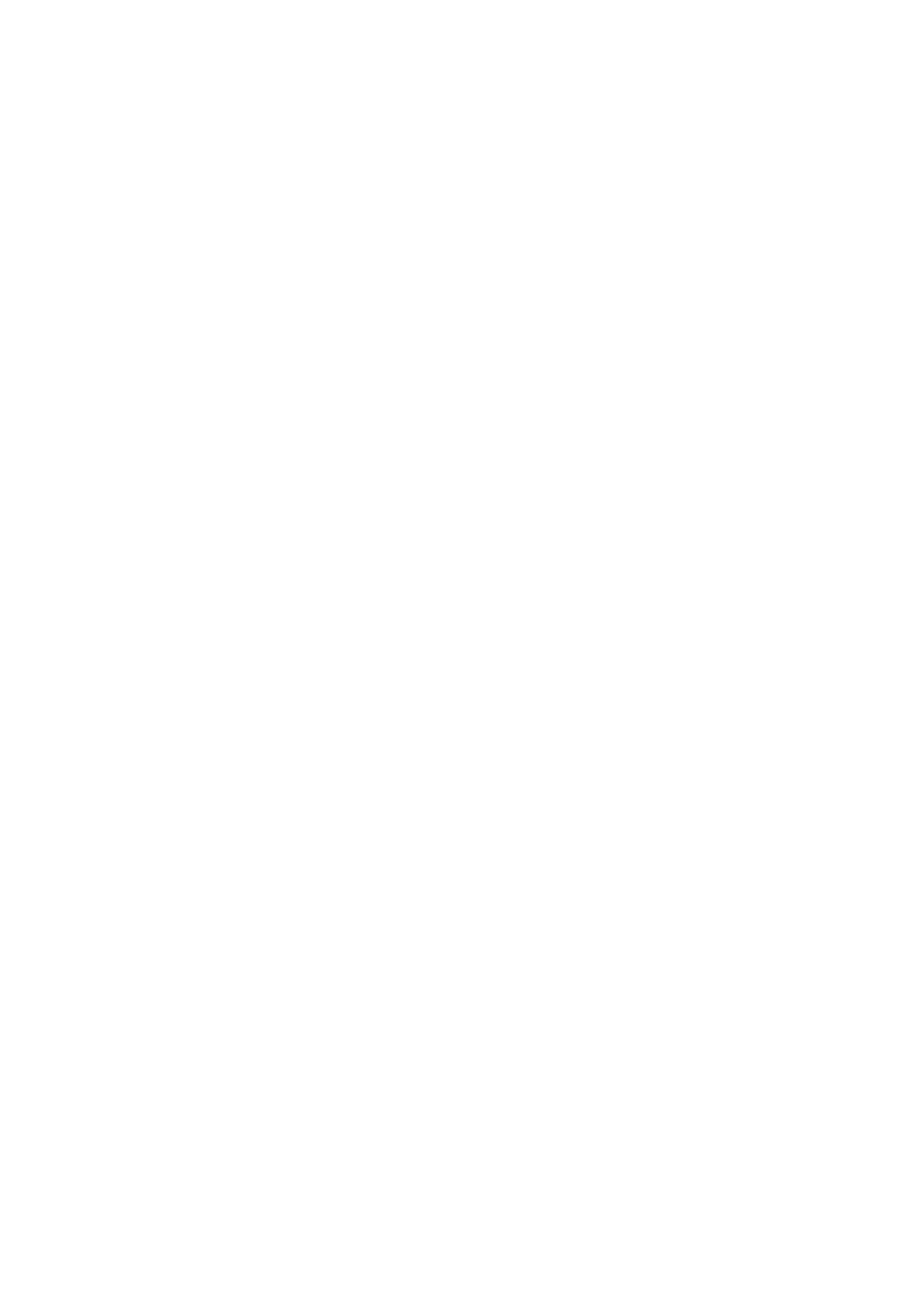# **IMPORTANTES INSTRUCCIONES DE SEGURIDAD**

- 1. GUARDE ESTAS INSTRUCCIONES Este manual contiene importantes instrucciones de seguridad y funcionamiento relativas a los modelos de cargadores Blue Smart.
- 2. El uso de conectores no recomendados ni vendidos por Victron Energy podría derivar en riesgo de incendio, electrocución o lesiones a personas.
- 3. Para no dañar el cable de alimentación y el enchufe, desenchufe el equipo tirando del enchufe y no del cable.
- 4. No deberá utilizarse una alargadera a menos que sea absolutamente necesario. El uso de una alargadera inadecuada podría derivar en riesgo de incendio y electrocución. Si fuese necesario utilizar una alargadera, asegúrese de que:
	- La cantidad, tamaño y forma de las clavijas del enchufe de la alargadera son iguales que las del enchufe del cargador;
	- b) la alargadera está cableada correctamente y en buenas condiciones; y
	- c) que el tamaño del cable tiene la sección adecuada a la capacidad nominal de amperios CA del cargador, según las «Especificaciones técnicas».
- 5. No haga funcionar el cargador con un cable de alimentación o enchufe dañados; póngase en contacto con su servicio técnico o con el fabricante.
- 6. No haga funcionar el cargador si ha recibido un golpe fuerte, se ha caído al suelo o está dañado de cualquier otro modo; póngase en contacto con su servicio técnico o con el fabricante.
- 7. No desmonte el cargador; póngase en contacto con su servicio técnico o con el fabricante si fuese necesario revisarlo o repararlo. Volver a montarlo de forma incorrecta podría derivar en riesgo de electrocución o incendio.
- 8. Para reducir el riesgo de electrocución, desenchufe el cargador de la toma de corriente antes de proceder a su mantenimiento o limpieza. Apagarlo desde los botones de control no reduce el riesgo.
- 9. AVISO RIESGO DE GASES EXPLOSIVOS.
	- a) LAS BATERÍAS GENERAN GASES EXPLOSIVOS DURANTE EL FUNCIONAMIENTO NORMAL DE LAS

1

victron energy

**FR**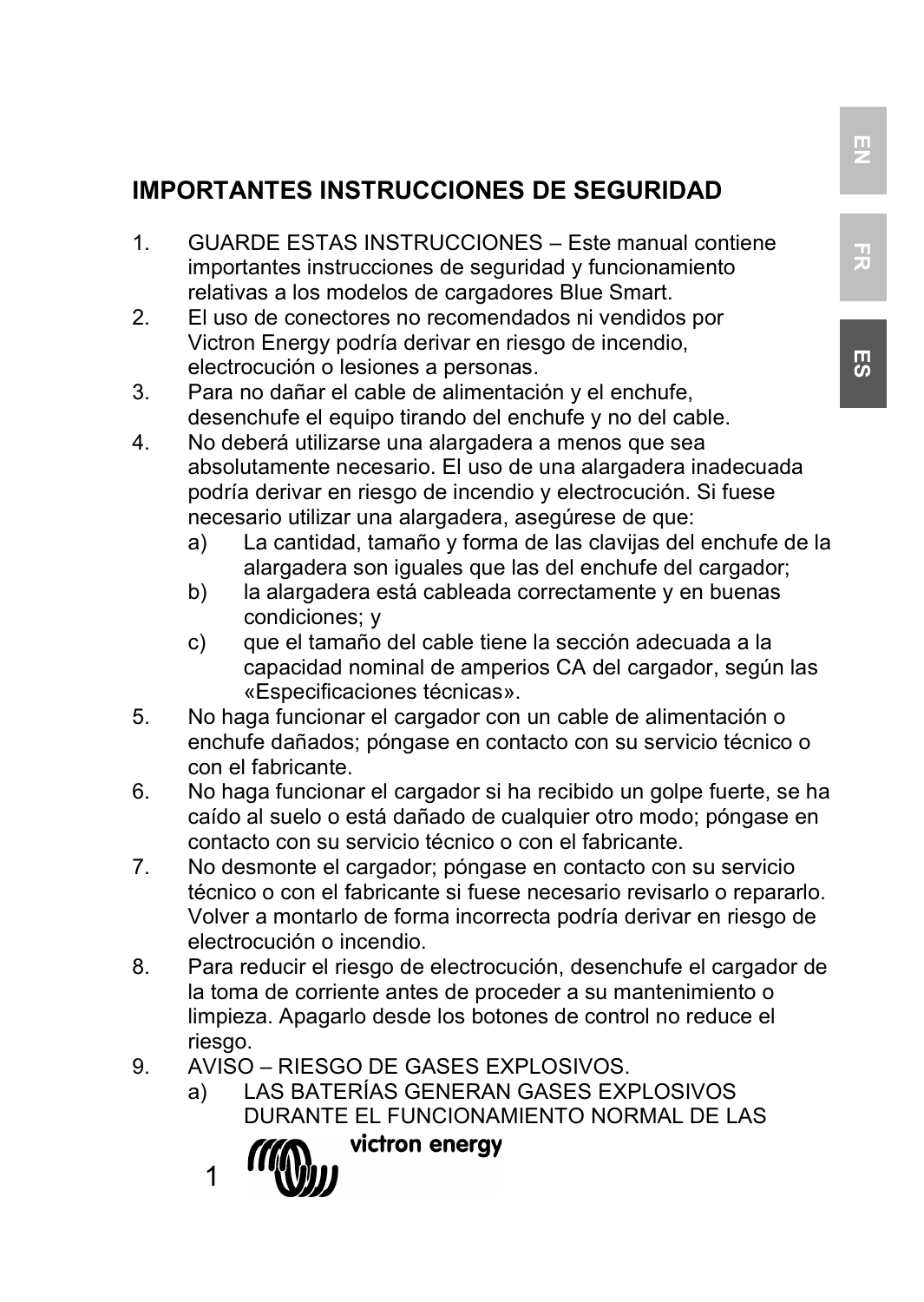MISMAS. POR ESTE MOTIVO, ES DE LA MAYOR IMPORTANCIA QUE CADA VEZ ANTES DE USAR EL CARGADOR LEA ESTE MANUAL Y SIGA LAS INSTRUCCIONES AL PIE DE LA LETRA.

- b) Siga estas instrucciones y aquellas publicadas por el fabricante de la batería y por el de cualquier equipo que vaya a usar a proximidad de la batería.
- 10. PRECAUCIONES PERSONALES:
	- a) Considere tener a alguien lo bastante cerca de usted como para que pueda ayudarle cuando trabaje a proximidad de una batería de plomo-ácido.
	- b) Tenga abundante agua fresca y jabón a mano en caso de contacto del ácido de la batería con la piel, la ropa o los ojos.
	- c) Use gafas de protección e indumentaria de protección completas. Evite tocarse los ojos cuando trabaje cerca de una batería.
	- d) En caso de que el ácido de la batería entre en contacto con su piel o su ropa, lávese inmediatamente con agua y jabón. En caso de que el ácido se introduzca en los ojos, enjuáguelos inmediatamente con agua fría corriente durante al menos 10 minutos y acuda al médico de inmediato.
	- e) NUNCA fume o permita que se produzcan chispas o llamas en las inmediaciones de una batería o de un motor.
	- f) Tenga especial cuidado de no dejar caer una herramienta metálica sobre la batería. Podría provocar chispas o cortocircuitar la batería u otras partes eléctricas que podrían provocar una explosión.
	- g) Retire sus artículos metálicos personales como anillos, pulseras, collares y relojes al trabajar con una batería de plomo-ácido. Una batería de plomo y ácido puede producir una corriente de cortocircuito lo bastante alta como para fundir el metal de un anillo o similar, provocando quemaduras graves.
	- h) No utilice el cargador para cargar pilas secas como las que se utilizan normalmente en aparatos domésticos. Estas baterías podrían reventar y provocar lesiones a personas y daños a la propiedad.
	- i) NUNCA cargue una batería congelada.



 $\mathfrak{p}$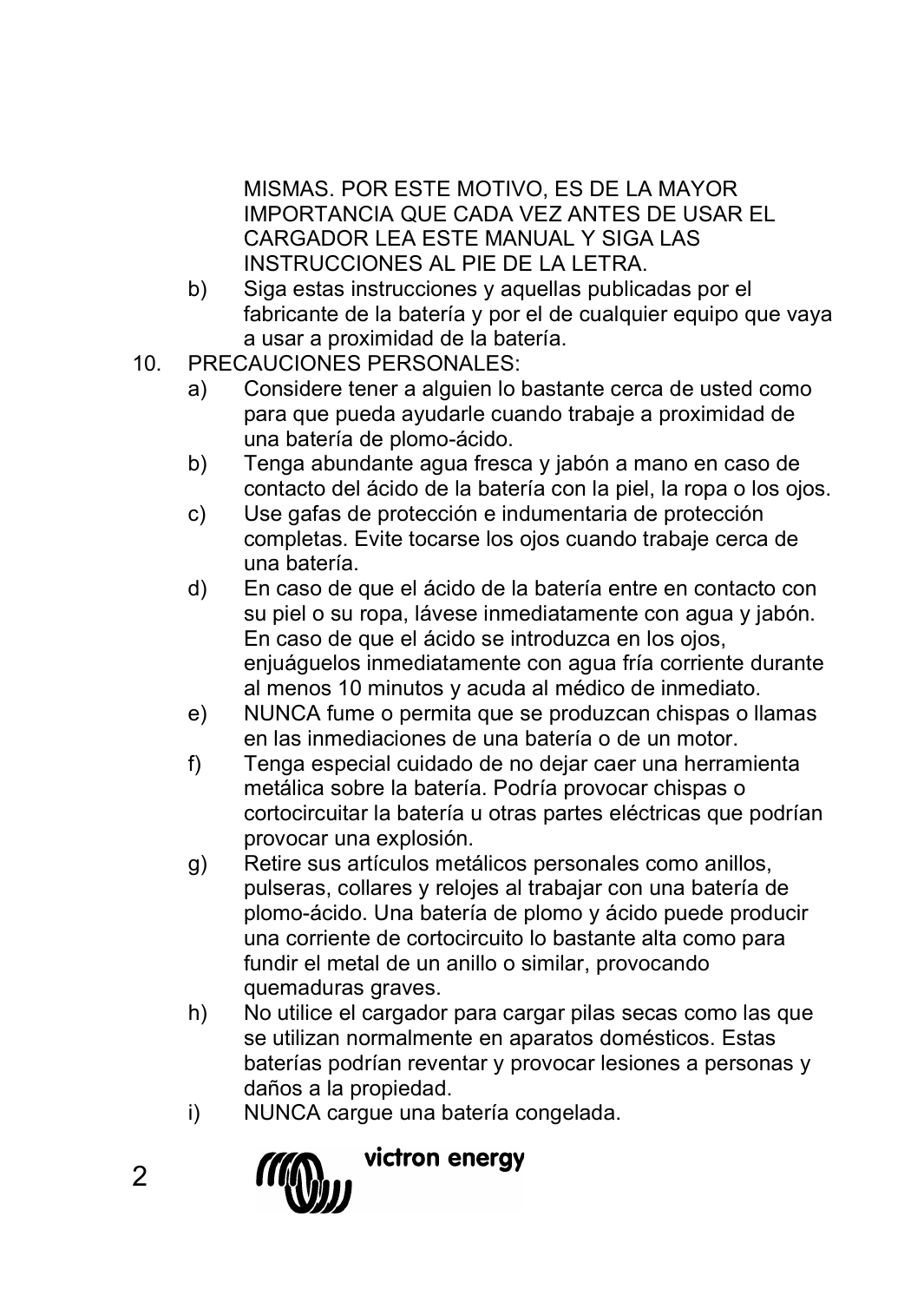# 11. PREPARACIÓN PARA LA CARGA<br>a) Es necesario retirar la batería

- Es necesario retirar la batería de un vehículo antes de cargarla, retire siempre el terminal puesto a tierra en primer lugar. Asegúrese de que todos los accesorios del vehículo están apagados, para no provocar un arco eléctrico.
- b) Asegúrese de que la zona alrededor de la batería esté bien ventilada durante el proceso de carga.
- c) Limpie los terminales de la batería. Asegúrese de que la corrosión no entre en contacto con los ojos.
- d) Añada agua destilada en cada celda de la batería hasta el nivel especificado por el fabricante de la batería. No las rellene demasiado. En el caso de las baterías sin tapones, como las baterías de plomo-ácido reguladas por válvula, siga las instrucciones de carga del fabricante.
- e) Al cargar la batería, estudie todas las precauciones especificadas por el fabricante, así como los niveles de carga recomendados.
- f) Determine la tensión nominal de la batería consultando el manual del usuario del vehículo y asegúrese de que coincide con la salida nominal del cargador.
- 12. UBICACIÓN DEL CARGADOR
	- a) Coloque el cargador tan lejos de la batería como lo permitan los cables CC.
	- b) No ponga nunca el cargador encima de la batería que se está cargando; los gases que salen de la misma podrían corroerlo y dañarlo.
	- c) Nunca permita que el ácido de la batería caiga sobre el cargador al leer la densidad o rellenar la batería.
	- d) No haga funcionar el cargador en una zona cerrada ni restrinja la ventilación en modo alguno.
	- e) No coloque una batería encima del cargador.
- 13. PRECAUCIONES PARA LA CONEXIÓN CC
	- a) Conecte y desconecte los terminales CC de salida sólo después de desconectar el cable CA de la toma eléctrica. Nunca deje que los terminales se toquen entre sí.
	- b) Conecte los terminales a la batería y al chasis tal y como se indica en 14(e), 14(f), 15(b), y 15(d).

3

victron energy

**EN**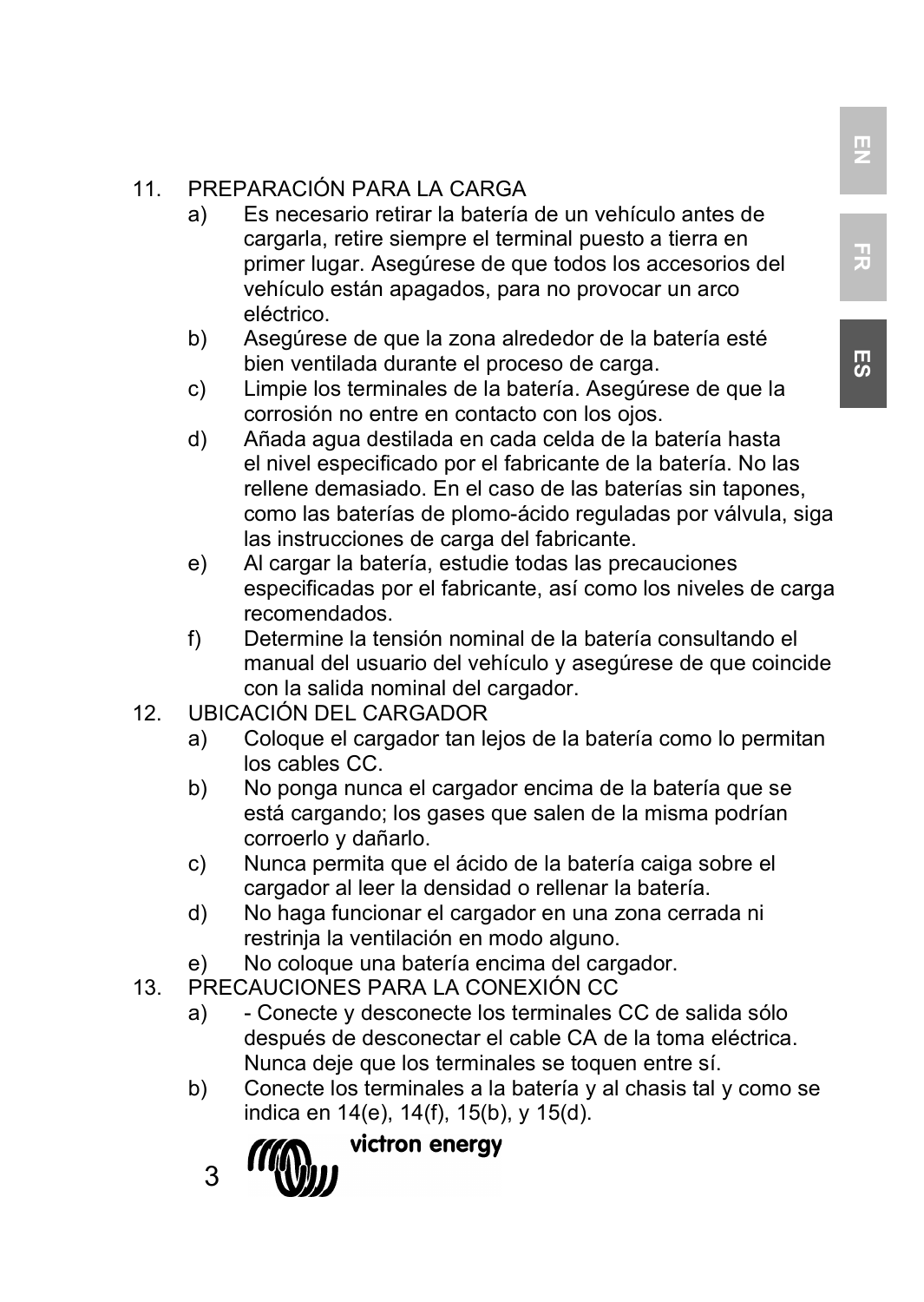14. SIGA LOS PASOS SIGUIENTES CUANDO LA BATERÍA ESTÉ INSTALADA EN UN VEHÍCULO. UNA CHISPA A PROXIMIDAD DE LA BATERÍA PODRÍA PROVOCAR SU EXPLOSIÓN. PARA REDUCIR EL RIESGO DE CHISPAS CERCA DE UNA BATERÍA:

- Coloque los cables CA y CC de forma que no puedan verse dañados por el capó, las puertas o por partes en movimiento del motor.
- b) Manténgase alejado de ventiladores, correas, poleas u otras piezas que pudieran provocar lesiones a personas.
- c) Compruebe la polaridad de los terminales de la batería El terminal POSITIVO (POS, P, +) de la batería normalmente tiene un diámetro mayor que el del terminal NEGATIVO  $(NEG, N, +).$
- d) Determine qué terminal de la batería está conectado (a masa) al chasis. Si es el terminal negativo el que está conectado al chasis (como en la mayoría de vehículos), consulte (e). Si es el terminal positivo el que está conectado al chasis, consulte (e).
- e) En el caso de vehículos con conexión a masa del negativo de la batería, conecte el terminal POSITIVO (ROJO) del cargador de baterías al terminal POSITIVO (POS, P, +) no conectado a masa de la batería. Conecte el terminal NEGATIVO (NEGRO) al chasis o bloque motor del vehículo en un lugar alejado del la batería. No conecte el terminal al carburador, conductos de combustible o a la carrocería del vehículo. Conéctelo a una pieza metálica pesada del chasis o al bloque motor. Conecte el cable CA a la toma de corriente.
- f) En el caso de vehículos con conexión a masa del positivo de la batería, conecte el terminal NEGATIVO (NEGRO) del cargador de baterías al terminal NEGATIVO (NEG, N, –) no conectado a masa de la batería. Conecte el terminal POSITIVO (ROJO) al chasis o bloque motor del vehículo en un lugar alejado del la batería. No conecte el terminal al carburador, conductos de combustible o a la carrocería del vehículo. Conéctelo a una pieza metálica pesada del chasis o al bloque motor. Conecte el cable CA a la toma de corriente.



4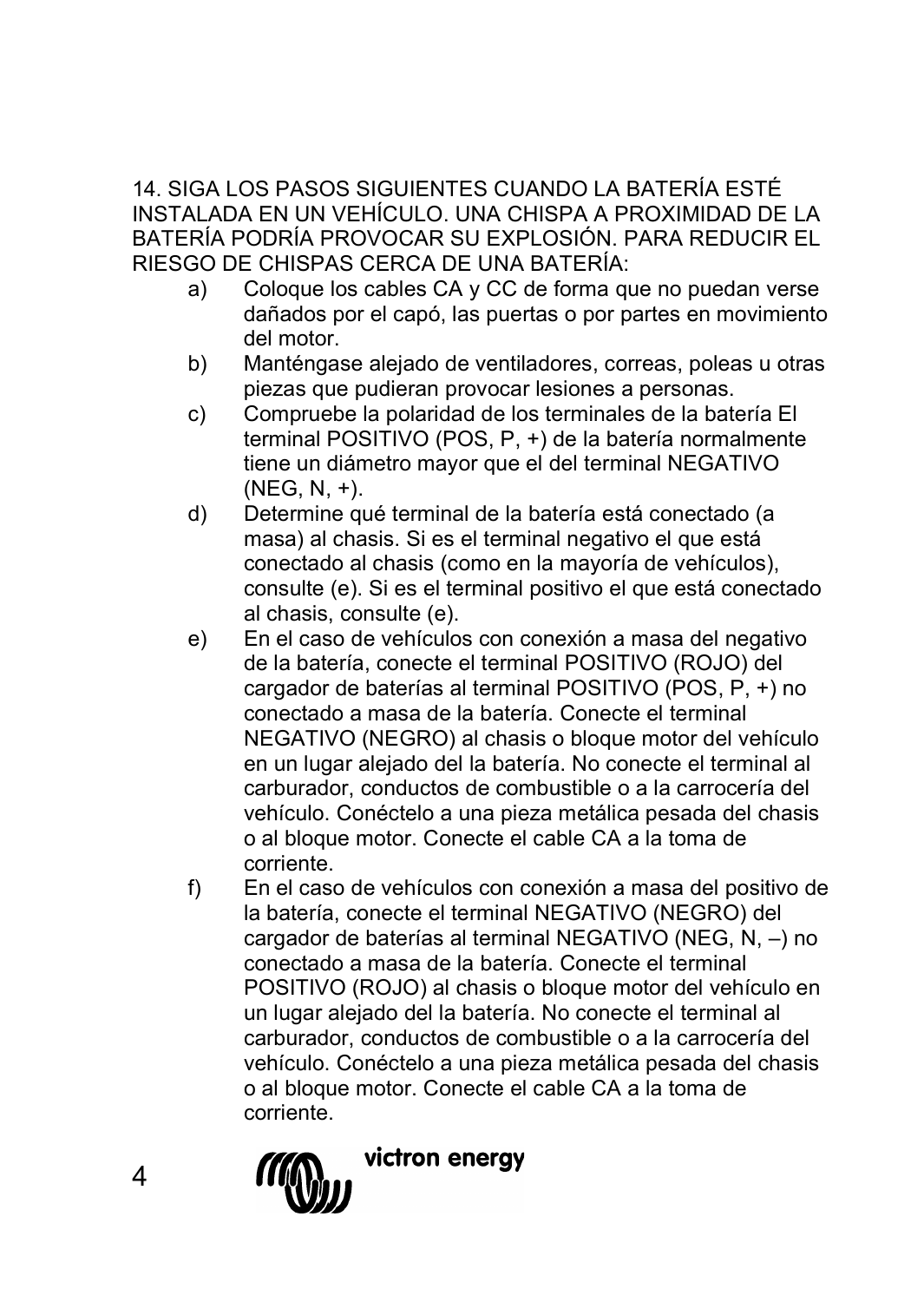- g) Al desconectar el cargador, desconecte el cable CA, retire el terminal del chasis del vehículo y, en último lugar, retire el terminal de la batería.
- h) Consulte la información sobre la duración de la carga en los «algoritmos de carga».

15. SIGA ESTOS PASOS CUANDO LA BATERÍA ESTÉ INSTALADA FUERA DEL VEHÍCULO. UNA CHISPA A PROXIMIDAD DE LA BATERÍA PODRÍA PROVOCAR SU EXPLOSIÓN. PARA REDUCIR EL RIESGO DE CHISPAS CERCA DE LA BATERÍA:

- a) Compruebe la polaridad de los terminales de la batería. El terminal POSITIVO (POS, P, +) de la batería normalmente tiene un diámetro mayor que el del terminal NEGATIVO  $(NEG, N, +).$
- b) Conecte el terminal POSITIVO (ROJO) del cargador al terminal POSITIVO (POS, P, +) de la batería.
- c) No ponga la cara frente a la batería al realizar la conexión final.
- d) Al desconectar el cargador, hágalo siempre en secuencia inversa de los pasos seguidos durante la conexión y deshaga la primera conexión tan alejado de la batería como sea posible.
- e) Una batería marina (para barco) deberá retirarse de la embarcación y cargarse en tierra. Para cargarla a bordo se necesita un equipo especialmente diseñado para uso marino.

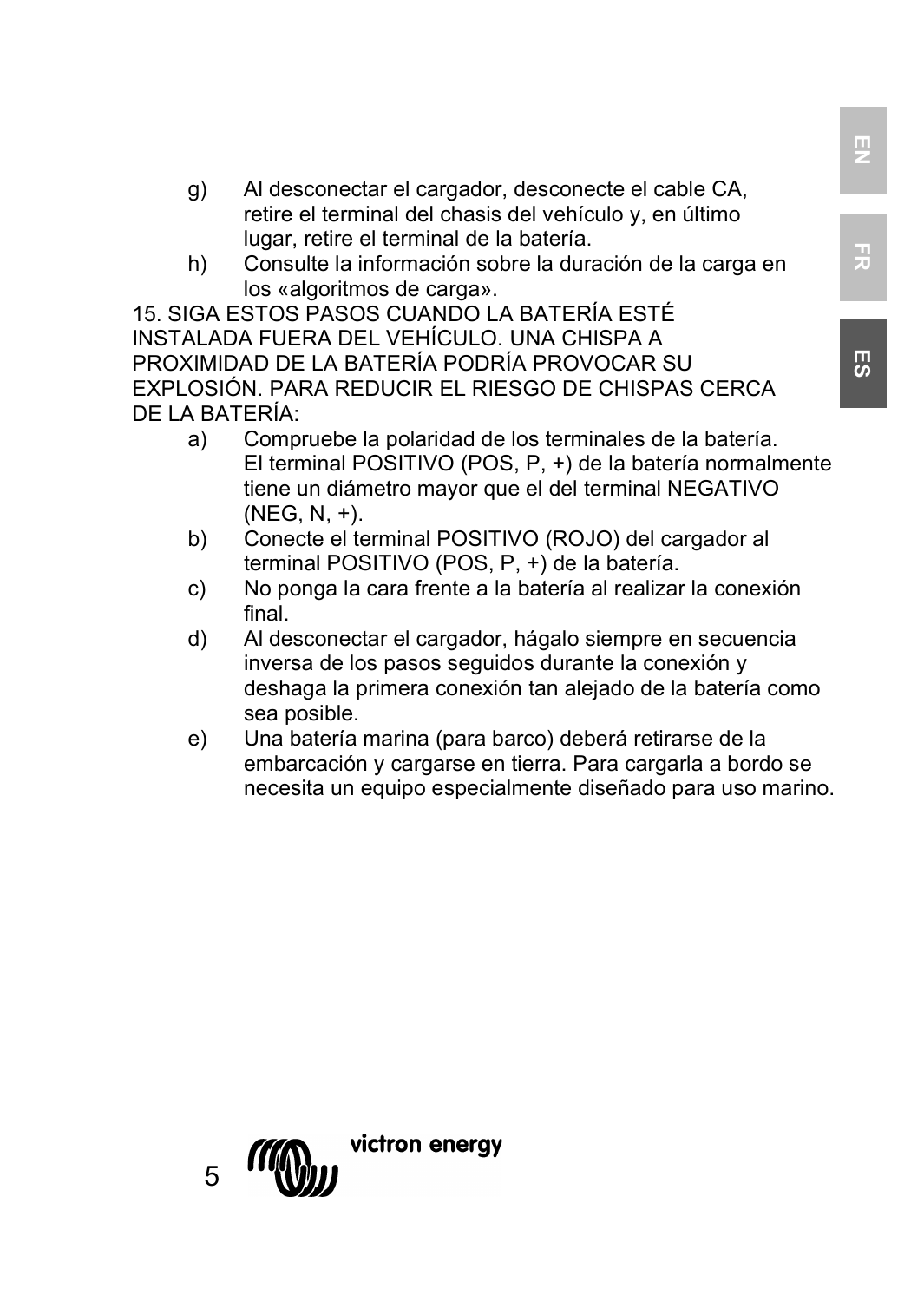# **1. Guía de inicio rápido**

Los cargadores Blue Smart IP67 cargan y mantienen cargadas las baterías de plomo-ácido y de Li-Ion, y alimentan las cargas conectadas a la batería.

Además, los modelos con el sufijo (1+Si) disponen de una segunda salida de corriente limitada que está constantemente alimentada, siempre y cuando lleguen a la entrada 110 – 130 VCA. Esta salida puede utilizarse, por ejemplo, para evitar que un vehículo arranque antes de desenchufar el cargador de baterías (función de interrupción del arranque).





### **Versión Blue Smart**

Configure, controle y actualice el cargador (añada nuevas funciones cuando estén disponibles) utilizando smartphones y tabletas Apple y Android y demás dispositivos con la aplicación VictronConnect.

VictronConnect está disponible para usuarios de ordenadores con Windows, macOS X, y teléfonos y tabletas iOS y Android.

https://www.victronenergy.com/support-and-downloads/software#victronconnect-app

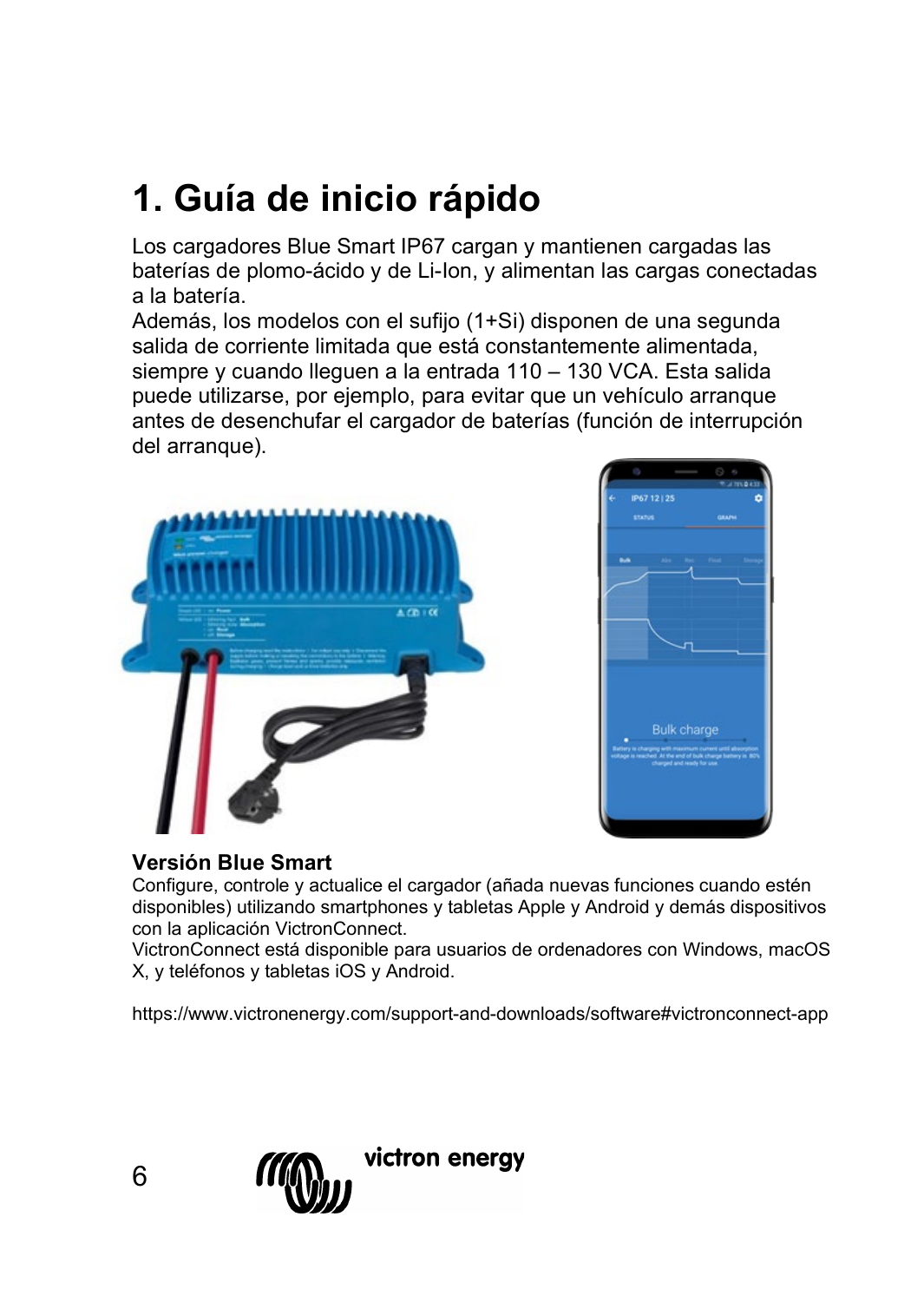#### **VictronConnect: Páginas del cargador Blue Smart IP67**

Una vez encendido el cargador Blue Smart utilizando la aplicación VictronConnect de su dispositivo.

La página de 'home' (inicio) muestra información sobre la tensión de la batería, la corriente de carga y en qué punto del ciclo de carga se encuentra la batería.

Para acceder a 'Settings' (Ajustes) pulse el icono del engranaje  $\bullet$ de la parte superior derecha de la pantalla. Desde aquí puede seleccionar un algoritmo de carga preconfigurado, puede seleccionar la corriente de carga, y puede seleccionar el algoritmo de carga para una batería de iones de litio cuando sea necesario.

IP67 12 | 25 á Settings **STATUS** GRAPH indition selected Recondition overuse reduces battery life and should be only used if the battery has been left discharged for days or deeply discharged CHARGE PRESET **Bulk charge**  $\bigcirc$  Normal 14 AV any was maximum current until<br>age is reached. At the end of bulk<br>s. 80% charged and ready for use (a) Normal + recondition  $\boxed{24}$  14.4V  $O$  High 14.7V **Voltage** 13.80V  $\bigcap$  High + recondition  $\boxed{14}$  14.7V 25.0A  $O$  Li-ion CHARGE CURRENT  $O$  13A  $<$  42Ah  $\circ$  25A victron energy 7

**EN**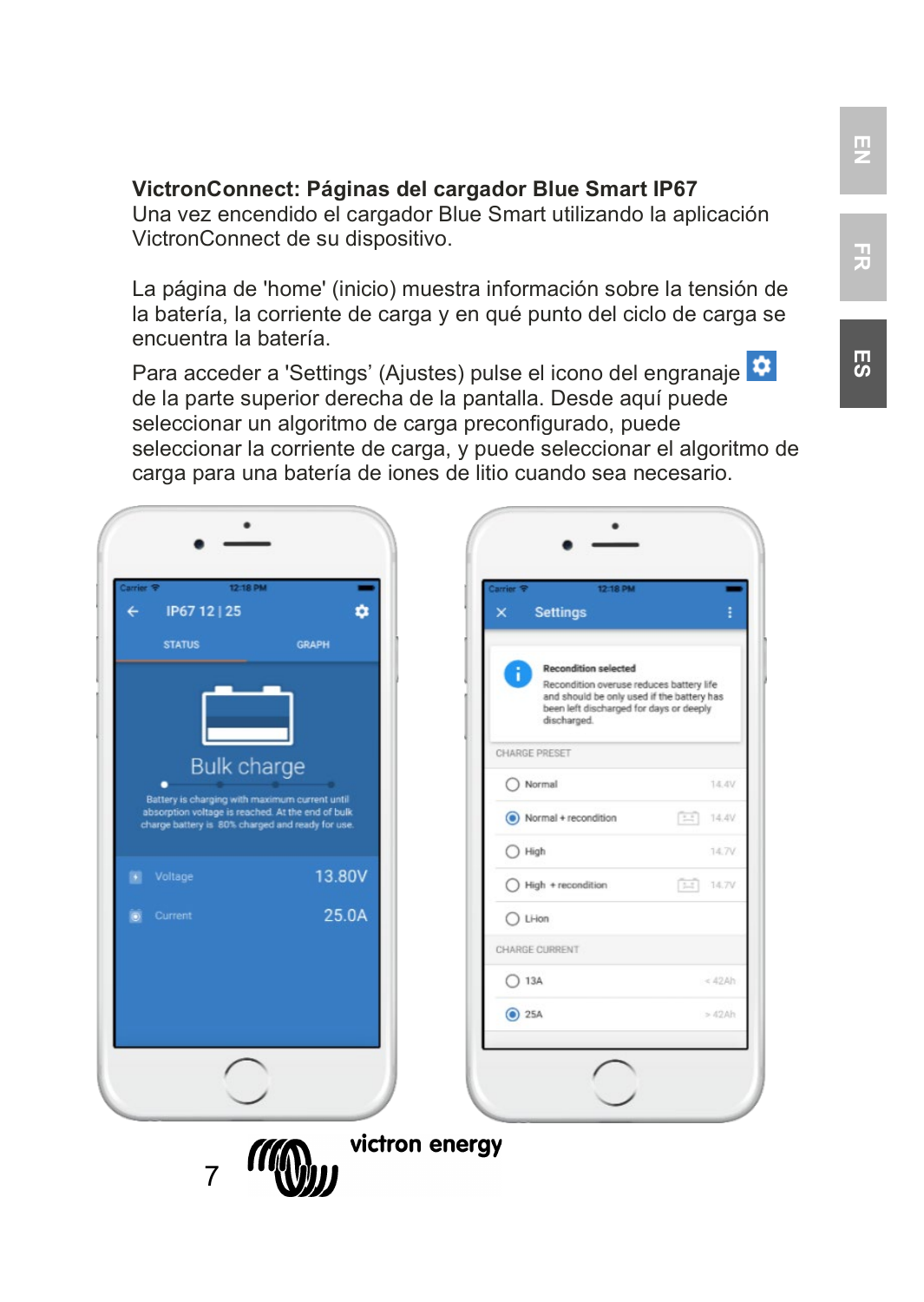# **Instalación e instrucciones de uso**

1. El cargador de baterías deberá instalarse en una zona bien ventilada cerca de la batería (¡pero no sobre ella, para evitar los posibles gases corrosivos que desprende!)

2. Conecte los terminales de anilla a la batería: el cable negativo (negro) a la polaridad negativa (-) de la batería, el cable positivo (rojo) a la polaridad positiva (+) de la batería.

3. Conecte el cable de red CA a la toma de corriente. Ahora comenzará el ciclo de carga.

# **Dos LED indicadores del estado**

LED amarillo: carga inicial (parpadeo rápido), absorción (parpadeo lento), flotación (fijo), almacenamiento (apagado) LED verde: encendido

# **Medidas y normas de seguridad**

1. Instale el cargador de acuerdo con las instrucciones indicadas 2. Tanto las conexiones como las medidas de seguridad deben

realizarse según las normativas locales aplicables.

3. Aviso: no intente recargar baterías no recargables.

4. Advertencia: Puede ser necesario utilizar un BMS (sistema de gestión de baterías, por sus siglas en inglés), para cargar una batería de Li-Ion.

5. Este aparato no está pensado para que lo usen personas con capacidades físicas, sensoriales o mentales limitadas, o que no tengan experiencia ni conocimientos, a menos que estén siendo supervisados o hayan sido instruidos en la utilización de este aparato por una persona responsable de su seguridad. Se debe vigilar a los niños para asegurarse de que no juegan con el dispositivo.

6. El cargador ha sido diseñado para baterías de plomo-ácido y de Li-Ion 14-225 Ah. No lo utilice con ningún otro propósito.

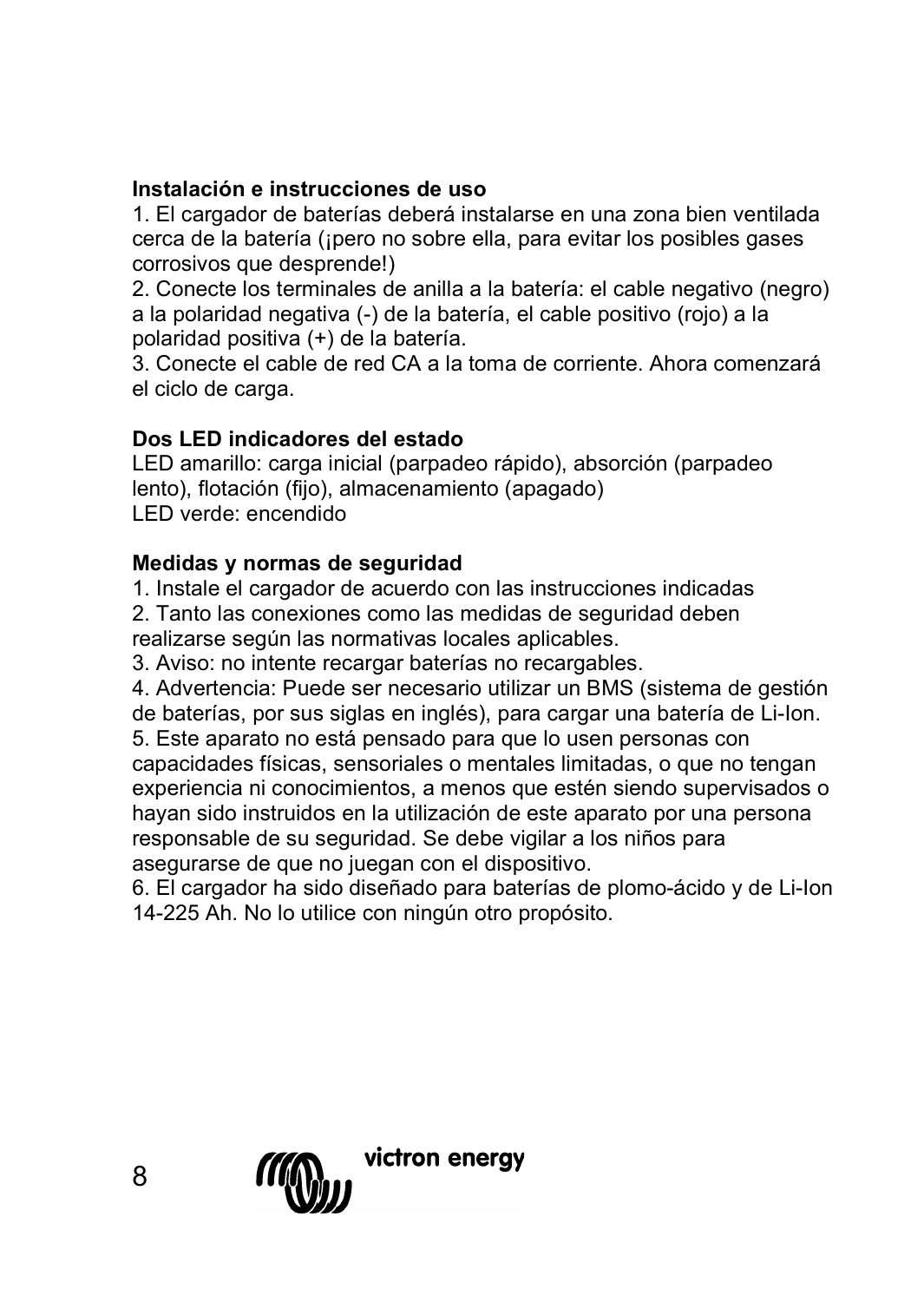# **2. Características y datos que "debe conocer"**

#### **2.1 Cargador de baterías "verde" ultraeficiente**

Con una eficiencia de hasta el 95%, estos cargadores generan hasta cuatro veces menos calor en comparación con la norma del sector.

Y una vez completamente cargada la batería, el consumo se reduce a 0,5 vatios, entre cinco y diez veces menos que la norma del sector.

#### **2.2 Duradero, seguro y silencioso**

- Estrés térmico bajo en los componentes electrónicos.
- Protección contra la entrada de polvo, agua y productos químicos.
- Protección contra el sobrecalentamiento: la corriente de salida se irá reduciendo a medida que la temperatura aumente hasta los 60 ºC (140°F), pero el cargador no fallará.
- Los cargadores son totalmente silenciosos: sin ventilador ni otras partes móviles.

#### **2.3 Protegido contra la polaridad inversa**

En caso de confundir la polaridad durante la conexión, el fusible de cuchilla ATO externo se fundirá. Compruebe la polaridad del cable y los valores correctos antes de sustituir el fusible.

#### **2.4 Función de recuperación para baterías completamente descargadas**

La mayoría de cargadores protegidos contra la polaridad inversa no reconocerán, y por lo tanto no recargarán, una batería que haya sido descargada hasta cero, o casi cero, voltios. Sin embargo, el cargador *Blue Smart IP67 Charger* intentará recargar una batería completamente descargada con una corriente baja y continuará cargándola normalmente cuando se haya acumulado suficiente tensión en los terminales de la misma.



**FR**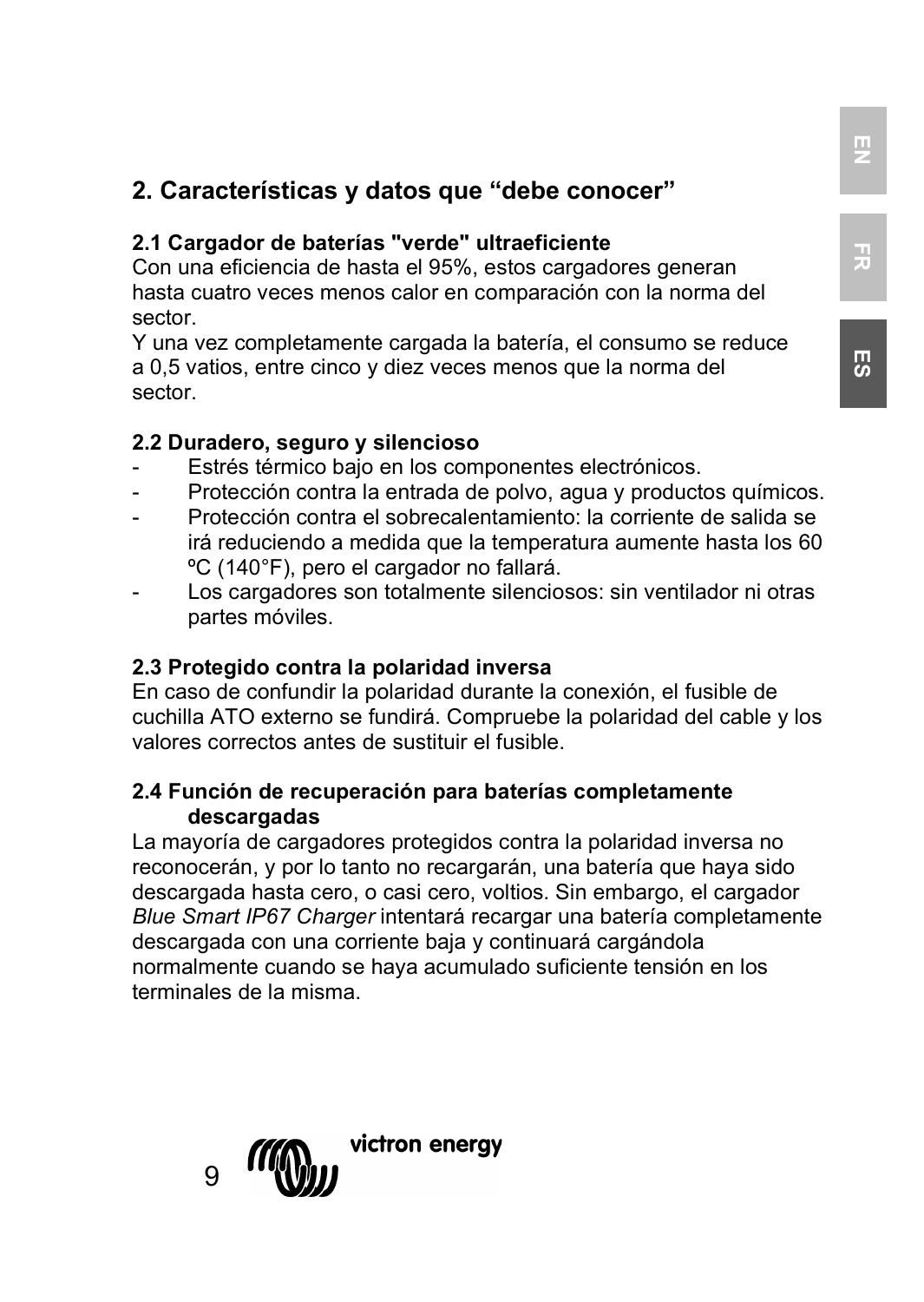# **2.5 Carga compensada por temperatura**

La tensión de carga óptima de una batería de plomo-ácido es inversamente proporcional a la temperatura El cargador *Blue Smart IP65 Charger* mide la temperatura ambiente durante la fase de comprobación y tiene en cuenta la temperatura durante el proceso de carga. Mide la temperatura de nuevo cuando está en modo de baja corriente durante las fases de flotación o almacenamiento. Por lo tanto, no son necesarias configuraciones para ambientes fríos o cálidos.

# **2.6 Gestión adaptativa de la batería**

Las baterías de plomo-ácido deben cargarse en tres etapas, que son [1] "*bulk" (inicial) o carga a corriente constante,* [2] *"absorption" (absorción) o carga de relleno* y [3] "*float" (flotación).*

Son necesarias varias horas de carga de absorción para cargar completamente la batería y evitar fallos prematuros debido a la sulfatación<sup>1</sup>.

Sin embargo, las tensiones relativamente altas durante el periodo de absorción aceleran su envejecimiento debido a la corrosión de la rejilla de las placas positivas.

La *gestión adaptativa de la batería* limita la corrosión reduciendo el tiempo de absorción siempre que sea posible, esto es, al cargar una batería que ya está (casi) completamente cargada.

#### **2.7 Modo de almacenamiento: menos corrosión de las placas positivas**

Incluso la menor tensión que se da durante la carga de flotación tras el periodo de absorción provocará la corrosión de la rejilla. Por lo tanto es esencial reducir aún más la tensión de carga cuando la batería permanece conectada al cargador durante más de 48 horas.

# **2.8 Reacondicionamiento**

Una batería de plomo-ácido que no ha sido suficientemente cargada o que se ha dejado descargada durante días o semanas se deteriorará debido a la sulfatación<sup>1</sup>. Si se coge a tiempo, a veces la sulfatación puede revertirse parcialmente cargando la batería con corriente de baja intensidad hasta que alcance una tensión más alta. Observaciones:

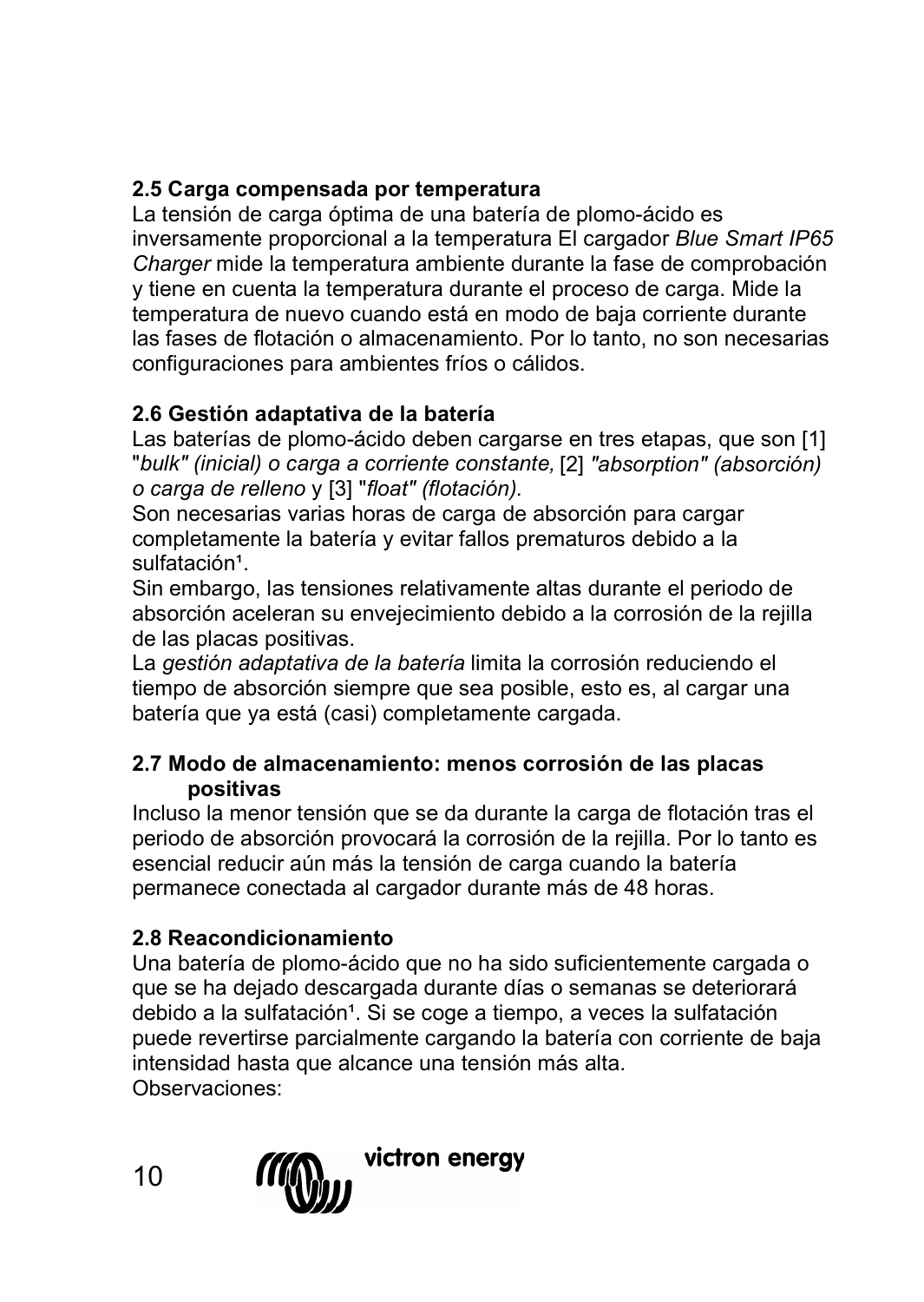**ES**

- a) El reacondicionamiento debería aplicarse sólo ocasionalmente a baterías VRLA (gel y AGM) de placa plana, ya que el gaseado resultante secará el electrolito.
- b) Las baterías VRLA de celda cilíndrica generan más presión interna antes del gaseado y, por lo tanto, pierden menos agua cuando se someten a un reacondicionamiento. Algunos fabricantes de baterías de celdas cilíndricas recomiendan, por lo tanto, el reacondicionamiento en caso de aplicarse cíclicamente.
- c) El reacondicionamiento puede aplicarse a baterías inundadas para "ecualizar" las celdas y evitar la estratificación del ácido.
- d) Algunos fabricantes de cargadores de baterías recomiendan la carga por pulsos para invertir el proceso de sulfatación. Sin embargo, la mayoría de los expertos en el campo de las baterías coinciden en que no hay pruebas concluyentes de que la carga por pulsos funcione mejor que la carga por tensión constante. Esto lo confirman nuestras propias pruebas.

# **2.9 Baterías de Litio-Ion (LiFePO**₄**)**

Las baterías de Litio-Ion no sufren la sulfatación.

Pero son muy sensibles a la subtensión o sobretensión².

Por lo tanto, las baterías de Li-Ion a menudo incorporan circuitos de equilibrado de celdas y protección de subtensión (UVP).

Algunos cargadores protegidos contra la polaridad inversa no reconocen baterías a las que se les haya disparado la protección UVP.

Sin embargo, el *Blue Power Charger* reseteará automáticamente el UVP e iniciará la carga.

### **Nota importante:**

#### **NUNCA cargue una batería Li-Ion cuando su temperatura sea inferior a 0ºC.**

### **2.10 Modo de corriente baja**

Algunas baterías de plomo-ácido pueden sobrecalentarse si se cargan con una corriente superior a 0,3 C (C es la capacidad en Ah. Una batería de 12 Ah, por ejemplo, no debería cargarse con una corriente que exceda los 0,3 x 12 = 4A). Por lo tanto, el modo de corriente baja (corriente de carga limitada a 4A o menos, ver especificaciones técnicas) debería utilizarse para cargar baterías de plomo-ácido de poca capacidad.

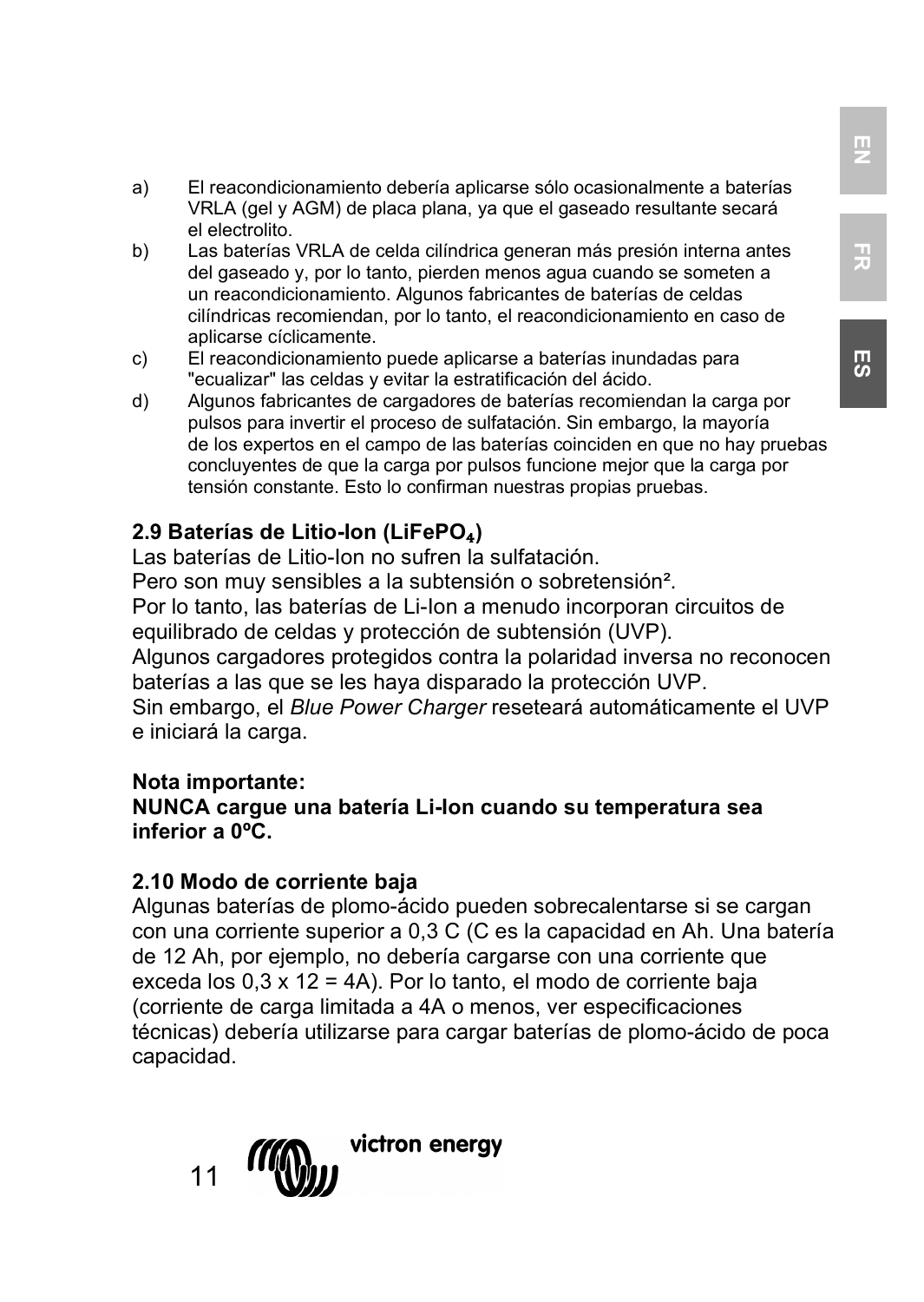<sup>1</sup> Para más información sobre baterías, le rogamos consulte nuestro libro "Energy Unlimited" (descargable desde [www.victronenergy.com\)](http://www.victronenergy.com/),

o

[http://batteryuniversity.com/learn/article/sulfation\\_and\\_how\\_to\\_prevent\\_it](http://batteryuniversity.com/learn/article/sulfation_and_how_to_prevent_it)

² Para más información sobre baterías Li-Ion, le rogamos consulte http://www.victronenergy.com/batteries/lithium-battery-12,8v/

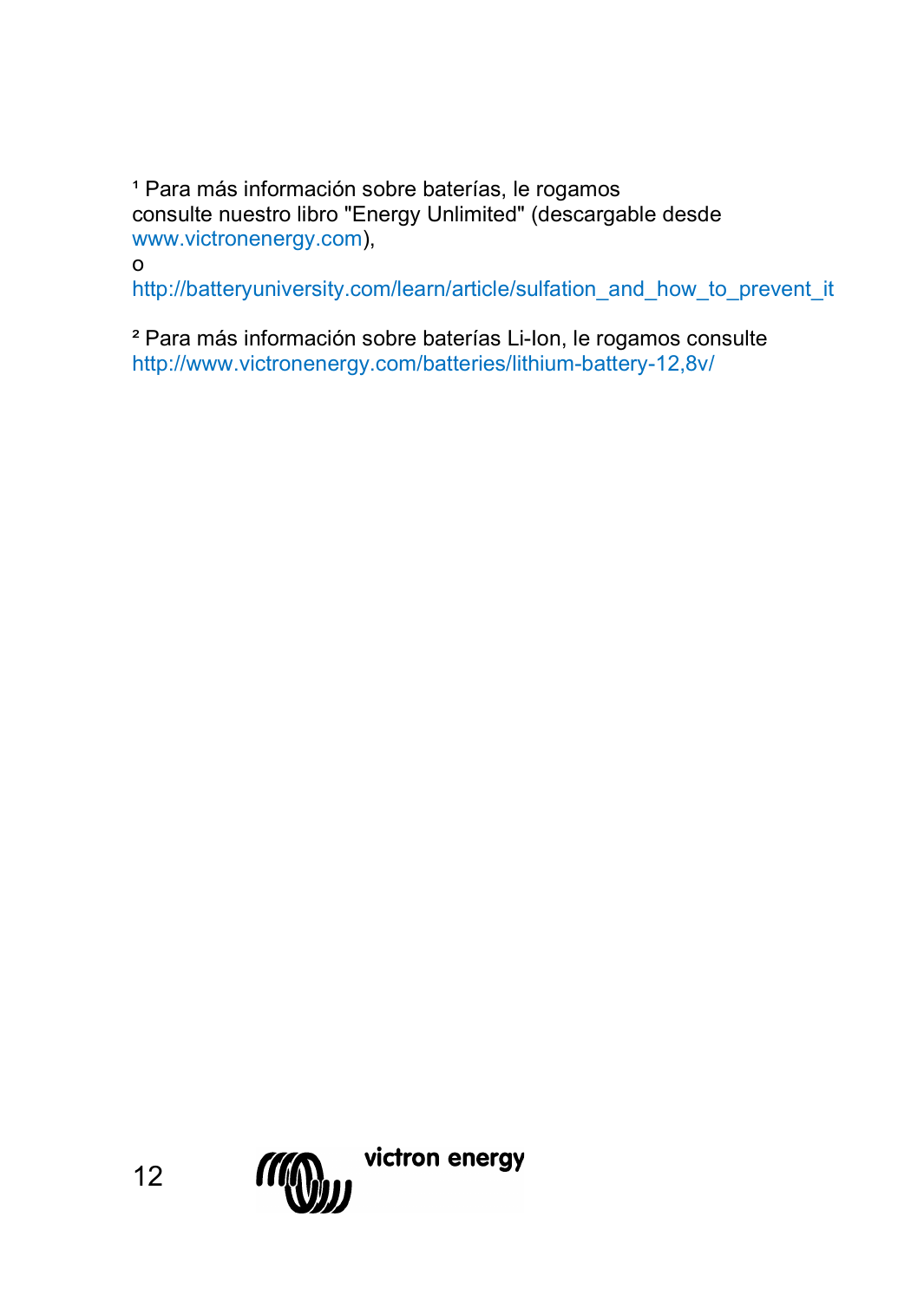# **3. Algoritmos de carga**

#### **3.1 Algoritmo inteligente de carga con reacondicionamiento opcional para baterías de plomo y ácido:**

| <b>MODE</b>   | <b>ABS</b> | <b>FLOAT</b> | <b>STORAGE</b> | <b>RECONDITION</b><br>Máx V@% de Inom |
|---------------|------------|--------------|----------------|---------------------------------------|
| <b>NORMAL</b> | 14.4       | 13.8         | 13.2           | 16,2@8% máx. 1 h                      |
| <b>HIGH</b>   | 14.7       | 13.8         | 13.2           | 16,5@8% máx. 1 h                      |
| LI-ION        | 14.2       | 13,5         | 13.5           | n. d.                                 |

Tensiones de carga a temperatura ambiente:

*Para cargadores de 24V: multiplicar todos los valores de tensión por 2.*

NORMAL (14,4V): recomendado para baterías inundadas de placa plana de plomo-antimonio (baterías de arranque), y baterías de gel de placa plana y AGM.

HIGH (14,7V): recomendado para baterías inundadas de plomo-calcio, baterías Optima de celdas en espiral y baterías Odyssey.

#### **Avanzado algoritmo de carga controlado por microprocesador**

**Característica de carga variable de 5 etapas: carga inicial – absorción – reacondicionamiento - flotación - almacenamiento** El cargador Blue Smart Power IP67 dispone de un sistema controlado por microprocesador que gestiona la carga "adaptable" de la batería.. Su función "variable" optimizará automáticamente el proceso en base al uso que se le dé a la batería.

#### **1. BULK (inicial)**

Carga la batería con la máxima corriente hasta alcanzar la tensión de absorción. En ese momento la batería estará cargada al 80% y estará lista para usar.



**EN**

**FR**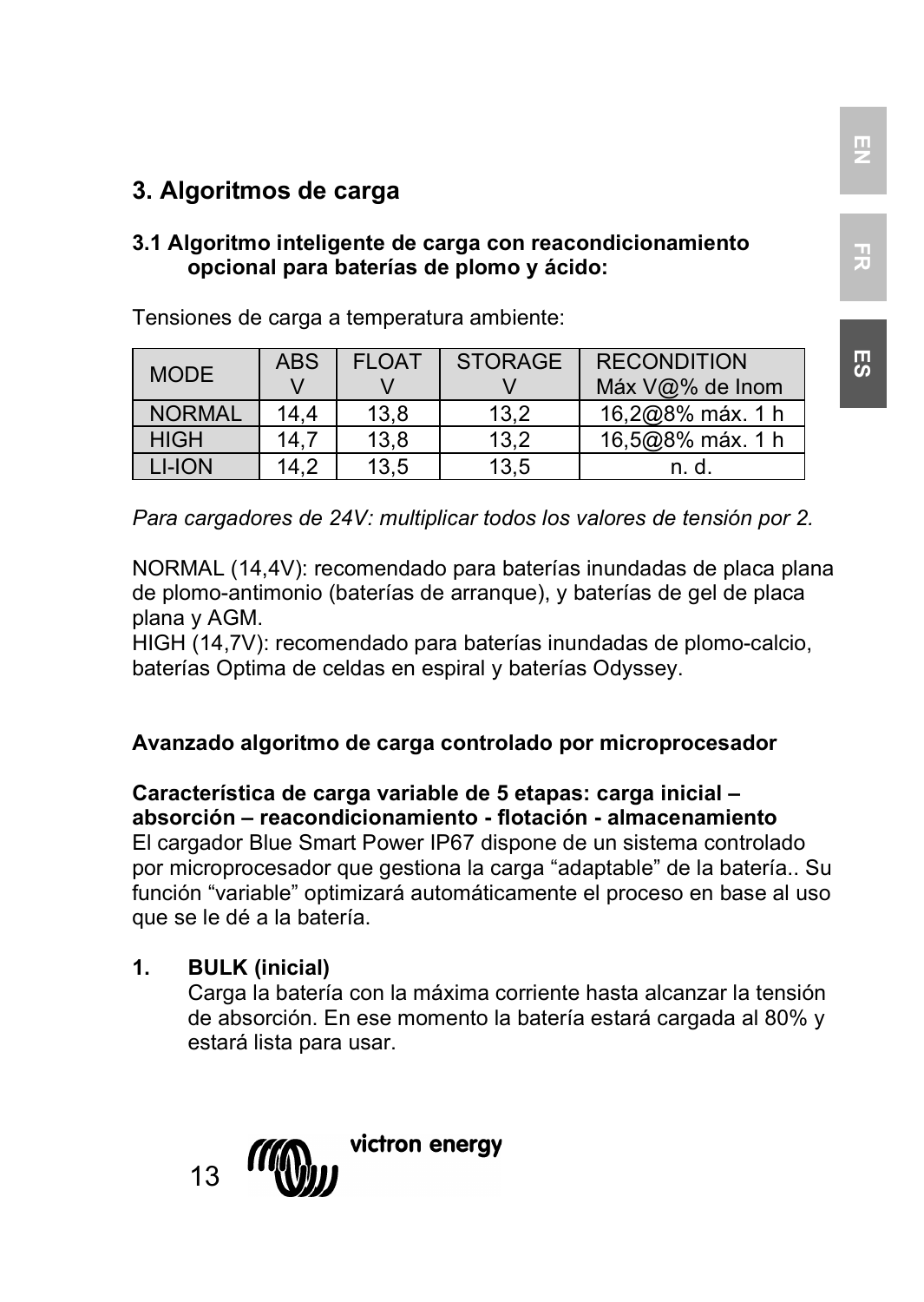# **2. ABS - (Absorción)**

Carga la batería a una tensión constante y corriente decreciente hasta que esté completamente cargada.

Véase en la tabla más arriba la tensión de absorción a temperatura ambiente.

*Gestión adaptativa de la batería:*

*El tiempo de absorción será breve (mínimo 30 minutos) si la batería estaba (casi) completamente cargada, y aumentará hasta 8 horas en el caso de baterías profundamente descargadas.*

# **3. RECONDITION (reacondicionamiento)**

Reacondicionamiento óptimo para baterías de plomo-ácido profundamente descargadas.

El reacondicionamiento es aplicable a los algoritmos de carga NORMAL y HIGH y se puede seleccionar con la aplicación en su smartphone.

Una vez en modo RECONDITION, la batería se cargará con baja corriente hasta alcanzar una tensión mayor al final de la fase de absorción.

Durante el reacondicionamiento, la corriente máxima será igual al 8% de la corriente nominal hasta que se alcance la tensión máxima. El reacondicionamiento finalizará pasada una hora, o hasta alcanzar la tensión máxima, lo que ocurra primero. *Consulte la tabla.*

*Ejemplo:*

*Para un cargador 12/7, la corriente de reacondicionamiento es 7 x 0,08 = 0,56A*

# **4. FLOAT (flotación)**

(flotación) Mantiene la batería con una tensión constante y completamente cargada.

# **5. STORAGE (almacenamiento)**

(almacenamiento) Mantiene la batería con una tensión constante reducida para limitar el gaseado y la corrosión de las placas positivas.

Para evitar su lenta autodescarga se le administra un "refresco" semanal automático mediante una breve carga de absorción.

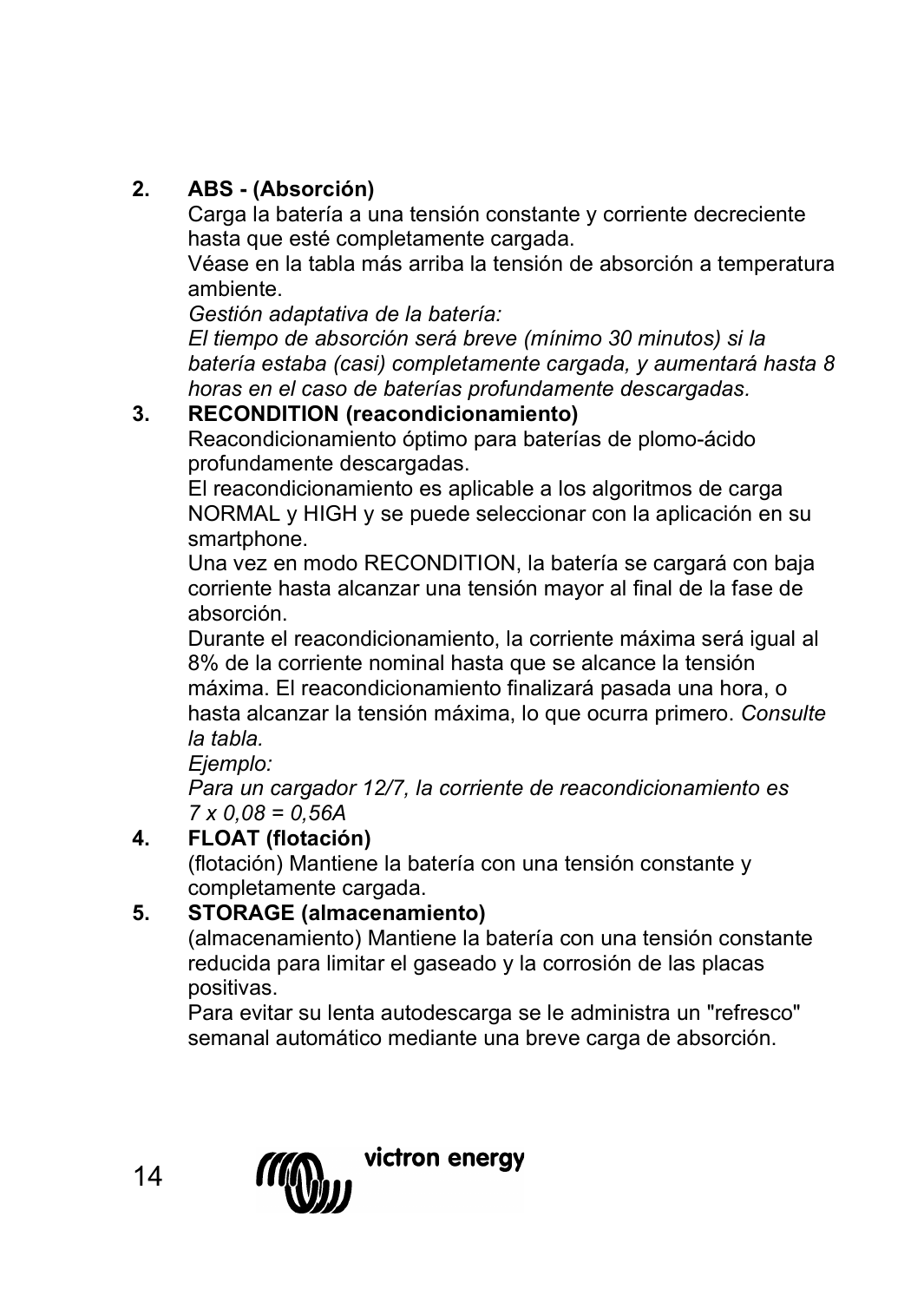Para cargar baterías de iones de litio, el cargador *Blue Smart IP67 Charger* utiliza un algoritmo de carga específico para estas, garantizando así un rendimiento óptimo. *Seleccione LI-ION en la aplicación de su smartphone.*

# **3.3 Cuando hay una carga conectada a la batería**

Se puede añadir una carga a la batería mientras esta se está cargando, siempre y cuando la demanda de corriente sea mucho menor que la salida nominal del cargador de baterías. El reacondicionamiento no es posible cuando hay una carga conectada a la batería.

Observaciones:

- a) Desconecte todas las cargas antes de intentar recargar una batería de plomo-ácido muy débil o completamente descargada. Se pueden volver a conectar las cargas una vez iniciada la fase de carga inicial.
- b) Desconecte todas las cargas antes de intentar recargar una batería de Li-Ion cuando la protección contra subtensión (UVP) esté activada. Se pueden volver a conectar las cargas una vez iniciada la fase de carga inicial.

# **3.4 Iniciar un nuevo ciclo de carga**

Se iniciará un nuevo ciclo de carga cuando:

- a) El cargador haya alcanzado las fases de flotación o almacenamiento y, debido a una carga, la corriente se incrementa hasta el máximo durante más de cuatro segundos.
- b) Se desconecta o vuelve a conectar la fuente de alimentación CA.

# **3.5 Estimación del tiempo de carga**

Una baterías de plomo-ácido estará cargada al 80% al inicio del periodo de absorción.

Se puede calcular el tiempo **T** hasta alcanzar el 80% de carga como sigue:

 $T = Ah / I$ 



**EN**

**FR**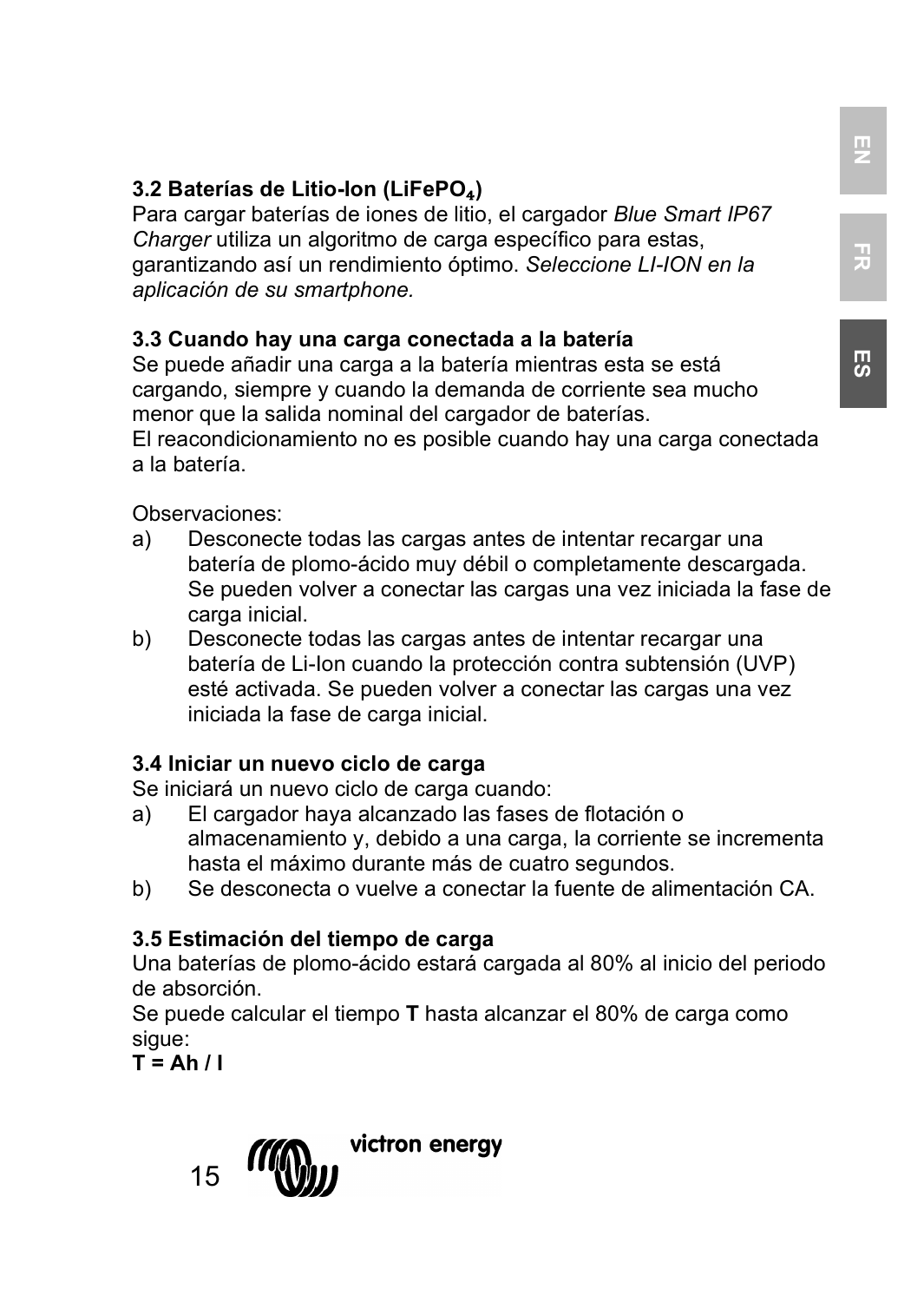Dónde: **I** es la corriente de carga (= salida del cargador menos corriente de carga).

**Ah** es la cantidad de Ah a cargar.

Se necesita un periodo completo de absorción de hasta 8 horas para cargar la batería al 100%.

Ejemplo:

Tiempo de carga al 80% de una batería de 100Ah completamente descargada cuando se carga con un *Blue Power Charger de 10A: T = 100 / 10 = 10 horas*

Tiempo de carga al 100%: *10 + 8 = 18 horas.*

Las baterías de Li-Ion están cargadas a más del 95% al principio del periodo de absorción, y alcanzan el 100% de la carga tras aproximadamente 30 minutos de carga de absorción.

# **3.6 Alta resistencia interna**

Cuando una batería alcanza el final de su ciclo, o vida de flotación, o cuando se agota prematuramente debido a la sulfatación o corrosión, su capacidad caerá drásticamente y su resistencia interna se incrementará. El cargador no reconocerá una batería en estas condiciones durante la fase de comprobación (la tratará como si fuera una batería casi completamente cargada).

Una fase inicial muy corta cuando se está cargando una batería supuestamente descargada significa, sin embargo, que esta ha alcanzado el final de su vida útil.

Nota: La sulfatación puede en ocasiones revertirse parcialmente repitiendo varias veces el RECONDITION MODE.

# **3.7 Puede utilizarse como fuente de alimentación**

El cargador puede alimentar cargas CC cuando no hay ninguna batería conectada.

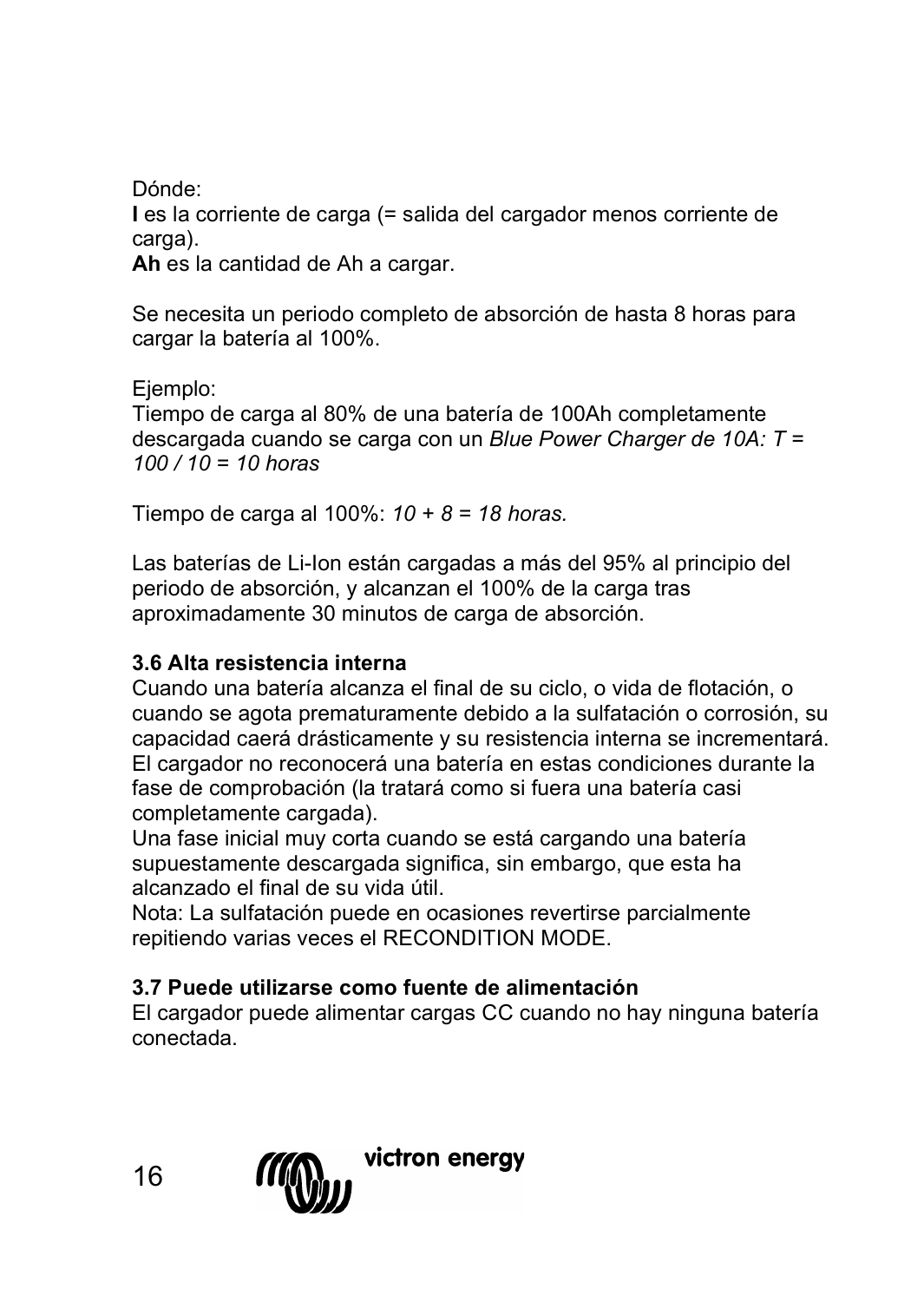# **4. Especificaciones técnicas**

| Cargador Blue Smart IP67 120V                | 12V 7/13/17/25A                                                                                                                      | 24V 5/8/12A                                            |  |
|----------------------------------------------|--------------------------------------------------------------------------------------------------------------------------------------|--------------------------------------------------------|--|
| Rango de tensión de entrada y frecuencia     | 100-130 VCA (2-6A) 45 -65Hz                                                                                                          |                                                        |  |
| Consumo en espera                            | 0.5W                                                                                                                                 |                                                        |  |
| Tensión de carga de "absorción"              | Normal: 14.4 V. Alta: 14.7 V<br>Iones de litio: 14.2 V                                                                               | Normal: 28.8 V. Alta: 29.4 V<br>Iones de litio: 28.4 V |  |
| Tensión de carga de "flotación"              | Normal: 13.8 V. Alta: 13.8 V<br>Iones de litio: 13.5 V                                                                               | Normal: 27.6 V. Alta: 27.4 V<br>Iones de litio: 27.0 V |  |
| Tensión de carga de "almacenamiento"         | Normal: 13.2 V. Alta: 13.2 V<br>Iones de litio: 13.5 V                                                                               | Normal: 26.4 V. Alta: 26.4 V<br>Iones de litio: 27.0 V |  |
| Corriente de carga                           | 7/13/17/25A                                                                                                                          | 5/8/12A                                                |  |
| Corriente de carga en modo de corriente baja | 2/4/6/10A                                                                                                                            | 7/3/4A                                                 |  |
| Características de carga                     | Variable de 5 etapas                                                                                                                 |                                                        |  |
| Comp.temp.(sólo baterías de plomo-ácido)     | 16 mV/°C (9 mV/°F)                                                                                                                   | 32 mV/°C (18mV/°F)                                     |  |
| Puede utilizarse como fuente de alimentación | Sí                                                                                                                                   |                                                        |  |
| Protección                                   | Polaridad inversa (fusible), Corto circuito de salida<br>Sobrecalentamiento                                                          |                                                        |  |
| Fusible CC, interno y no reemplazable        | n.d. / n.d. / 25 / 35 A                                                                                                              | n.d. / 15 / 20 A                                       |  |
| Fusible CC en cable CC - cuchilla ATO (A)    | 20 A (12/25: no fusible)                                                                                                             | 20/10/15A                                              |  |
| Rango de temp. de funcionamiento             | De -20 a +60°C (potencia nominal completa hasta los 40°C)<br>De 0 a +140°F (potencia nominal completa hasta los 90°F)                |                                                        |  |
| Humedad                                      | <b>Hasta 100%</b>                                                                                                                    |                                                        |  |
| Función de interrupción del arranque (Sí)    | A prueba de cortocircuitos, límite de corriente 0,5A.<br>Tensión de salida: máx. un voltio más bajo que la salida principal          |                                                        |  |
|                                              | <b>CARCASA</b>                                                                                                                       |                                                        |  |
| Material y color                             | Aluminio (azul RAL 5012)                                                                                                             |                                                        |  |
| Conexión de la batería                       | Cables rojo y negro con terminales de anilla M8, 1,8 metros (6 pies)<br>12/7, 12/13, 24/5 - 12 AWG 12/17, 12/25, 24/8, 24/12 - 9 AWG |                                                        |  |
| Conexión 120 V CA                            | Cable de 1,8 metros (5,9 pies) con enchufe US NEMA 5-15                                                                              |                                                        |  |
| Grado de protección                          | <b>IP67</b>                                                                                                                          |                                                        |  |
| Peso                                         | 12/7, 12/13, 24/5: 1,8 kg (4 lbs)<br>12/17, 12/25, 24/8, 24/12: 2.4kg (5.3lbs)                                                       |                                                        |  |
| Dimensiones (al x an x p)                    | 12/7, 12/13, 24/5:<br>85x211x60 mm 3,4x8,3x2,4 pulgadas 12/17,<br>12/25, 24/8, 24/12: 99x219x65 mm 3,9x8,6x2,6 pulgadas              |                                                        |  |
|                                              | <b>NORMAS</b>                                                                                                                        |                                                        |  |
| Seguridad                                    | EN 60335-1, EN 60335-2-29 (UL1236 / CSA C22.2)                                                                                       |                                                        |  |
| <b>Emisiones</b>                             | EN 55014-1, EN 61000-3-2                                                                                                             |                                                        |  |
| Inmunidad                                    | EN 55014-2, EN 61000-3-3                                                                                                             |                                                        |  |

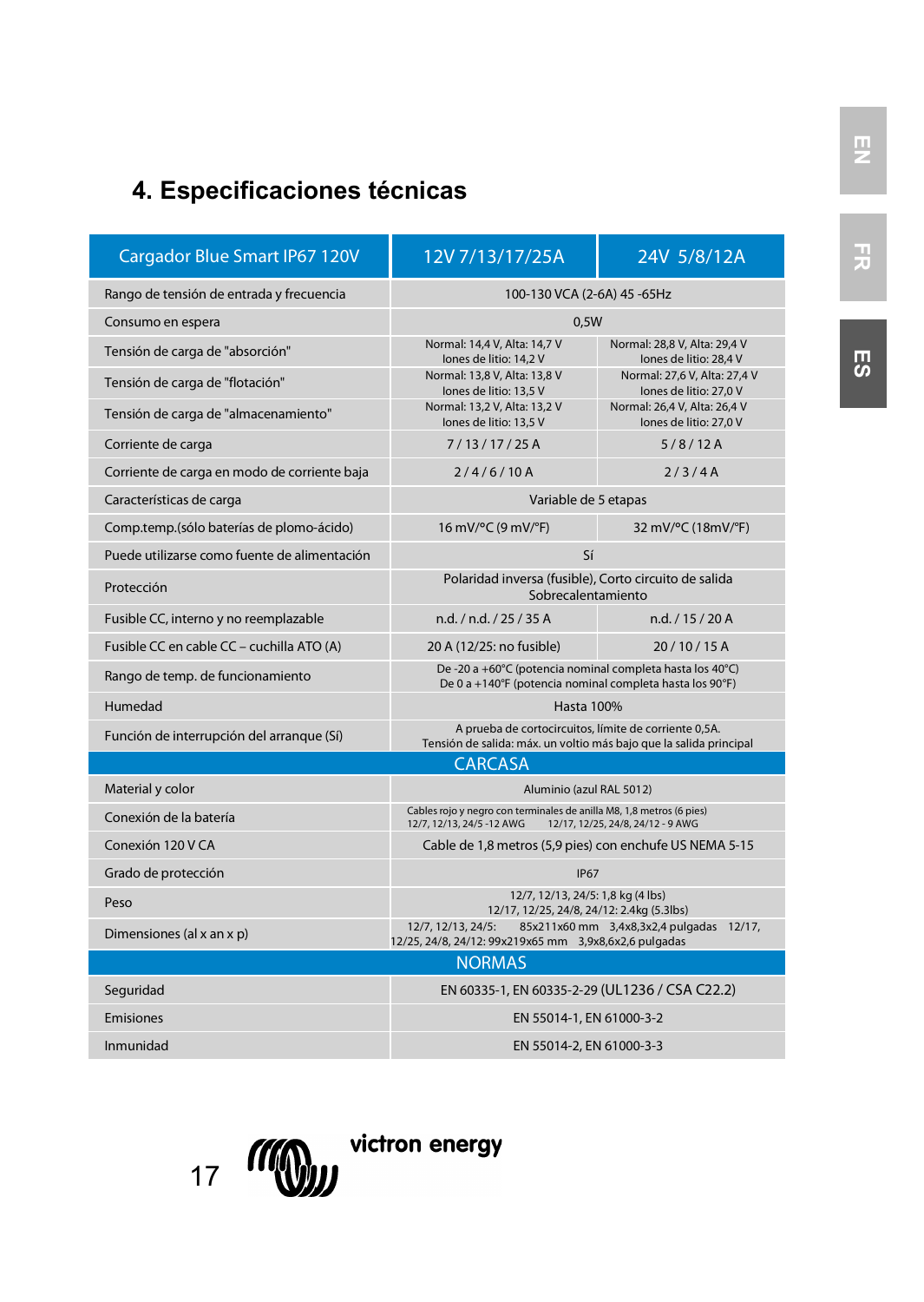# **Declaración de conformidad**

Este dispositivo cumple con la parte 15 de las Normas de la FCC. Su funcionamiento está sujeto a las dos condiciones siguientes:

(1) Este dispositivo no debe provocar interferencias perjudiciales.

(2) Este dispositivo debe aceptar cualquier interferencia recibida, incluso

las interferencias que puedan provocar un funcionamiento no deseado.

Este dispositivo cumple con los estándares RSS exentos de licencia de Industria de Canadá.

Su funcionamiento está sujeto a las dos condiciones siguientes:

(1) Este dispositivo no debe provocar interferencias perjudiciales.

(2) Este dispositivo debe aceptar cualquier interferencia recibida, incluso las interferencias que puedan provocar un funcionamiento no deseado.

Contiene el identificador FCC: SH6MDBT40<br>Contiene el identificador IC: 8017A MDBT40 Contiene el identificador IC: 8017A MDBT40 Rango de frecuencia: 2402 –<br>Potencia de transmisión: 240Bm Potencia de transmisión:

# **Mantenimiento**

El cargador Blue Smart no necesita mantenimiento.

Al limpiar el cargador retire el enchufe de la toma de corriente. A continuación, utilice un trapo húmedo para limpiar el exterior.

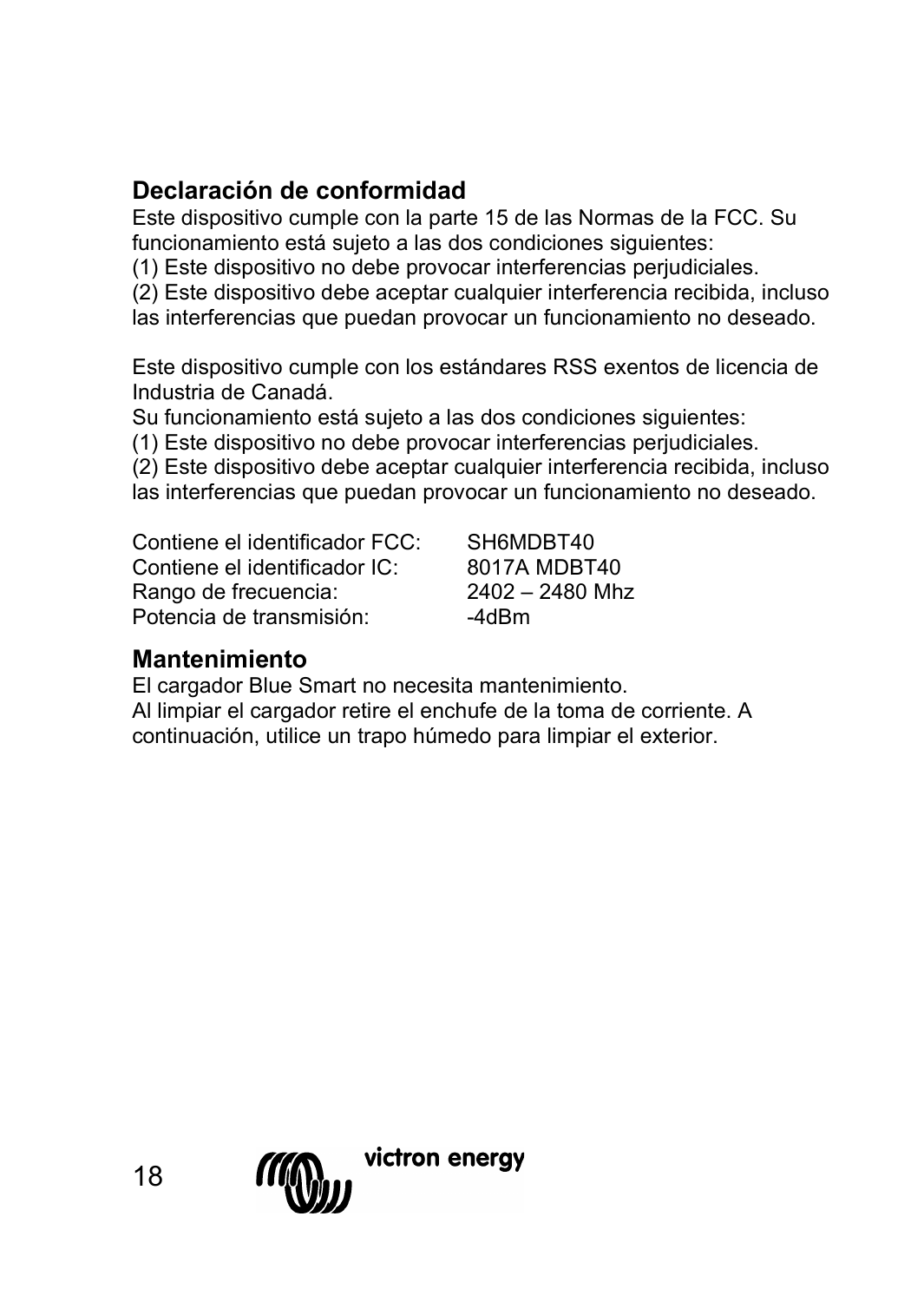Esta garantía limitada cubre los defectos de materiales y fabricación de este producto durante un periodo de cinco años a partir de la fecha de compra original. El cliente deberá devolver el producto en el punto de compra junto con su factura correspondiente. Esta garantía limitada no cubre daños, deterioro o mal

funcionamiento derivados de la alteración, modificación, uso inadecuado, no razonable o negligente; de la exposición a la humedad, fuego, embalaje inadecuado, relámpagos, subidas de tensión u otros motivos de fuerza mayor.

Esta garantía limitada no cubre daños, deterioro o mal funcionamiento derivados de reparaciones realizadas por personas no autorizadas por Victron.

Victron Energy no será responsable por daños consecuentes derivados del uso de este producto.

La responsabilidad máxima de Victron Energy bajo esta garantía limitada no excederá el precio de compra real de este producto.